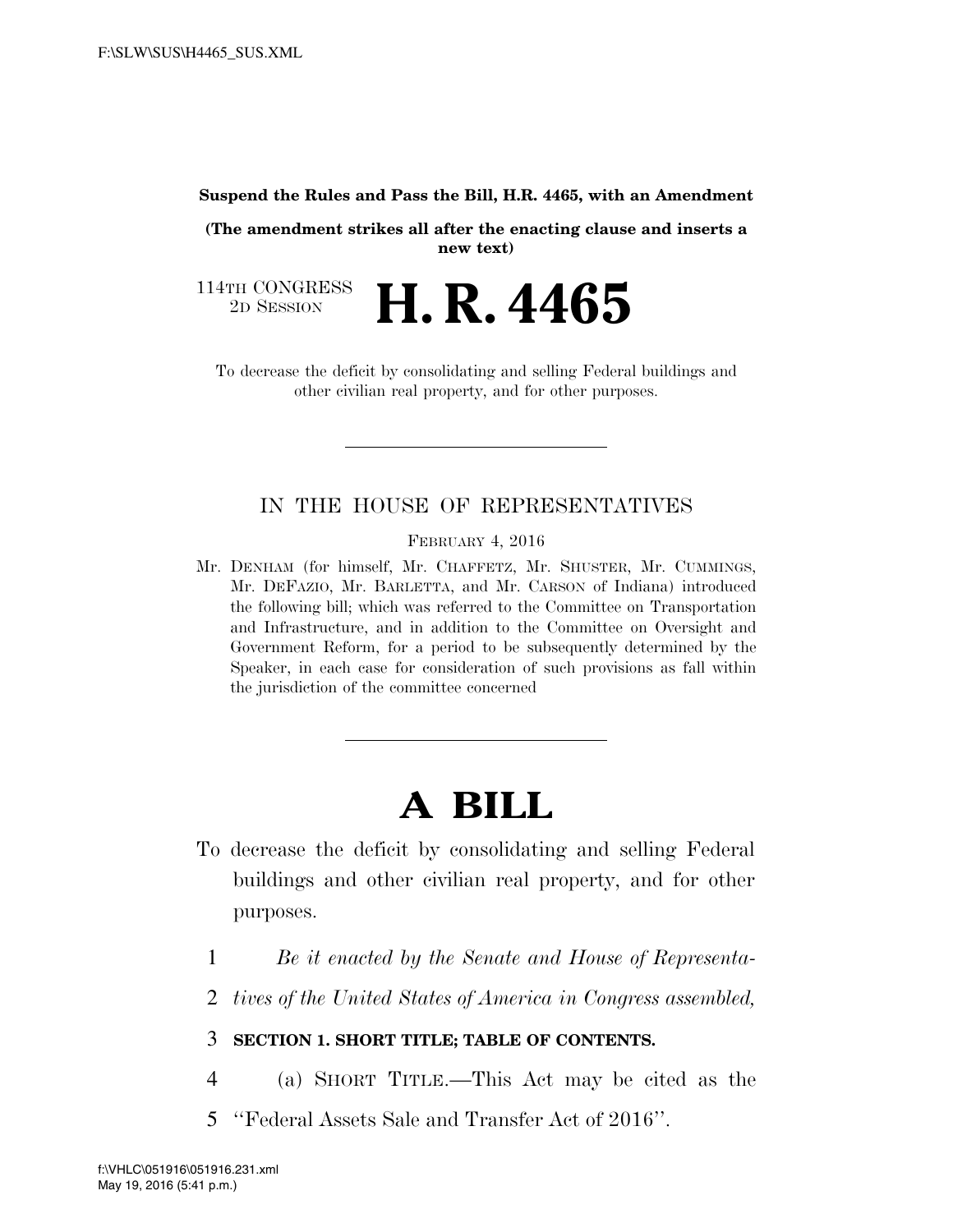#### 1 (b) TABLE OF CONTENTS.—

- Sec. 1. Short title; table of contents.
- Sec. 2. Purposes.
- Sec. 3. Definitions.
- Sec. 4. Board.
- Sec. 5. Board meetings.
- Sec. 6. Compensation and travel expenses.
- Sec. 7. Executive Director.
- Sec. 8. Staff.
- Sec. 9. Contracting authority.
- Sec. 10. Termination.
- Sec. 11. Development of recommendations to Board.
- Sec. 12. Board duties.
- Sec. 13. Review by OMB.
- Sec. 14. Implementation of Board recommendations.
- Sec. 15. Authorization of appropriations.
- Sec. 16. Funding.
- Sec. 17. Congressional approval of proposed projects.
- Sec. 18. Preclusion of judicial review.
- Sec. 19. Implementation review by GAO.
- Sec. 20. Agency retention of proceeds.
- Sec. 21. Federal real property database.
- Sec. 22. Streamlining McKinney-Vento Homeless Assistance Act.
- Sec. 23. Additional property.
- Sec. 24. Sale of 12th and Independence.
- Sec. 25. Sale of Cotton Annex.

#### 2 **SEC. 2. PURPOSES.**

3 The purpose of this Act is to reduce the costs of Fed-

- 4 eral real estate by—
- 5 (1) consolidating the footprint of Federal build-
- 6 ings and facilities;
- 7 (2) maximizing the utilization rate of Federal 8 buildings and facilities;
- 9 (3) reducing the reliance on leased space;
- 10 (4) selling or redeveloping high value assets
- 11 that are underutilized to obtain the highest and best
- 12 value for the taxpayer and maximize the return to
- 13 the taxpayer;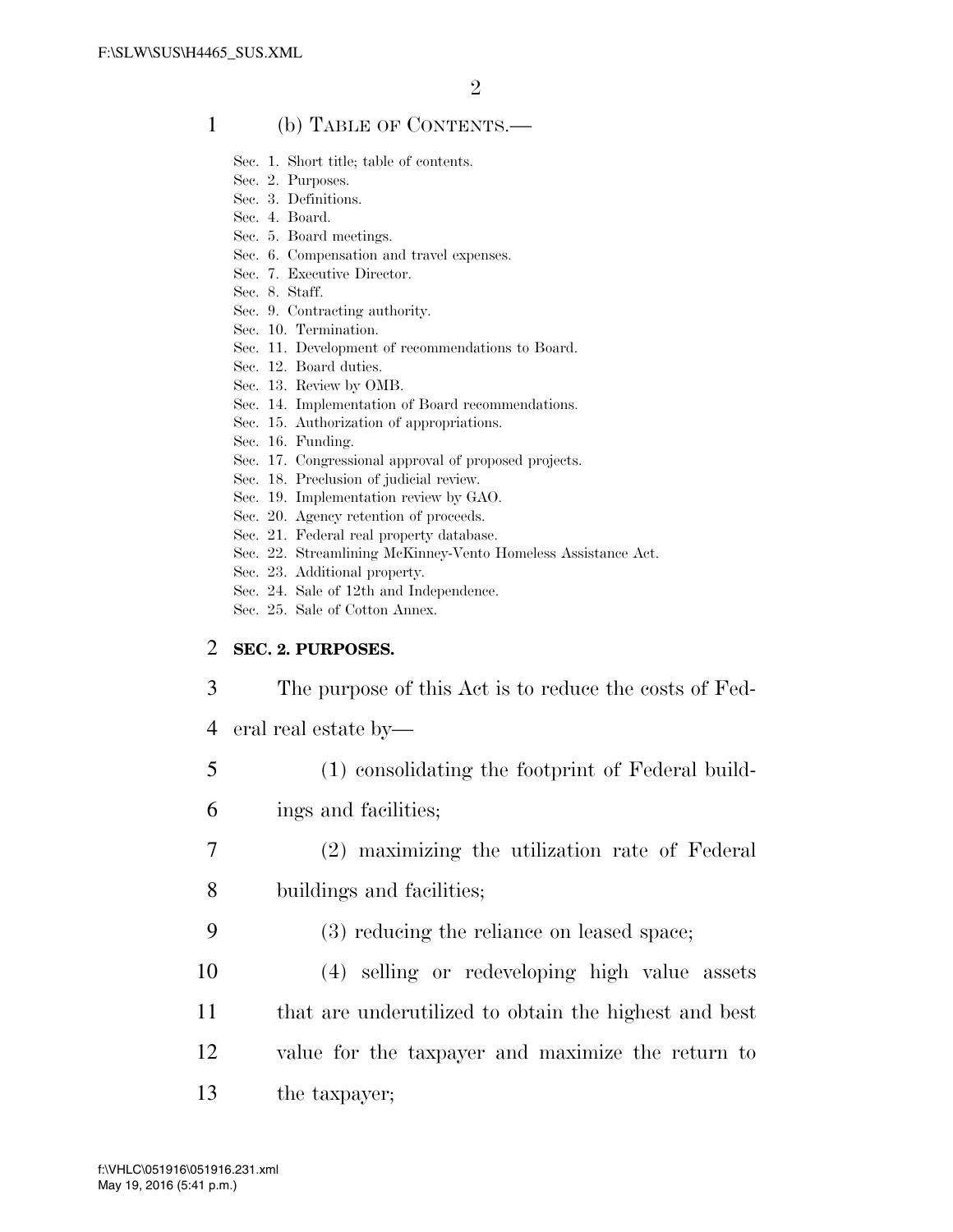| $\mathbf{1}$   | (5) reducing the operating and maintenance                |
|----------------|-----------------------------------------------------------|
| $\overline{2}$ | costs of Federal civilian real properties;                |
| 3              | (6) reducing redundancy, overlap, and costs as-           |
| $\overline{4}$ | sociated with field offices;                              |
| 5              | (7) creating incentives for Federal agencies to           |
| 6              | achieve greater efficiency in their inventories of civil- |
| 7              | ian real property;                                        |
| 8              | (8) facilitating and expediting the sale or dis-          |
| 9              | posal of unneeded Federal civilian real properties;       |
| 10             | (9) improving the efficiency of real property             |
| 11             | transfers for the provision of services to the home-      |
| 12             | less; and                                                 |
| 13             | (10) assisting Federal agencies in achieving the          |
| 14             | Government's sustainability goals by reducing excess      |
| 15             | space, inventory, and energy consumption, as well as      |
| 16             | by leveraging new technologies.                           |
| 17             | <b>SEC. 3. DEFINITIONS.</b>                               |
| 18             | In this Act, unless otherwise expressly stated, the fol-  |
| 19             | lowing definitions apply:                                 |
| 20             | (1) ADMINISTRATOR.—The term "Adminis-                     |
| 21             | trator" means the Administrator of General Serv-          |
| <u>22</u>      | ices.                                                     |
| 23             | (2) BOARD.—The term "Board" means the                     |
| 24             | Public Buildings Reform Board established by sec-         |
| 25             | tion 4.                                                   |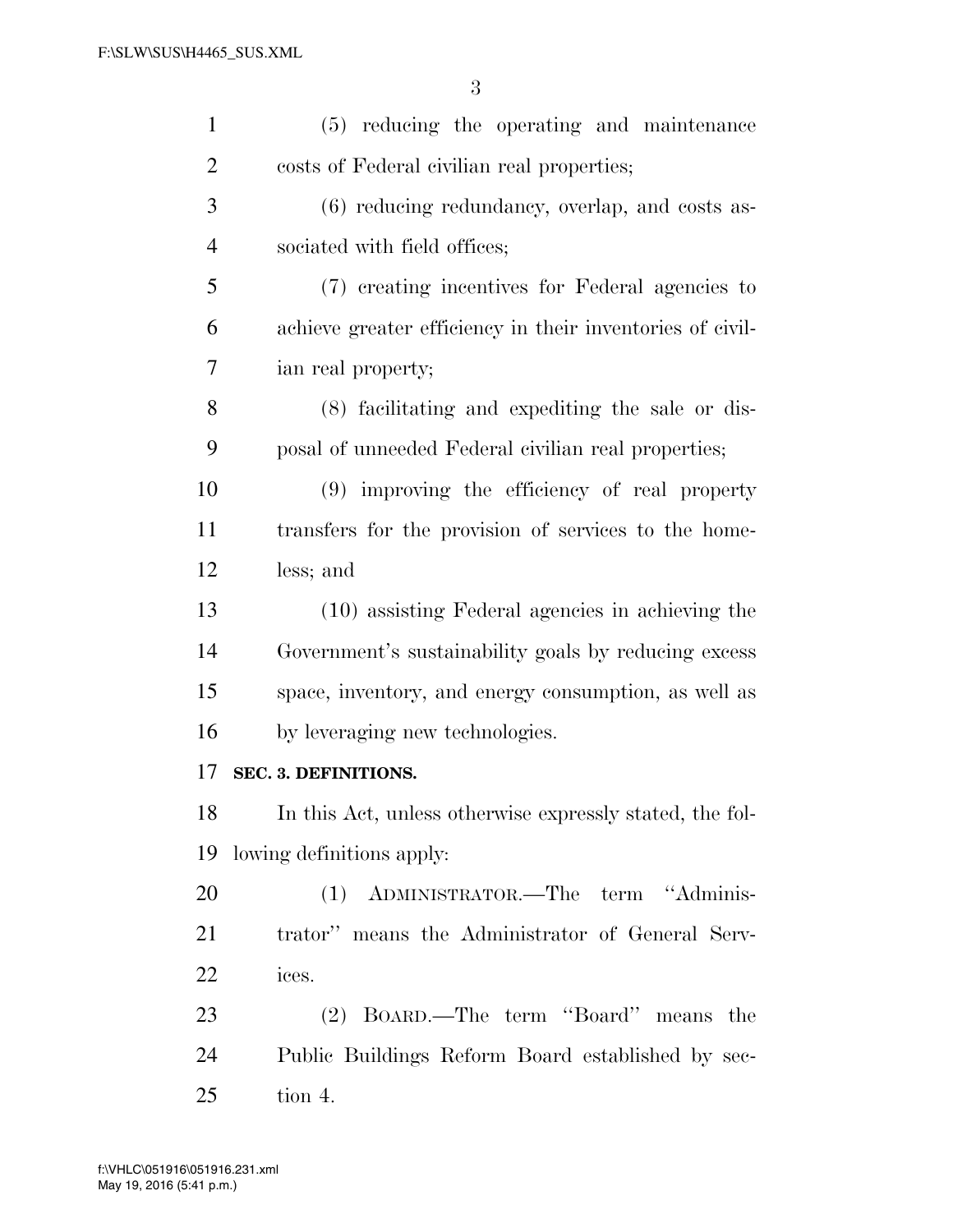| $\mathbf{1}$   | (3) CERCLA.—The term "CERCLA" means                  |
|----------------|------------------------------------------------------|
| $\overline{2}$ | the Comprehensive Environmental Response, Com-       |
| 3              | pensation, and Liability Act of 1980 (42 U.S.C.      |
| $\overline{4}$ | 9601 et seq.).                                       |
| 5              | (4) FEDERAL AGENCY.—The term "Federal                |
| 6              | agency" means an executive department or inde-       |
| $\tau$         | pendent establishment in the executive branch of the |
| 8              | Government, and a wholly owned Government cor-       |
| 9              | poration.                                            |
| 10             | (5) FEDERAL CIVILIAN REAL PROPERTY AND               |
| 11             | CIVILIAN REAL PROPERTY.-                             |
| 12             | (A) IN GENERAL.—The terms "Federal ci-               |
| 13             | vilian real property" and "civilian real prop-       |
| 14             | erty" refer to Federal real property assets, in-     |
| 15             | cluding public buildings as defined in section       |
| 16             | $3301(a)$ of title 40, United States Code, occu-     |
| 17             | pied and improved grounds, leased space, or          |
| 18             | other physical structures under the custody and      |
| 19             | control of any Federal agency.                       |
| 20             | EXCLUSIONS.—Subparagraph<br>(B)<br>(A)               |
| 21             | shall not be construed as including any of the       |
| 22             | following types of property:                         |
| 23             | (i) Properties that are on military in-              |
| 24             | stallations (including any fort, camp, post,         |
| 25             | naval training station, airfield proving             |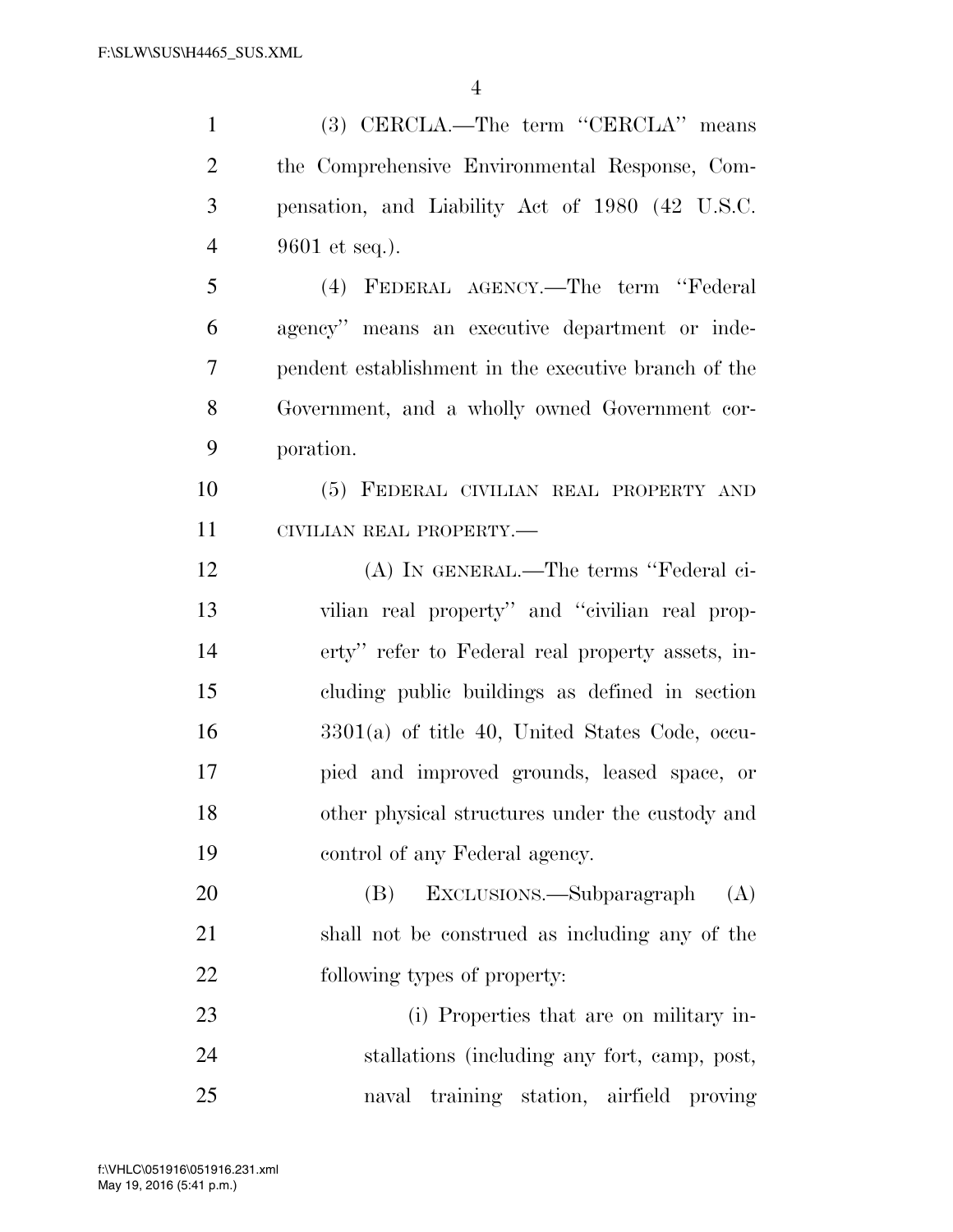| $\mathbf{1}$   | ground, military supply depot, military      |
|----------------|----------------------------------------------|
| $\overline{2}$ | school, or any similar facility of the De-   |
| 3              | partment of Defense).                        |
| $\overline{4}$ | (ii) A base, camp, post, station, yard,      |
| 5              | center, or homeport facility for any ship or |
| 6              | activity under the jurisdiction of the Coast |
| 7              | Guard.                                       |
| 8              | (iii) Properties that are excluded for       |
| 9              | reasons of national security by the Direc-   |
| 10             | tor of the Office of Management and          |
| 11             | Budget.                                      |
| 12             | (iv) Properties that are excepted from       |
| 13             | definition of the term "property"<br>the     |
| 14             | under section 102 of title 40, United        |
| 15             | States Code.                                 |
| 16             | (v) Indian and Native Alaskan prop-          |
| 17             | erties, including—                           |
| 18             | (I) any property within the limits           |
| 19             | of an Indian reservation to which the        |
| 20             | United States owns title for the ben-        |
| 21             | efit of an Indian tribe; and                 |
| 22             | any property title that is<br>(II)           |
| 23             | held in trust by the United States for       |
| 24             | the benefit of an Indian tribe or indi-      |
| 25             | vidual or held by an Indian tribe or         |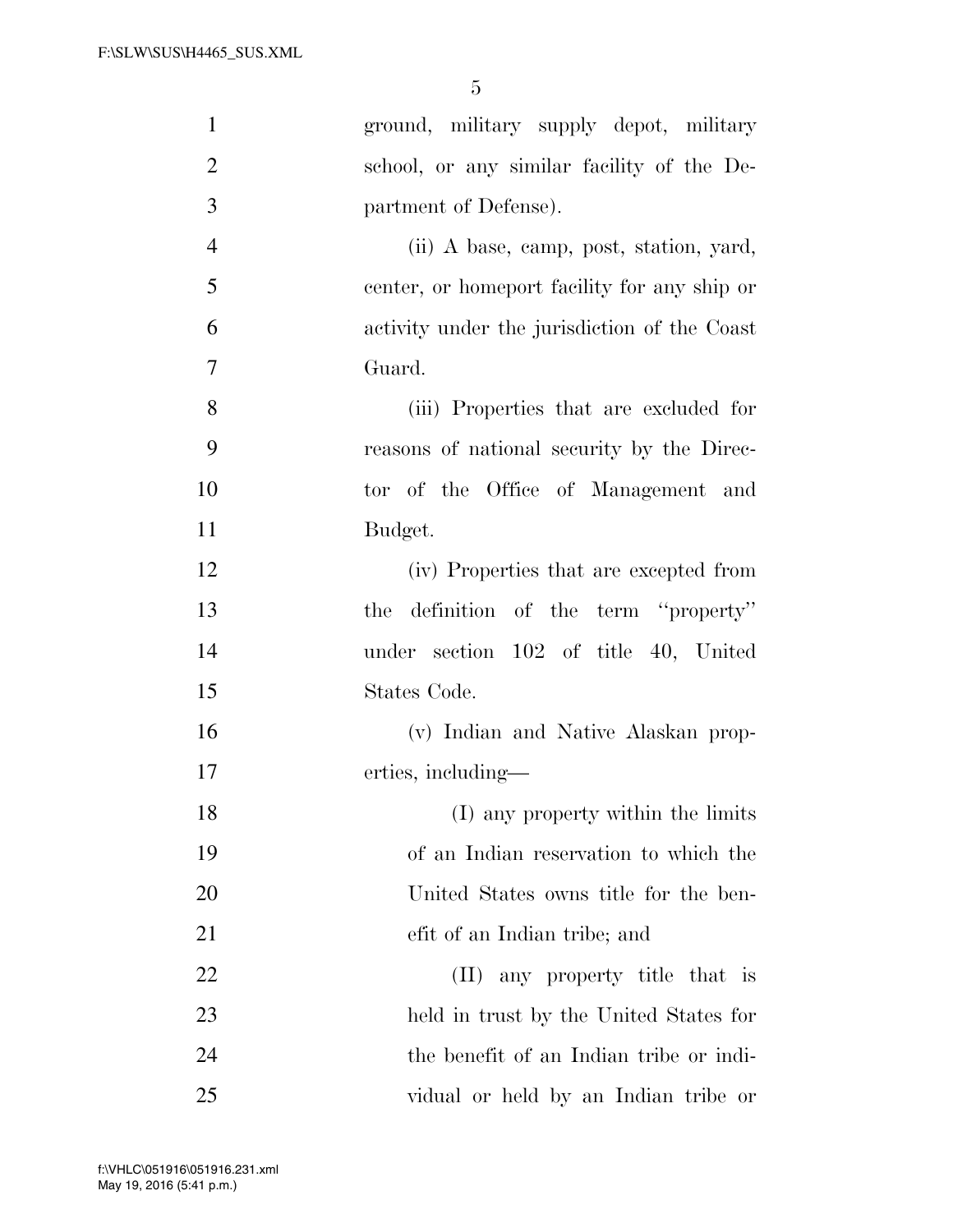| $\mathbf{1}$   | individual subject to restriction by the            |
|----------------|-----------------------------------------------------|
| $\overline{2}$ | United States against alienation.                   |
| 3              | (vi) Properties operated and main-                  |
| $\overline{4}$ | tained by the Tennessee Valley Authority            |
| 5              | pursuant to the Tennessee Valley Author-            |
| 6              | ity Act of 1933 (16 U.S.C. 831 et seq.).            |
| 7              | (vii) Postal properties owned by the                |
| 8              | United States Postal Service.                       |
| 9              | (viii) Properties used in connection                |
| 10             | with Federal programs for agricultural,             |
| 11             | recreational, or conservation purposes, in-         |
| 12             | cluding research in connection with the             |
| 13             | programs.                                           |
| 14             | (ix) Properties used in connection                  |
| 15             | with river, harbor, flood control, reclama-         |
| 16             | tion, or power projects.                            |
| 17             | Properties located outside<br>the<br>$(\mathbf{x})$ |
| 18             | United States operated or maintained by             |
| 19             | the Department of State or the United               |
| 20             | States Agency for International Develop-            |
| 21             | ment.                                               |
| 22             | $(6)$ FIELD OFFICE.—The term "field office"         |
| 23             | means any Federal office that is not the head-      |
| 24             | quarters office location for the Federal agency.    |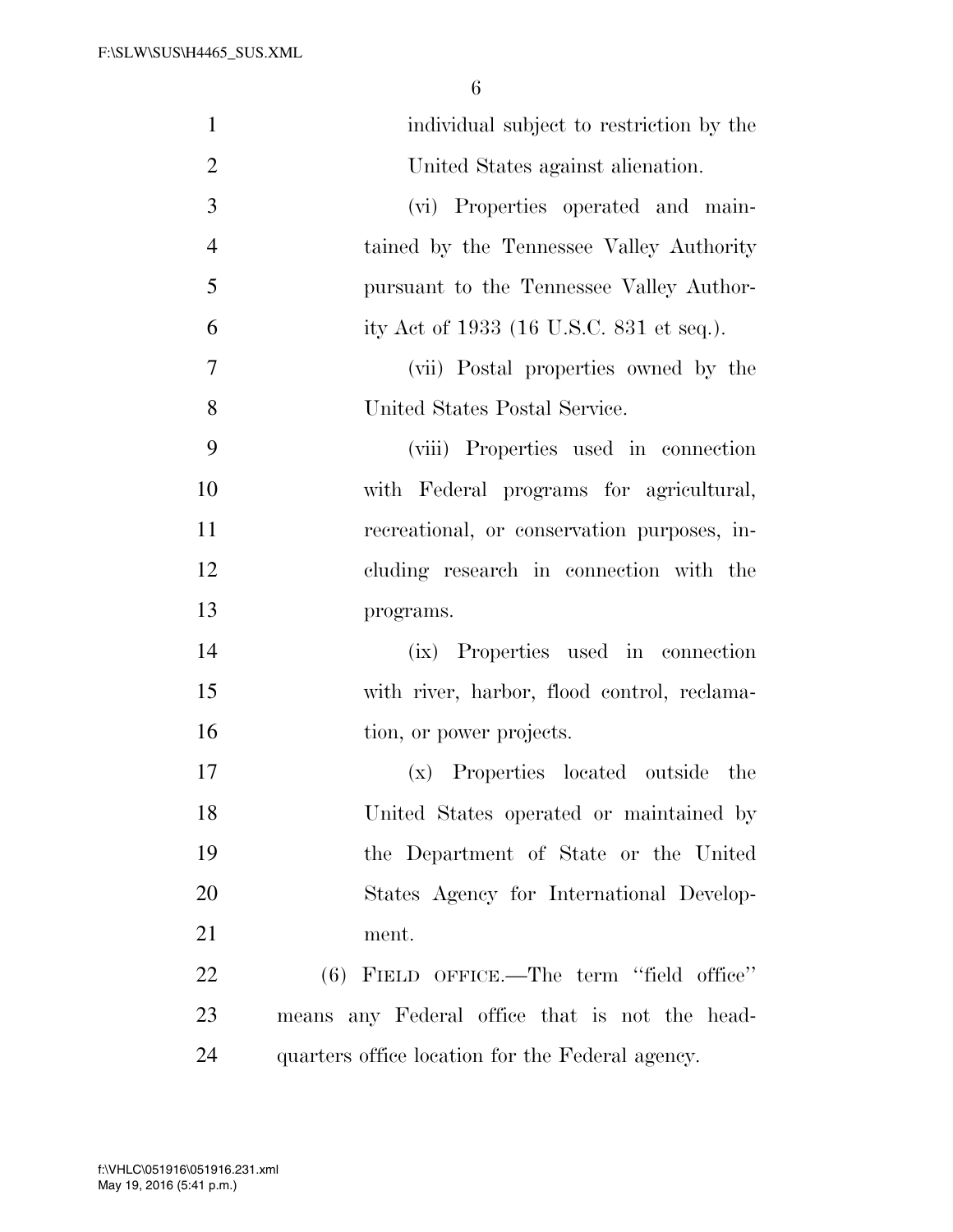| $\mathbf{1}$   | (7) HUD.—The term "HUD" means the De-                    |
|----------------|----------------------------------------------------------|
| $\overline{2}$ | partment of Housing and Urban Development.               |
| 3              | (8) OMB.—The term "OMB" means the Office                 |
| $\overline{4}$ | of Management and Budget.                                |
| 5              | (9) VALUE OF TRANSACTIONS.—The<br>term                   |
| 6              | "value of transactions" means the sum of the esti-       |
| 7              | mated proceeds and estimated costs, based on the         |
| 8              | accounting system developed or identified under sec-     |
| 9              | tion $12(e)$ , associated with the transactions included |
| 10             | in Board recommendations.                                |
| 11             | SEC. 4. BOARD.                                           |
| 12             | (a) ESTABLISHMENT.—There is established an inde-         |
|                |                                                          |
| 13             | pendent board to be known as the Public Buildings Re-    |
| 14             | form Board.                                              |
| 15             | (b) DUTIES.—The Board shall carry out the duties         |
| 16             | as specified in this Act.                                |
| 17             | $(c)$ MEMBERSHIP.—                                       |
| 18             | (1) IN GENERAL.—The Board shall be com-                  |
| 19             | posed of a Chairperson appointed by the President,       |
| 20             | by and with the advice and consent of the Senate,        |
| 21             | and 6 members appointed by the President.                |
| 22             | (2) APPOINTMENTS.—In selecting individuals               |
| 23             | for appointments to the Board, the President shall       |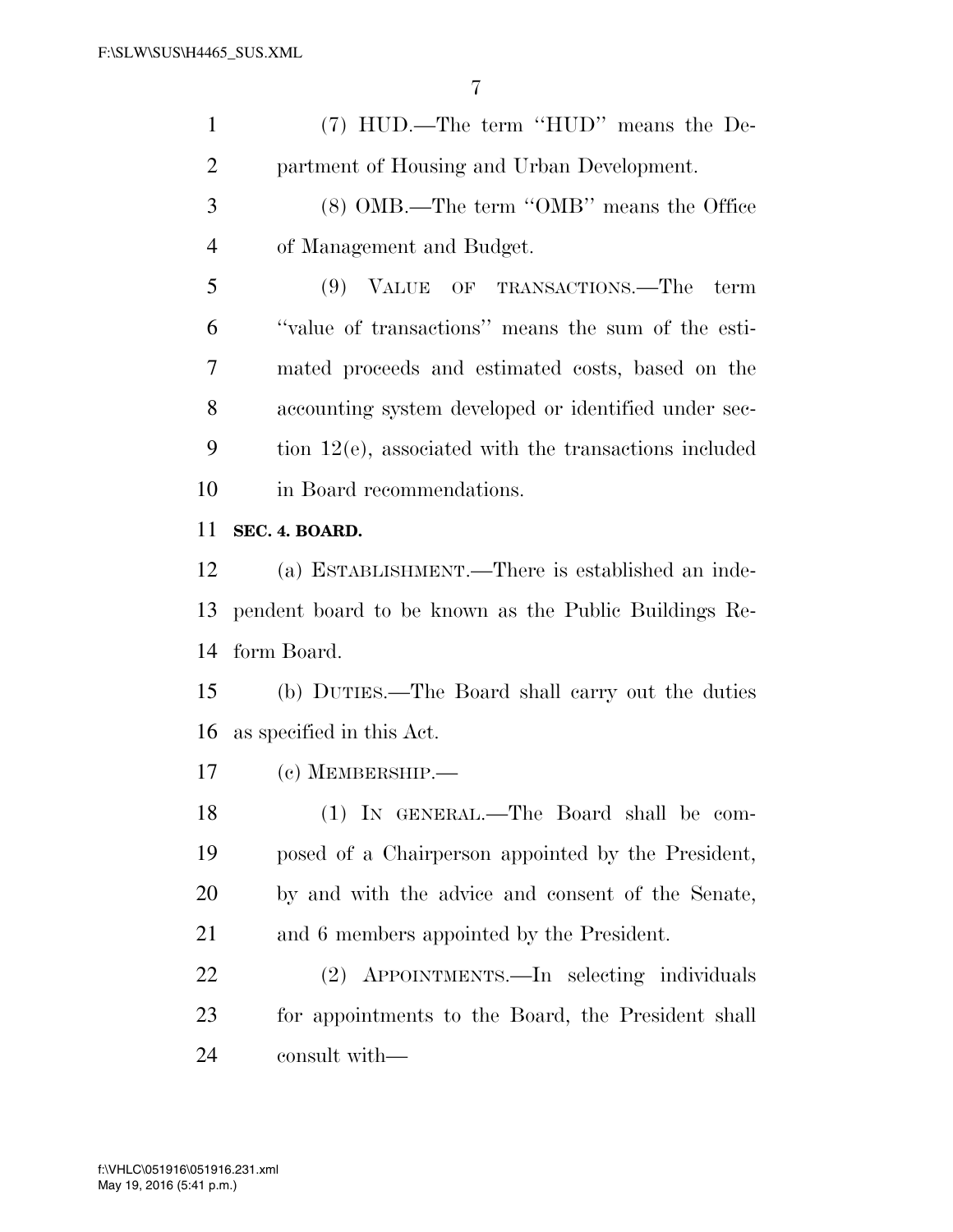| $\mathbf{1}$   | (A) the Speaker of the House of Rep-                |
|----------------|-----------------------------------------------------|
| $\overline{2}$ | resentatives concerning the appointment of 2        |
| 3              | members;                                            |
| $\overline{4}$ | (B) the majority leader of the Senate con-          |
| 5              | cerning the appointment of 2 members;               |
| 6              | (C) the minority leader of the House of             |
| 7              | Representatives concerning the appointment of       |
| 8              | 1 member; and                                       |
| 9              | (D) the minority leader of the Senate con-          |
| 10             | cerning the appointment of 1 member.                |
| 11             | (3) TERMS.—The term for each member of the          |
| 12             | Board shall be 6 years.                             |
| 13             | (4) VACANCIES.—Vacancies shall be filled in         |
| 14             | the same manner as the original appointment.        |
| 15             | (5) QUALIFICATIONS.—In selecting individuals        |
| 16             | for appointment to the Board, the President shall   |
| 17             | ensure that the Board contains individuals with ex- |
| 18             | pertise representative of the following:            |
| 19             | (A) Commercial real estate and redevelop-           |
| 20             | ment.                                               |
| 21             | (B) Space optimization and utilization.             |
| 22             | Community development, including<br>(C)             |
| 23             | transportation and planning.                        |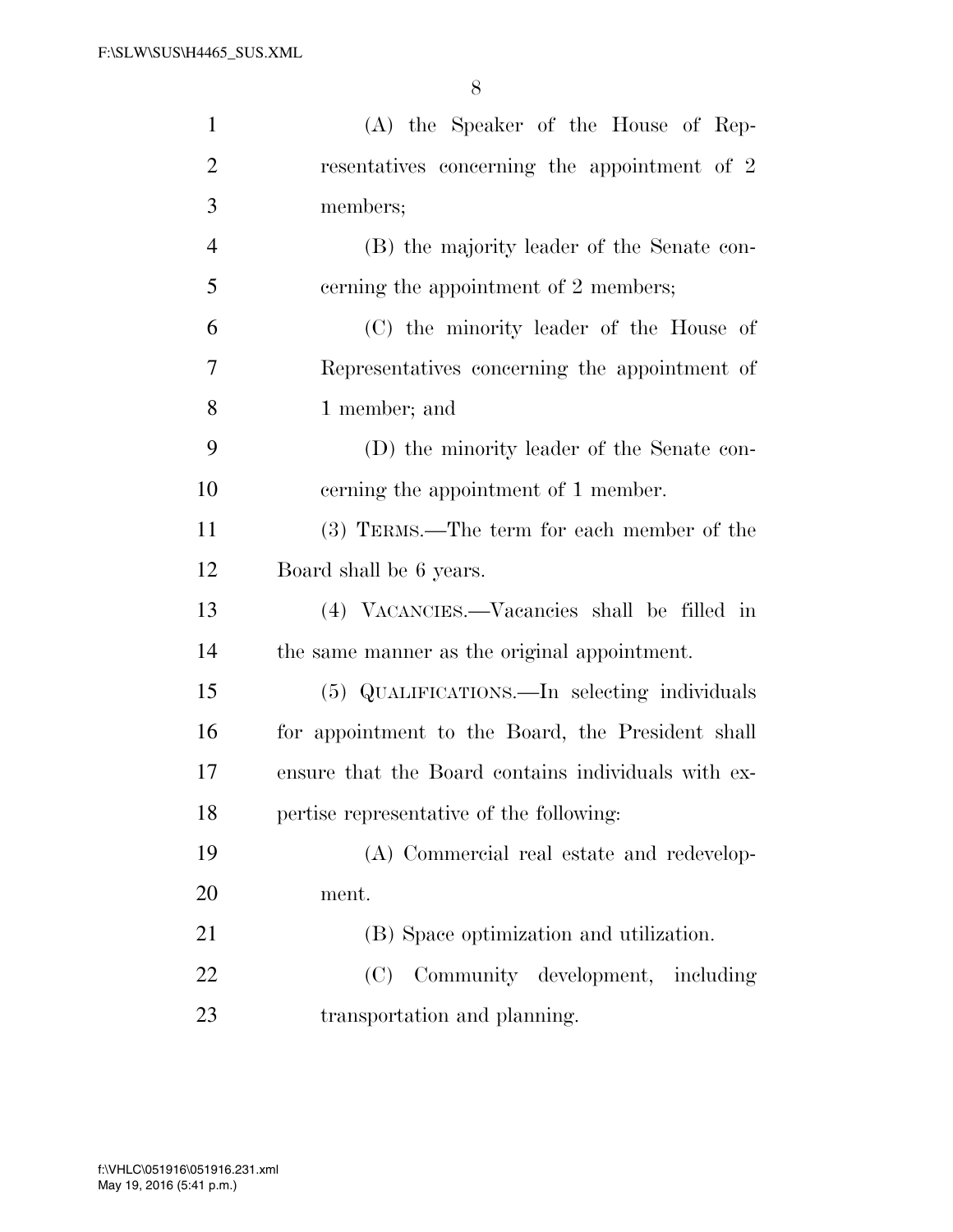#### **SEC. 5. BOARD MEETINGS.**

 (a) OPEN MEETINGS.—Each meeting of the Board, other than meetings in which classified information is to be discussed, shall be open to the public. Any open meet- ing shall be announced in the Federal Register and the Federal Web site established by the Board at least 14 cal- endar days in advance of a meeting. For all public meet- ings, the Board shall release an agenda and a listing of materials relevant to the topics to be discussed.

 (b) QUORUM AND MEETINGS.—Five Board members shall constitute a quorum for the purposes of conducting business and 3 or more Board members shall constitute a meeting of the Board.

 (c) TRANSPARENCY OF INFORMATION.—All the pro- ceedings, information, and deliberations of the Board shall be open, upon request, to the Chairperson and ranking minority party member, and their respective subcommittee Chairperson and subcommittee ranking minority party member, of—

- (1) the Committee on Transportation and In-frastructure of the House of Representatives;
- (2) the Committee on Oversight and Govern-ment Reform of the House of Representatives;
- (3) the Committee on Homeland Security and Governmental Affairs of the Senate;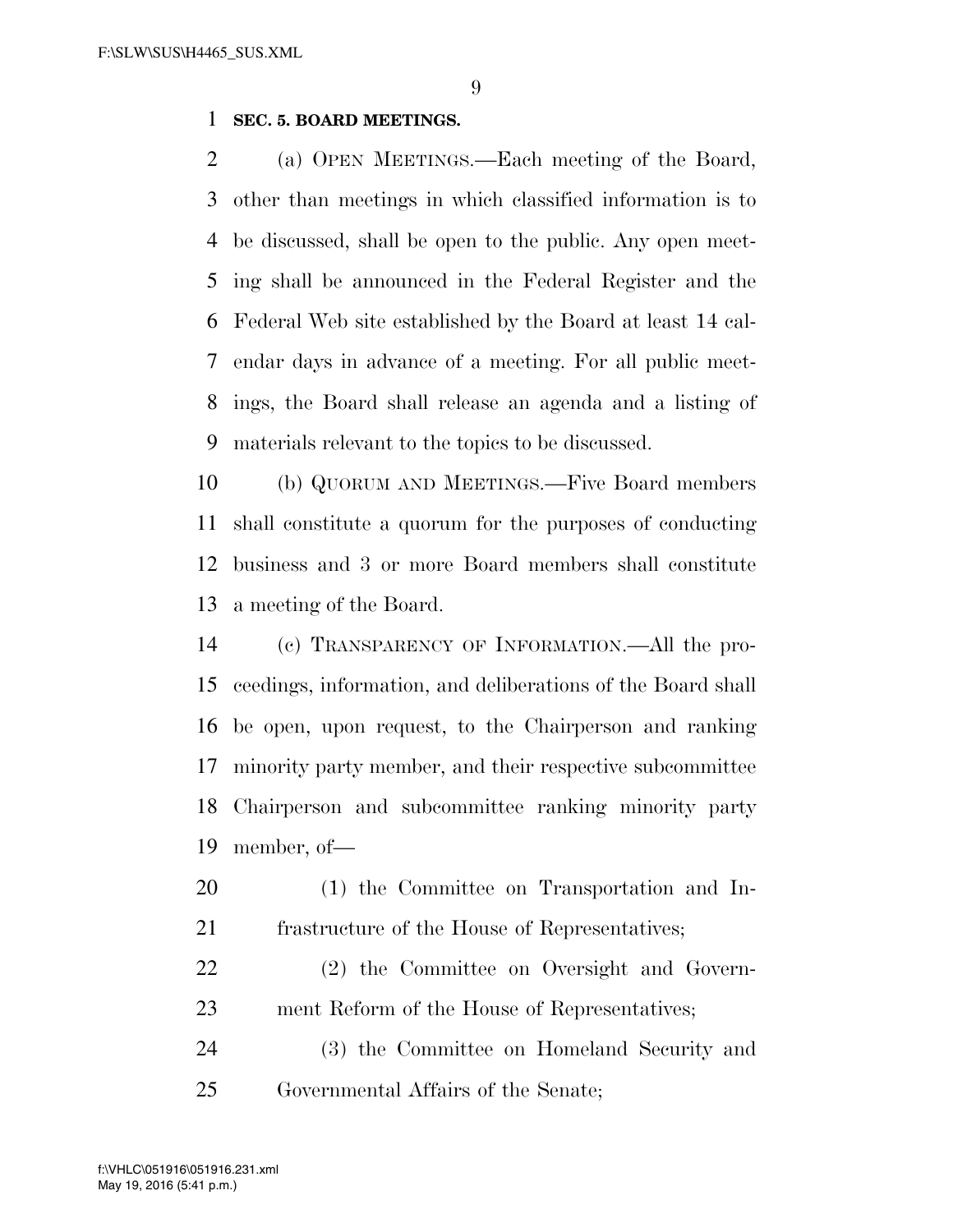- (4) the Committee on Environment and Public Works of the Senate; and
- (5) the Committees on Appropriations of the House of Representatives and the Senate.

 (d) GOVERNMENT ACCOUNTABILITY OFFICE.—All proceedings, information, and deliberations of the Board shall be open, upon request, to the Comptroller General of the United States.

### **SEC. 6. COMPENSATION AND TRAVEL EXPENSES.**

(a) COMPENSATION.—

 (1) RATE OF PAY FOR MEMBERS.—Each mem- ber, other than the Chairperson, shall be paid at a rate equal to the daily equivalent of the minimum annual rate of basic pay payable for level IV of the Executive Schedule under section 5315 of title 5, United States Code, for each day (including travel time) during which the member is engaged in the ac-tual performance of duties vested in the Board.

 (2) RATE OF PAY FOR CHAIRPERSON.—The Chairperson shall be paid for each day referred to 21 in paragraph (1) at a rate equal to the daily equiva- lent of the minimum annual rate of basic pay pay- able for level III of the Executive Schedule under section 5314 of title 5, United States Code.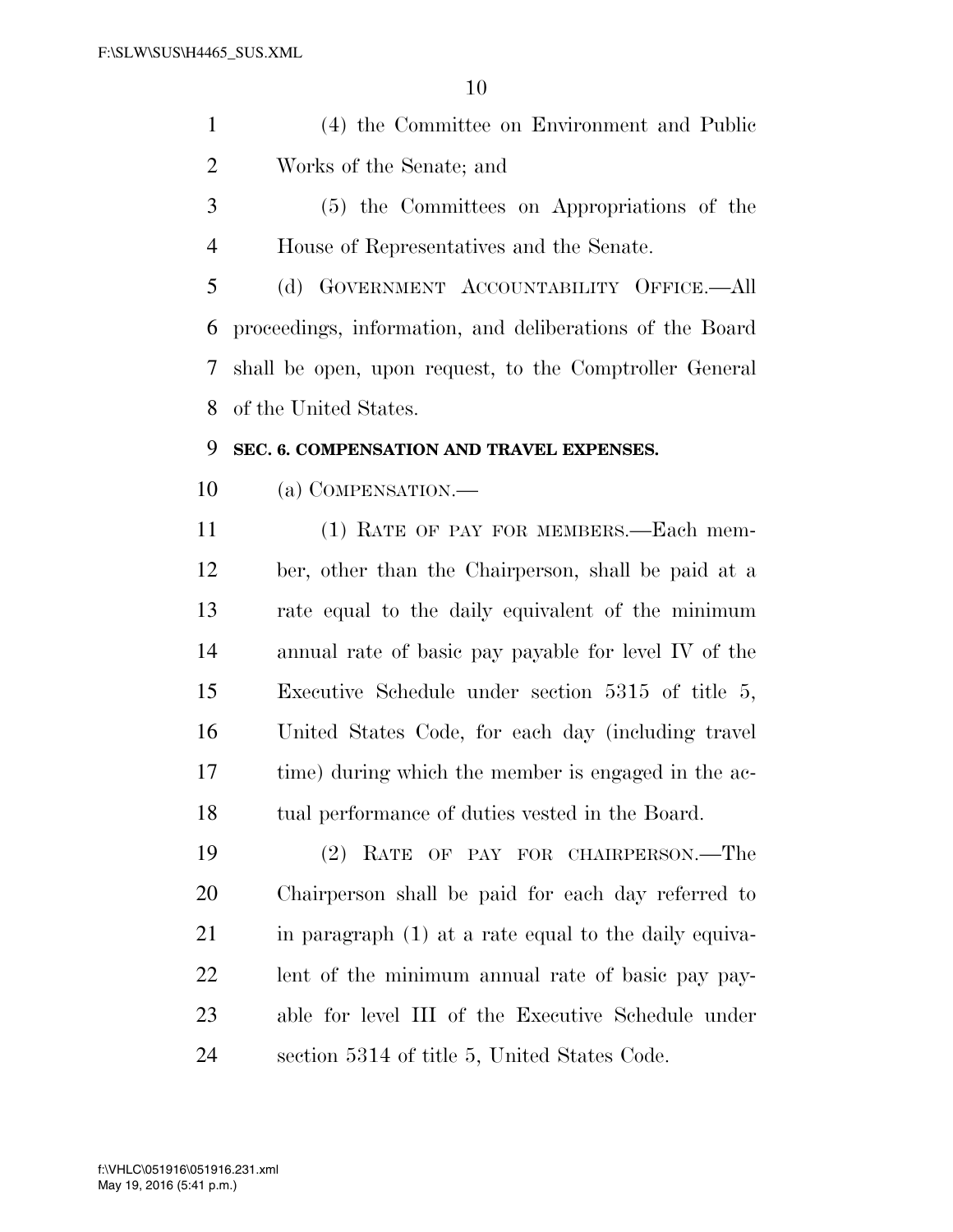(b) TRAVEL.—Members shall receive travel expenses, including per diem in lieu of subsistence, in accordance with sections 5702 and 5703 of title 5, United States Code.

#### **SEC. 7. EXECUTIVE DIRECTOR.**

 (a) APPOINTMENT.—The Board shall appoint an Ex- ecutive Director, who may be appointed without regard to the provisions of title 5, United States Code, governing appointments in the competitive service.

 (b) RATE OF PAY.—The Executive Director shall be paid at the rate of basic pay payable for level IV of the Executive Schedule under section 5315 of title 5, United States Code.

#### **SEC. 8. STAFF.**

 (a) ADDITIONAL PERSONNEL.—Subject to subsection (b), the Executive Director may request additional per-sonnel detailed from Federal agencies.

 (b) REQUESTS FOR DETAIL EMPLOYEES.—Upon re- quest of the Executive Director and approval of the Board and the Director of OMB, the head of any Federal agency shall detail the requested personnel of that agency to the Board to assist the Board in carrying out its duties under this Act.

 (c) QUALIFICATIONS.—Appointments shall be made with consideration of a balance of expertise consistent with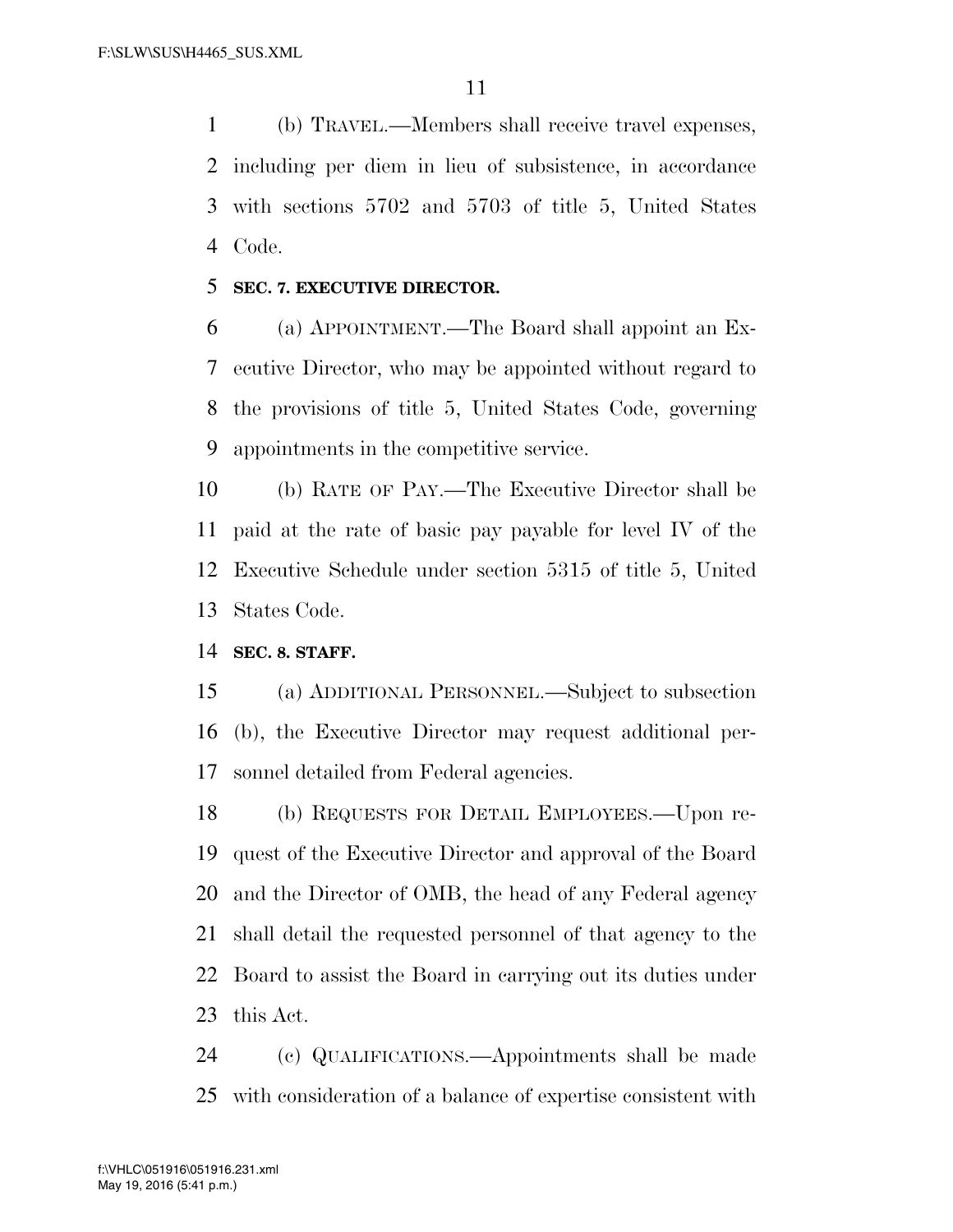the qualifications of representatives described in section 2  $4(e)(5)$ .

**SEC. 9. CONTRACTING AUTHORITY.** 

 (a) EXPERTS AND CONSULTANTS.—The Board, to the extent practicable and subject to appropriations Acts, shall use contracts, including nonappropriated contracts, entered into by the Administrator for services necessary to carry out the duties of the Board.

 (b) OFFICE SPACE.—The Administrator, in consulta- tion with the Board, shall identify and provide, without charge, suitable office space within the existing Federal space inventory to house the operations of the Board.

 (c) PERSONAL PROPERTY.—The Board shall use per- sonal property already in the custody and control of the Administrator.

#### **SEC. 10. TERMINATION.**

 The Board shall cease operations and terminate 6 years after the date of enactment of this Act.

# **SEC. 11. DEVELOPMENT OF RECOMMENDATIONS TO BOARD.**

 (a) SUBMISSIONS OF AGENCY INFORMATION AND RECOMMENDATIONS.—Not later than 120 days after the date of enactment of this Act, and not later than 120 days after the first day of each fiscal year thereafter until the termination of the Board, the head of each Federal agency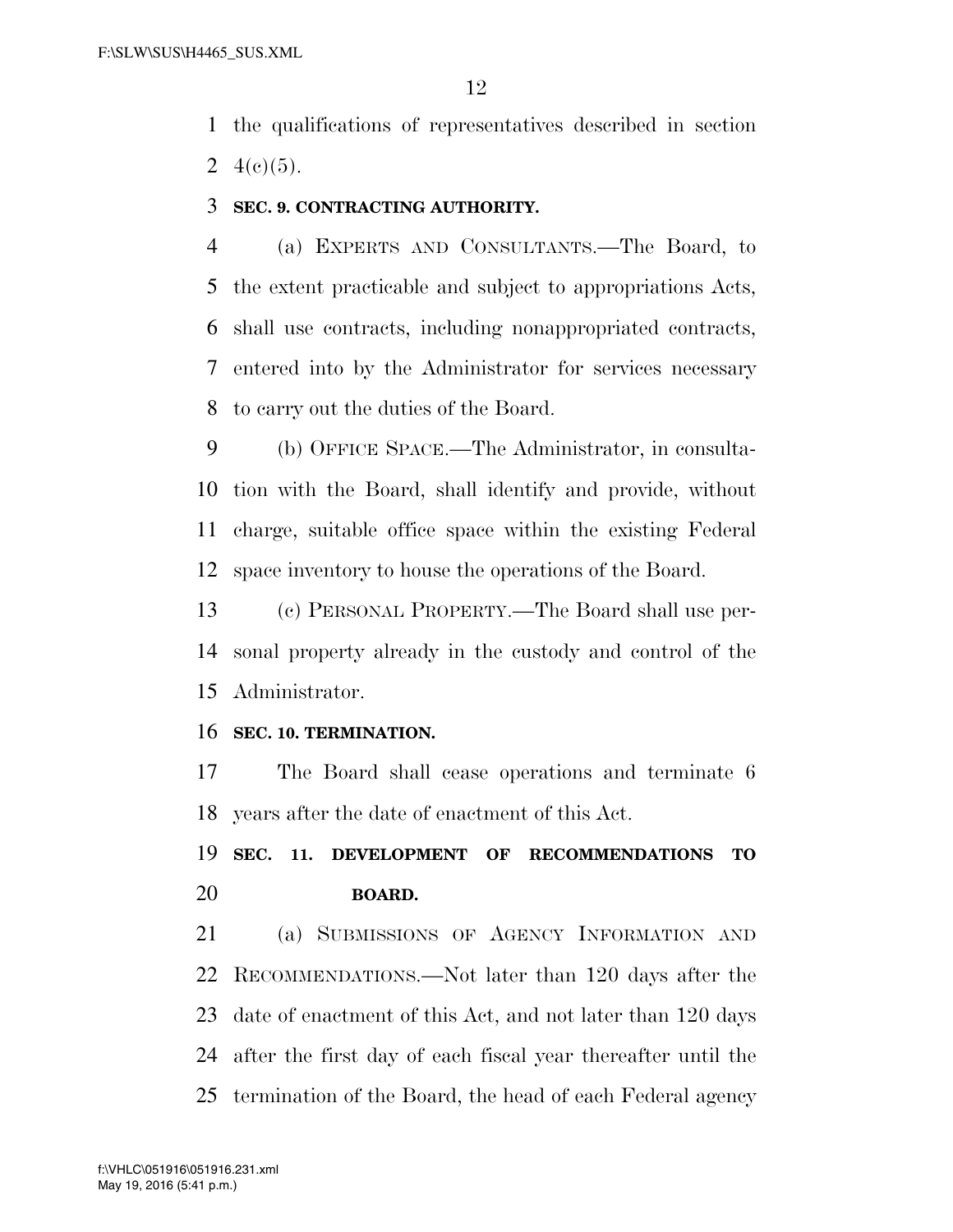shall submit to the Administrator and the Director of OMB the following:

 (1) CURRENT DATA.—Current data of all Fed- eral civilian real properties owned, leased, or con- trolled by the agency, including all relevant informa- tion prescribed by the Administrator and the Direc- tor of OMB, including data related to the age and condition of the property, operating costs, history of capital expenditures, sustainability metrics, number of Federal employees and functions housed in the re- spective property, and square footage (including gross, rentable, and usable).

 (2) AGENCY RECOMMENDATIONS.—Rec-ommendations of the agency on the following:

 (A) Federal civilian real properties that can be sold for proceeds or otherwise disposed of, reported as excess, declared surplus, outleased, or otherwise no longer meeting the needs of the agency, excluding leasebacks or other such exchange agreements where the property continues to be used by the agency.

 (B) Federal civilian real properties that can be transferred, exchanged, consolidated, co- located, reconfigured, or redeveloped, so as to reduce the civilian real property inventory, re-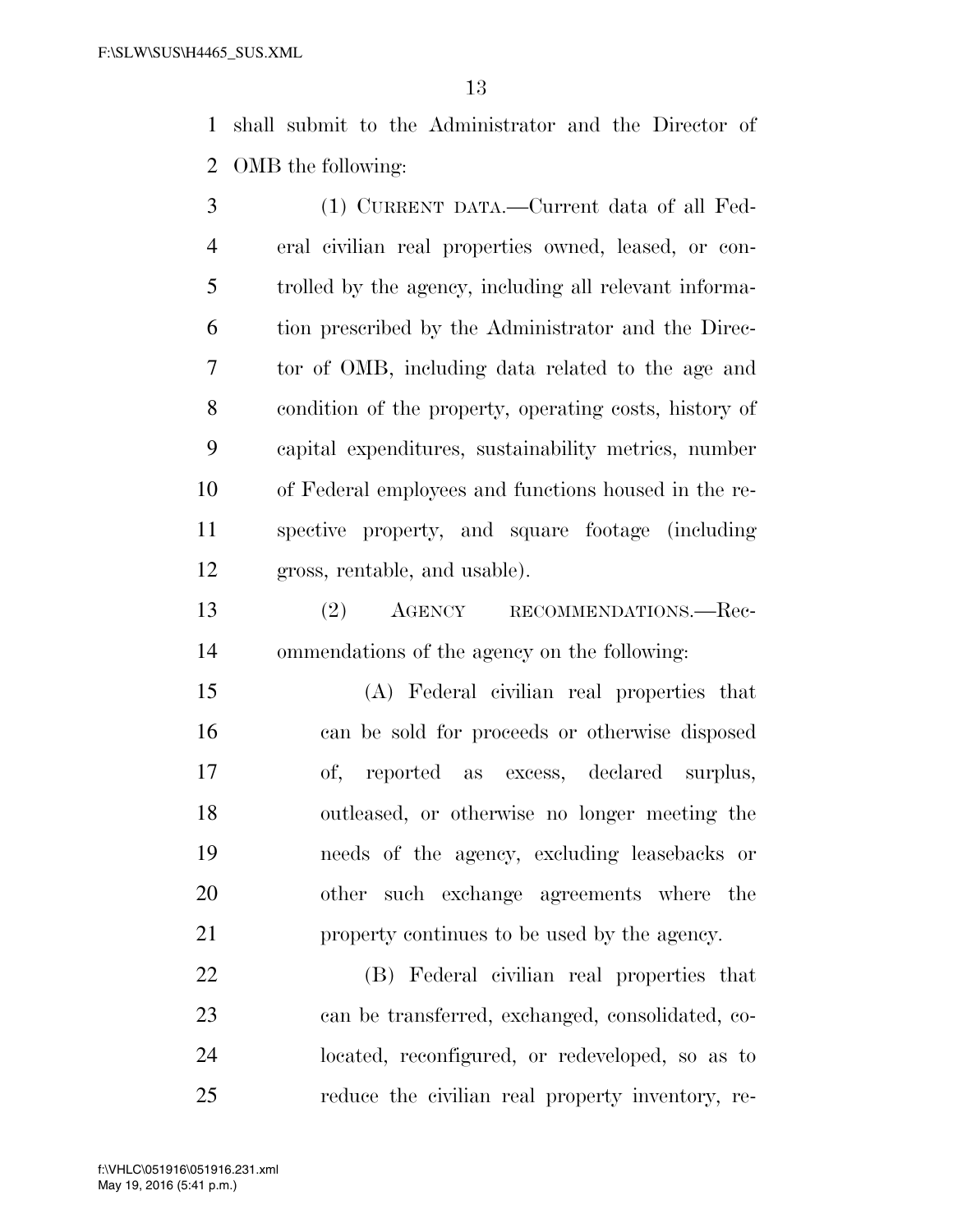| $\mathbf{1}$   | duce the operating costs of the Government,           |
|----------------|-------------------------------------------------------|
| $\overline{2}$ | and create the highest value and return for the       |
| 3              | taxpayer.                                             |
| $\overline{4}$ | (C) Operational efficiencies that the Gov-            |
| 5              | ernment can realize in its operation and main-        |
| 6              | tenance of Federal civilian real properties.          |
| 7              | (b) STANDARDS AND CRITERIA.—                          |
| 8              | (1) DEVELOPMENT OF STANDARDS AND CRI-                 |
| 9              | TERIA.—Not later than 60 days after the deadline      |
| 10             | for submissions of agency recommendations under       |
| 11             | subsection (a), the Director of OMB, in consultation  |
| 12             | with the Administrator, shall—                        |
| 13             | (A) review the agency recommendations;                |
| 14             | (B) develop consistent standards and cri-             |
| 15             | teria against which the agency recommenda-            |
| 16             | tions will be reviewed; and                           |
| 17             | (C) submit to the Board the recommenda-               |
| 18             | tions developed pursuant to paragraph (2).            |
| 19             | (2) RECOMMENDATIONS TO BOARD. The Di-                 |
| 20             | rector of OMB and the Administrator shall jointly     |
| 21             | develop recommendations to the Board based on the     |
| <u>22</u>      | standards and criteria developed under paragraph      |
| 23             | (1).                                                  |
| 24             | (3) FACTORS.—In developing the standards and          |
| 25             | criteria under paragraph $(1)$ , the Director of OMB, |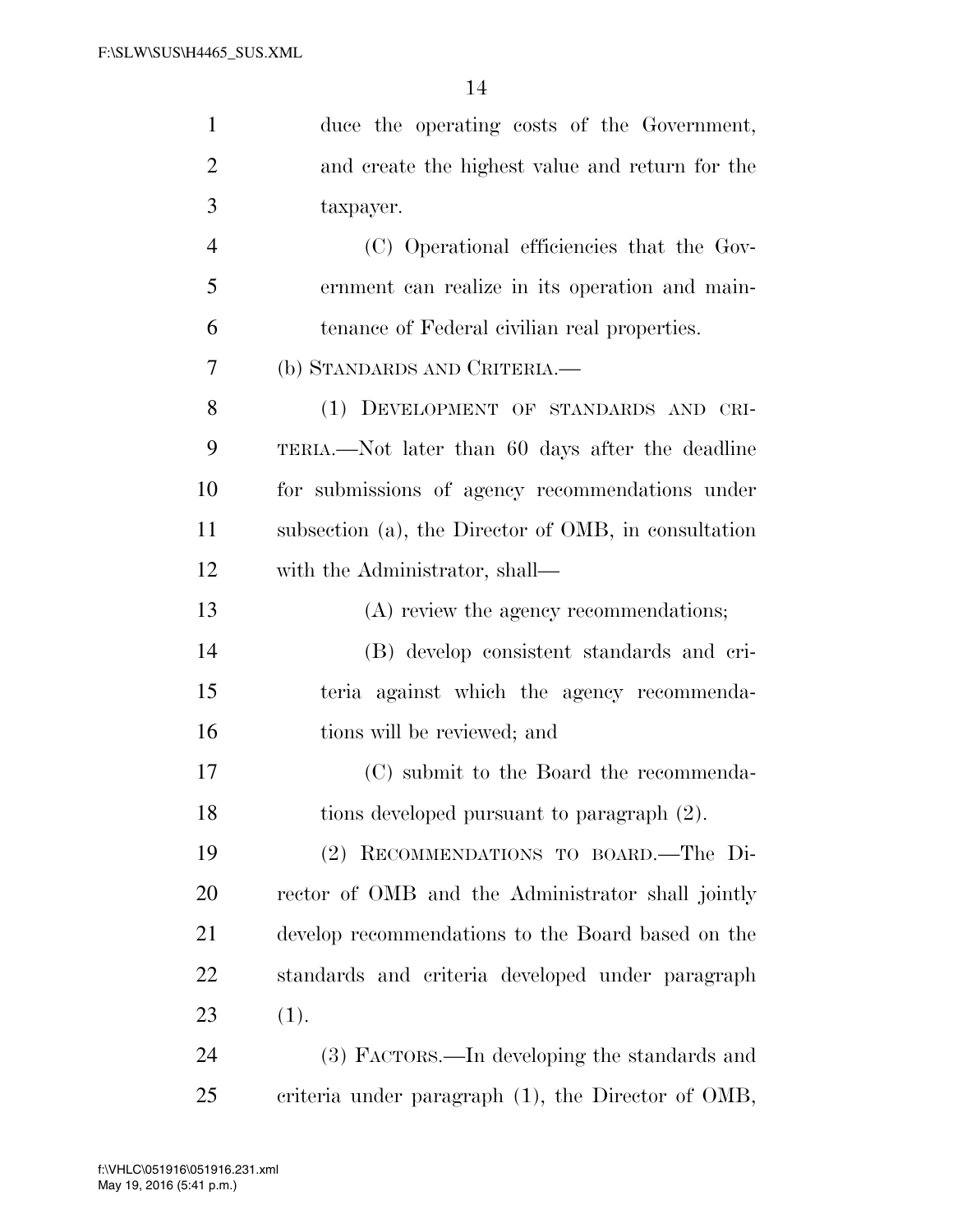|                | in consultation with the Administrator, shall incor- |
|----------------|------------------------------------------------------|
| $\overline{2}$ | porate the following factors:                        |

 (A) The extent to which the civilian real property could be sold (including property that is no longer meeting the needs of the Govern- ment), redeveloped, outleased, or otherwise used to produce the highest and best value and re-turn for the taxpayer.

 (B) The extent to which the operating and maintenance costs are reduced through consoli- dating, co-locating, and reconfiguring space, and through realizing other operational effi-ciencies.

 (C) The extent to which the utilization rate is being maximized and is consistent with non- governmental industry standards for the given function or operation.

 (D) The extent and timing of potential costs and savings, including the number of years, beginning with the date of completion of 21 the proposed recommendation.

 (E) The extent to which reliance on leasing for long-term space needs is reduced.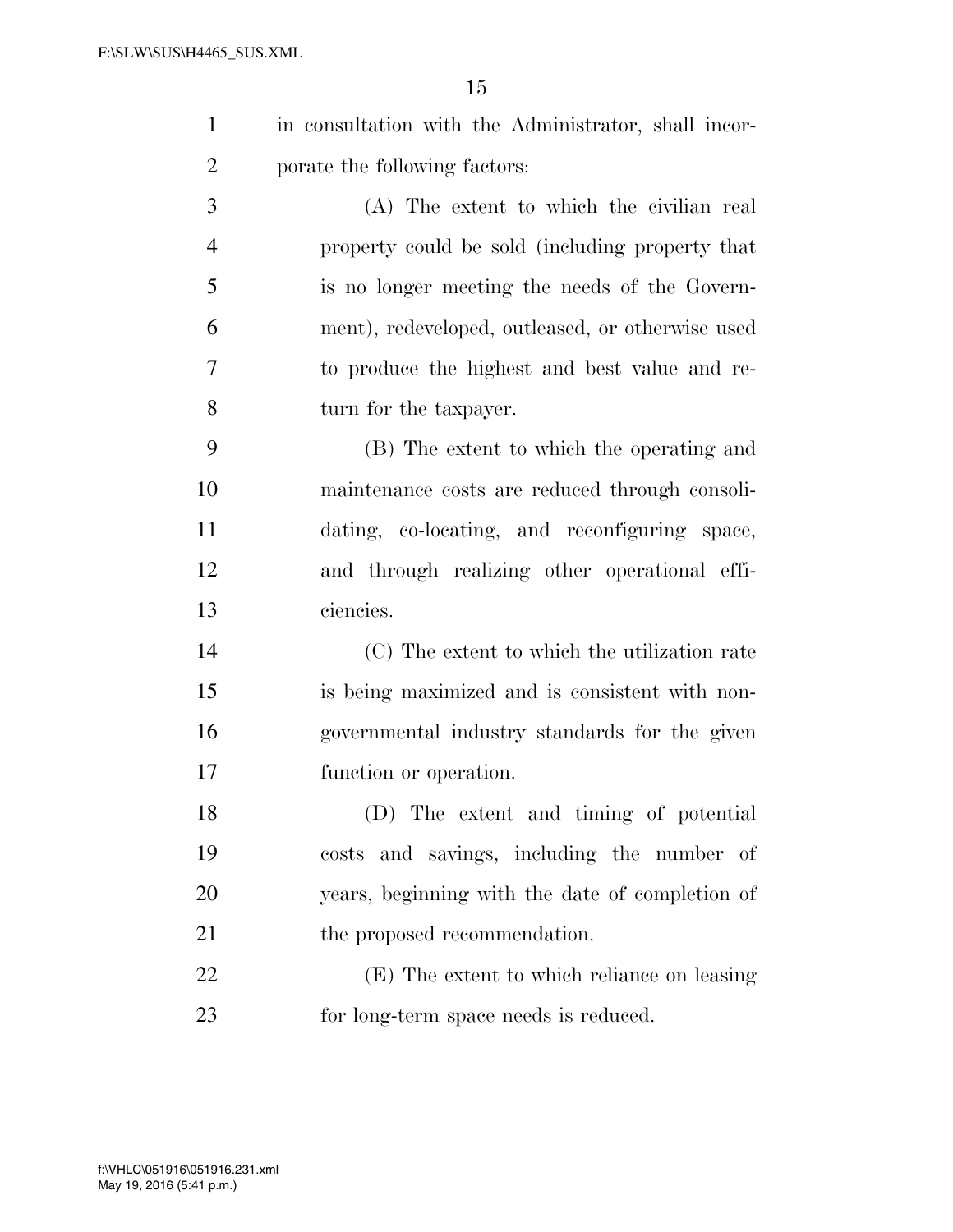| $\mathbf{1}$   | (F) The extent to which a civilian real                            |
|----------------|--------------------------------------------------------------------|
| $\overline{2}$ | property aligns with the current mission of the                    |
| 3              | Federal agency.                                                    |
| $\overline{4}$ | (G) The extent to which there are opportu-                         |
| 5              | nities to consolidate similar operations across                    |
| 6              | multiple agencies or within agencies.                              |
| 7              | (H) The economic impact on existing com-                           |
| 8              | munities in the vicinity of the civilian real prop-                |
| 9              | erty.                                                              |
| 10             | (I) The extent to which energy consump-                            |
| 11             | tion is reduced.                                                   |
| 12             | (J) The extent to which public access to                           |
| 13             | agency services is maintained or enhanced.                         |
| 14             | SPECIAL RULE FOR UTILIZATION RATES.-<br>$\left( \mathrm{e}\right)$ |
| 15             | Standards developed by the Director of OMB pursuant to             |
| 16             | subsection (b) shall incorporate and apply clear standard          |
| 17             | utilization rates to the extent that such standard rates in-       |
| 18             | crease efficiency and provide performance data. The utili-         |
| 19             | zation rates shall be consistent throughout each applicable        |
| 20             | category of space and with nongovernment space utiliza-            |
| 21             | tion rates. To the extent the space utilization rate of a          |
| 22             | given agency exceeds the utilization rates to be applied           |
| 23             | under this subsection, the Director of OMB may rec-                |
| 24             | ommend realignment, co-location, consolidation, or other           |
| 25             | type of action to improve space utilization.                       |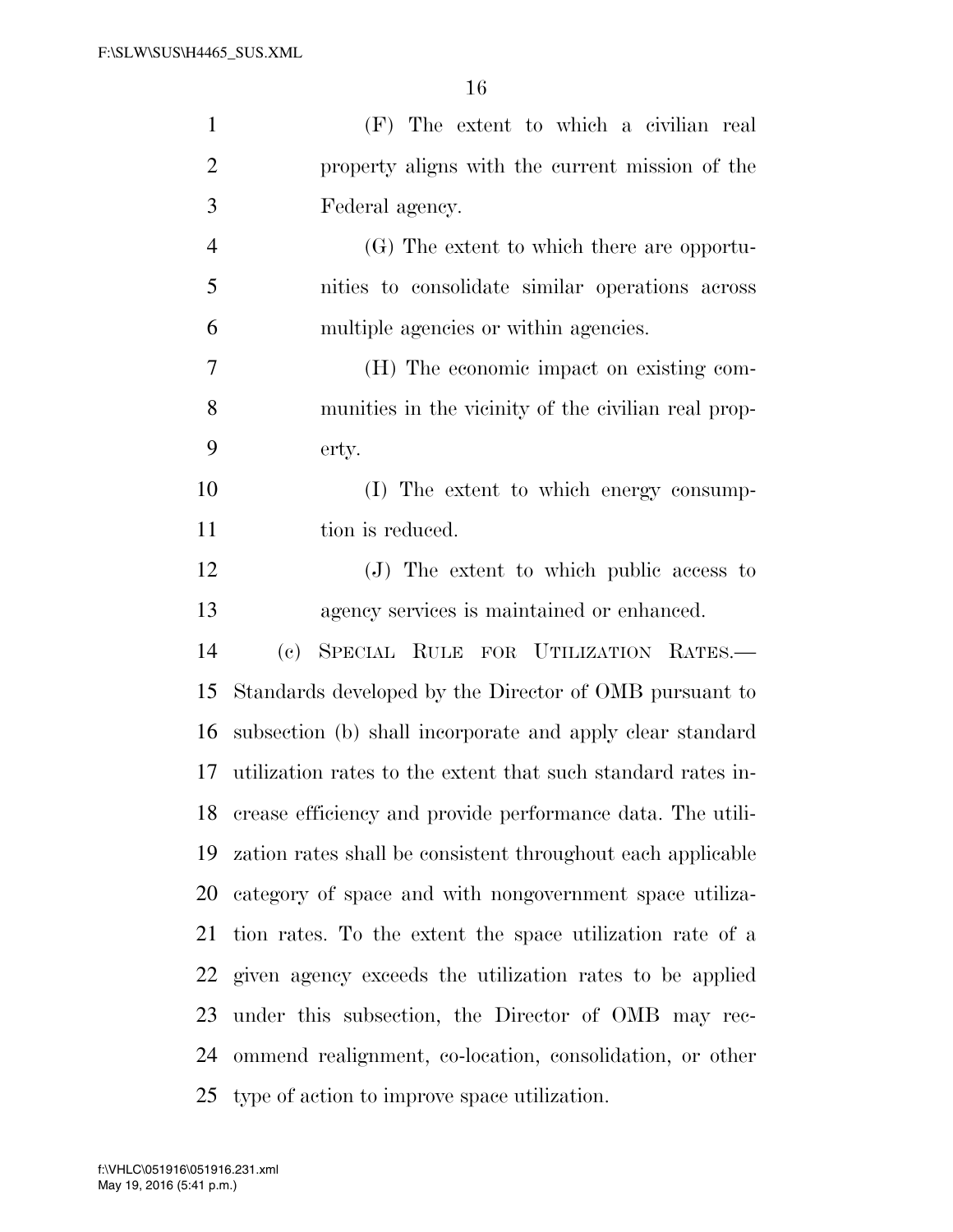(d) SUBMISSION TO BOARD.—

 (1) IN GENERAL.—The Director of OMB shall submit the standards, criteria, and recommendations developed pursuant to subsection (b) to the Board with all supporting information, data, analyses, and documentation.

 (2) PUBLICATION.—The standards, criteria, and recommendations developed pursuant to sub- section (b) shall be published in the Federal Register and transmitted to the committees listed in section 5(c) and to the Comptroller General of the United States.

 (3) ACCESS TO INFORMATION.—The Board shall also have access to all information pertaining to the recommendations developed pursuant to sub- section (b), including supporting information, data, analyses, and documentation submitted pursuant to subsection (a). Upon request, a Federal agency shall provide to the Board any additional information per- taining to the civilian real properties under the cus- tody, control, or administrative jurisdiction of the Federal agency. The Board shall notify the commit- tees listed in section 5(c) of any failure by an agency to comply with a request of the Board.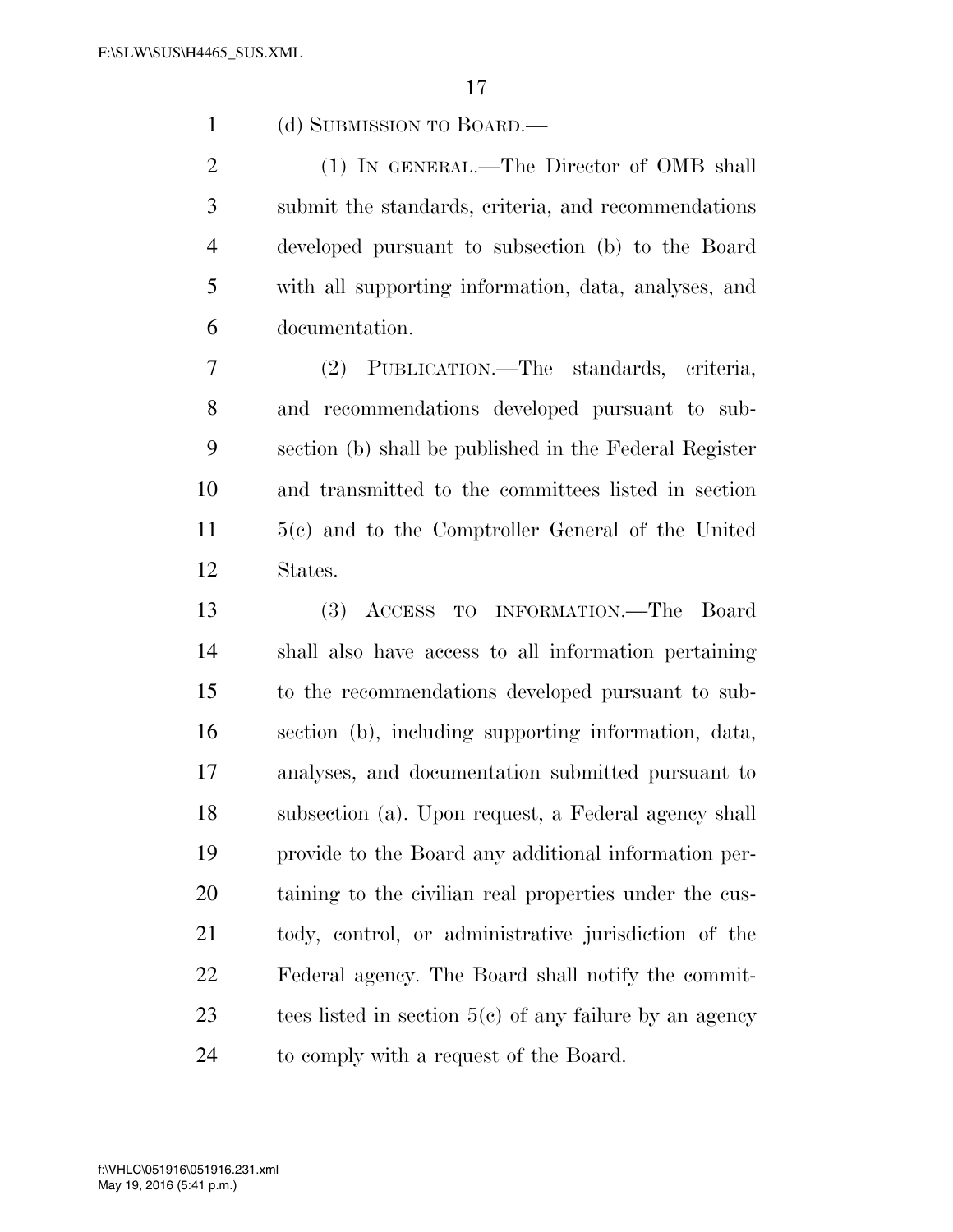# **SEC. 12. BOARD DUTIES.**

| $\overline{2}$ | (a) IDENTIFICATION OF PROPERTY REDUCTION OP-                |
|----------------|-------------------------------------------------------------|
| 3              | PORTUNITIES.—The Board shall identify opportunities for     |
| 4              | the Government to reduce significantly its inventory of ci- |
| 5              | vilian real property and reduce costs to the Government.    |
| 6              | (b) IDENTIFICATION OF HIGH VALUE ASSETS.—                   |
| 7              | (1)<br>IDENTIFICATION OF CERTAIN<br>PROP-                   |
| 8              | ERTIES.—Not later than 180 days after Board                 |
| 9              | members are appointed pursuant to section 4, the            |
| 10             | Board shall—                                                |
| 11             | (A) identify not fewer than 5 Federal civil-                |
| 12             | ian real properties that are not on the list of             |
| 13             | surplus or excess as of such date with a total              |
| 14             | fair market value of not less than $$500,000,000$           |
| 15             | and not more than $$750,000,000$ ; and                      |
| 16             | (B) transmit the list of the Federal civilian               |
| 17             | real properties to the Director of OMB and                  |
| 18             | Congress as Board recommendations and sub-                  |
| 19             | ject to the approval process described in section           |
| 20             | 13.                                                         |
| 21             | INFORMATION AND DATA.-In order to<br>(2)                    |
| 22             | meet the goal established under paragraph (1), each         |
| 23             | Federal agency shall provide, upon request, any and         |
| 24             | all information and data regarding its civilian real        |
| 25             | properties to the Board. The Board shall notify the         |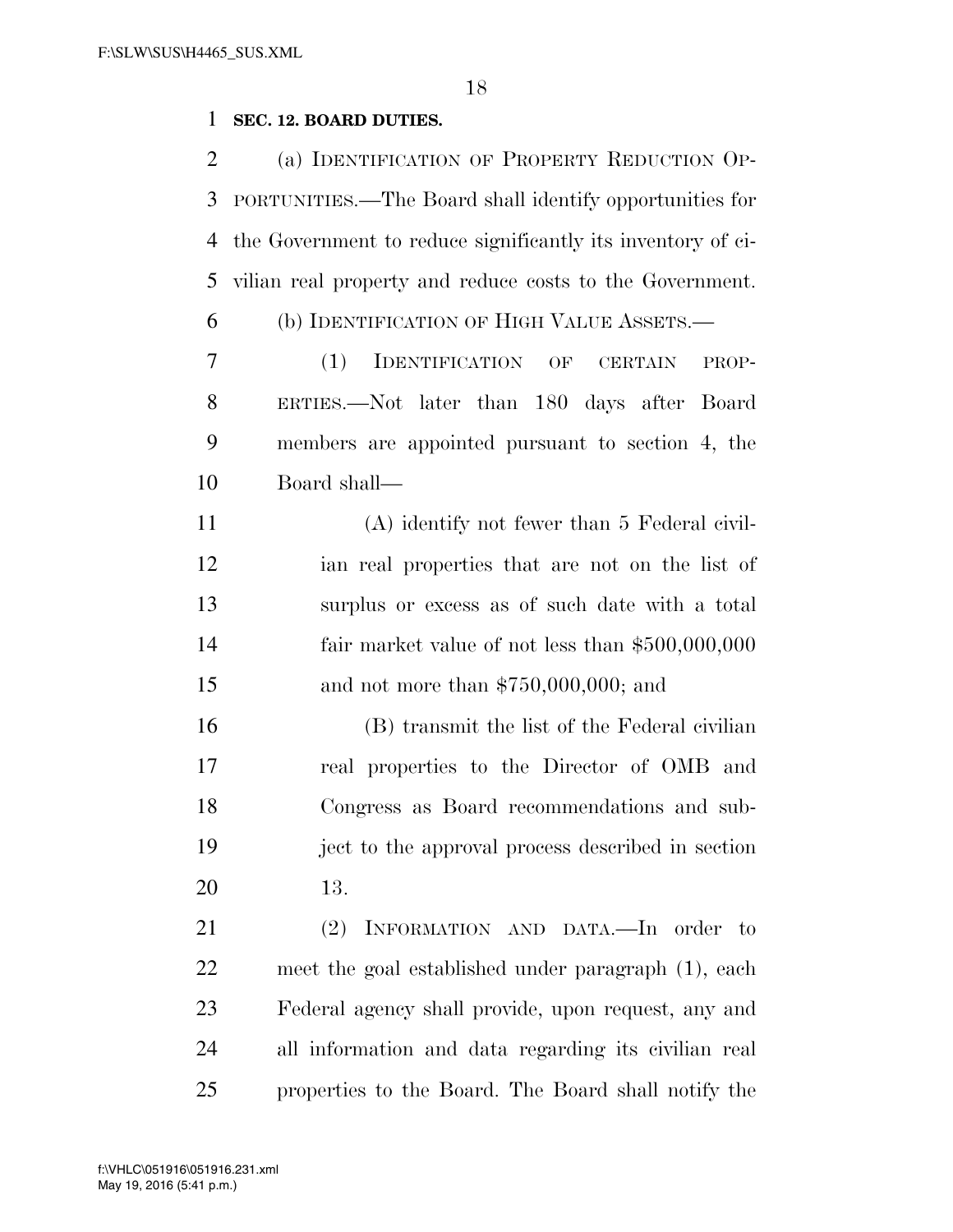| $\mathbf{1}$   | committees listed in section $5(c)$ of any failure by an |
|----------------|----------------------------------------------------------|
| $\overline{2}$ | agency to comply with a request of the Board.            |
| 3              | (3) FACTORS.—In identifying properties pursu-            |
| $\overline{4}$ | ant to paragraph (1), the Board shall consider the       |
| 5              | factors listed in section $11(b)(3)$ .                   |
| 6              | (4) LEASEBACK RESTRICTIONS.—None of the                  |
| 7              | existing improvements on properties sold under this      |
| 8              | subsection may be leased back to the Government.         |
| 9              | $(5)$ REPORT OF EXCESS.—Not later than 60                |
| 10             | days after the approval of Board recommendations         |
| 11             | pursuant to paragraph (1), Federal agencies with         |
| 12             | custody, control, or administrative jurisdiction over    |
| 13             | the identified properties shall submit a Report of       |
| 14             | Excess to the General Services Administration.           |
| 15             | $(6)$ Sale.—                                             |
| 16             | (A) INITIATION OF SALE.—Not later than                   |
| 17             | 120 days after the acceptance by the Adminis-            |
| 18             | trator of the Report of Excess and notwith-              |
| 19             | standing any other provision of law (including           |
| 20             | section 501 of the McKinney-Vento Homeless               |
| 21             | Assistance Act (42 U.S.C. 11411), but except             |
| 22             | as provided in section $14(g)$ , the General Serv-       |
| 23             | ices Administration shall initiate the sale of the       |
| 24             | civilian real properties described in paragraph          |
| 25             | (1).                                                     |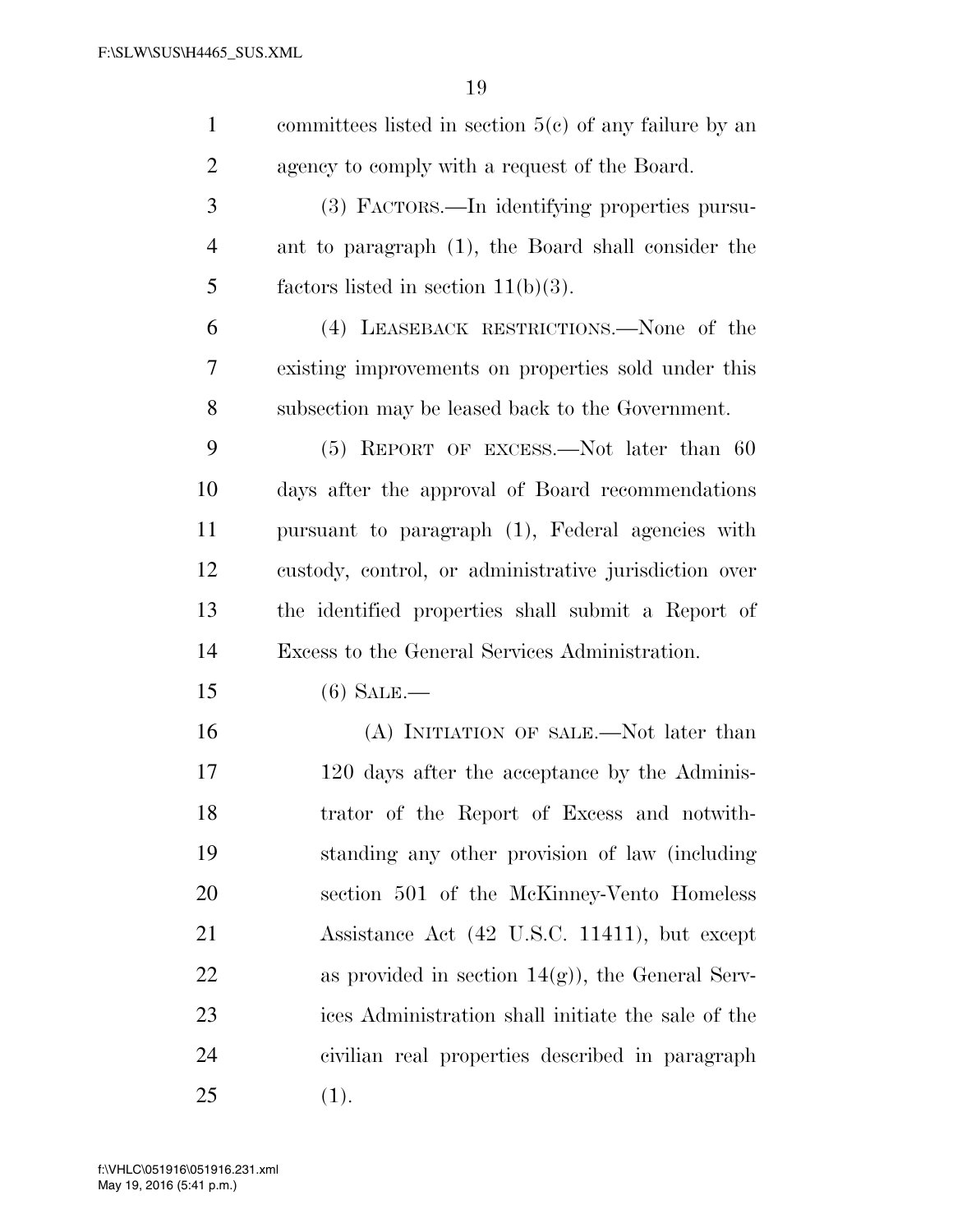(B) COMPLETION OF SALE.—Not later than 1 year after the acceptance of the Report of Excess, the Administrator shall sell the civil- ian real properties at fair market value at high- est and best use, unless the Director of OMB determines it is in the financial interest of the Government to execute a sale more than a year 8 after the acceptance of the Report of Excess, but not greater than two years after the accept-10 ance of the Report of Excess.

 (c) ANALYSIS OF INVENTORY.—The Board shall per- form an independent analysis of the inventory of Federal civilian real property and the recommendations submitted pursuant to section 11. The Board shall not be bound or limited by the recommendations submitted pursuant to section 11. If, in the opinion of the Board, an agency fails to provide needed information, data, or adequate rec- ommendations that meet the standards and criteria, the Board shall develop such recommendations as the Board considers appropriate based on existing data contained in the Federal Real Property Profile or other relevant infor-mation.

- 23 (d) INFORMATION AND PROPOSALS.—
- (1) RECEIPT.—Notwithstanding any other pro-vision of law, the Board may receive and consider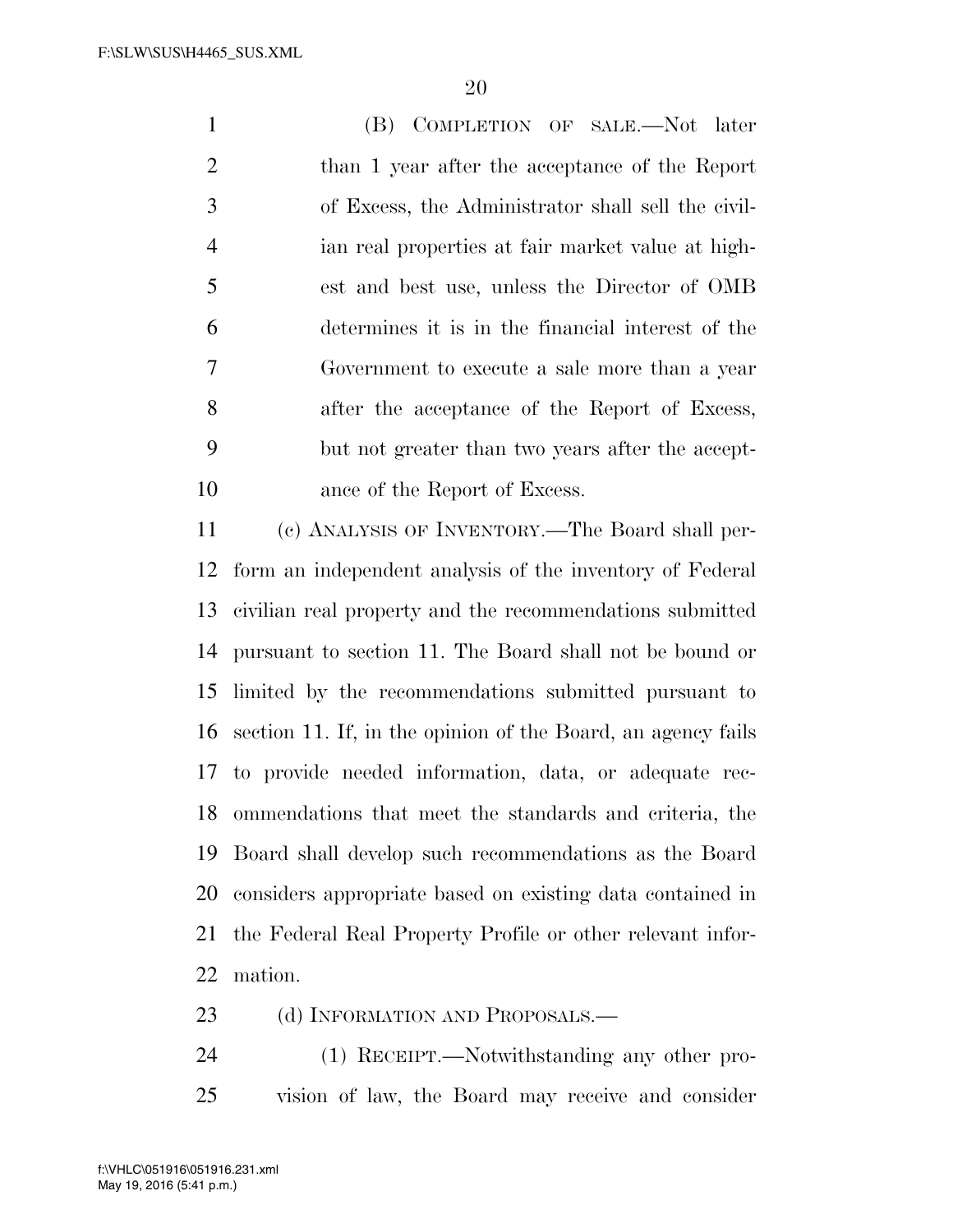proposals, information, and other data submitted by State and local officials and the private sector.

 (2) CONSULTATION.—The Board shall consult with State and local officials on information, pro- posals, and other data that the officials submit to the Board.

 (3) AVAILABILITY.—Information submitted to the Board shall be made publicly available.

 (e) ACCOUNTING SYSTEM.—Not later than 120 days after the date of enactment of this Act, the Board shall identify or develop and implement a system of accounting to be used to independently evaluate the costs of and re- turns on the recommendations. Such accounting system shall be applied in developing the Board's recommenda- tions and determining the highest return to the taxpayer. In applying the accounting system, the Board shall set a standard performance period of not less than 15 years. (f) PUBLIC HEARING.—The Board shall conduct public hearings. All testimony before the Board at a public hearing under this subsection shall be presented under oath.

 (g) REPORTING OF INFORMATION AND REC-OMMENDATIONS.—

 (1) IN GENERAL.—Subject to the schedule and limitations specified in paragraph (2), the Board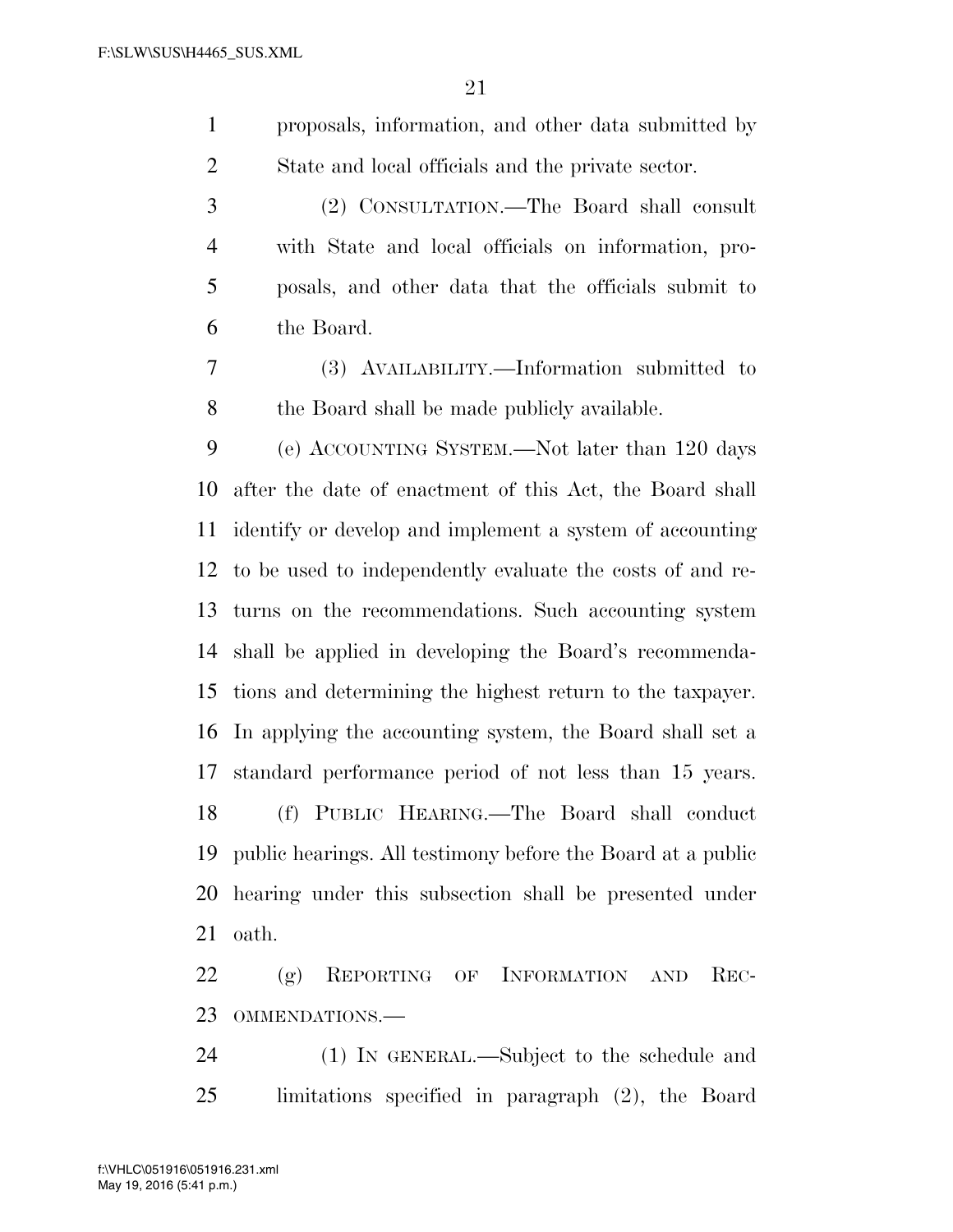| $\mathbf{1}$   | shall transmit to the Director of OMB, and publicly  |
|----------------|------------------------------------------------------|
| $\overline{2}$ | post on a Federal Web site maintained by the         |
| 3              | Board, reports containing the Board's findings, con- |
| $\overline{4}$ | clusions, and recommendations for-                   |
| 5              | (A) the consolidation, exchange, co-loca-            |
| 6              | tion, reconfiguration, lease reductions, sale,       |
| 7              | outlease, and redevelopment of Federal civilian      |
| 8              | real properties; and                                 |
| 9              | (B) other operational efficiencies that can          |
| 10             | be realized in the Government's operation and        |
| 11             | maintenance of such properties.                      |
| 12             | $(2)$ SCHEDULE AND LIMITATIONS.—                     |
| 13             | (A) FIRST ROUND.—Not later than 2                    |
| 14             | years after the date of transmittal of the list of   |
| 15             | properties recommended pursuant to subsection        |
| 16             | (b), the Board shall transmit to the Director of     |
| 17             | OMB the first report required under paragraph        |
| 18             | (1). The total value of transactions contained in    |
| 19             | the first report may not exceed $$2,500,000,000$ .   |
| 20             | (B) SECOND ROUND.—Not earlier than 3                 |
| 21             | years after the date of transmittal of the first     |
| 22             | report, the Board shall transmit to the Director     |
| 23             | of OMB the second report required under para-        |
| 24             | $graph(1)$ . The total value of transactions con-    |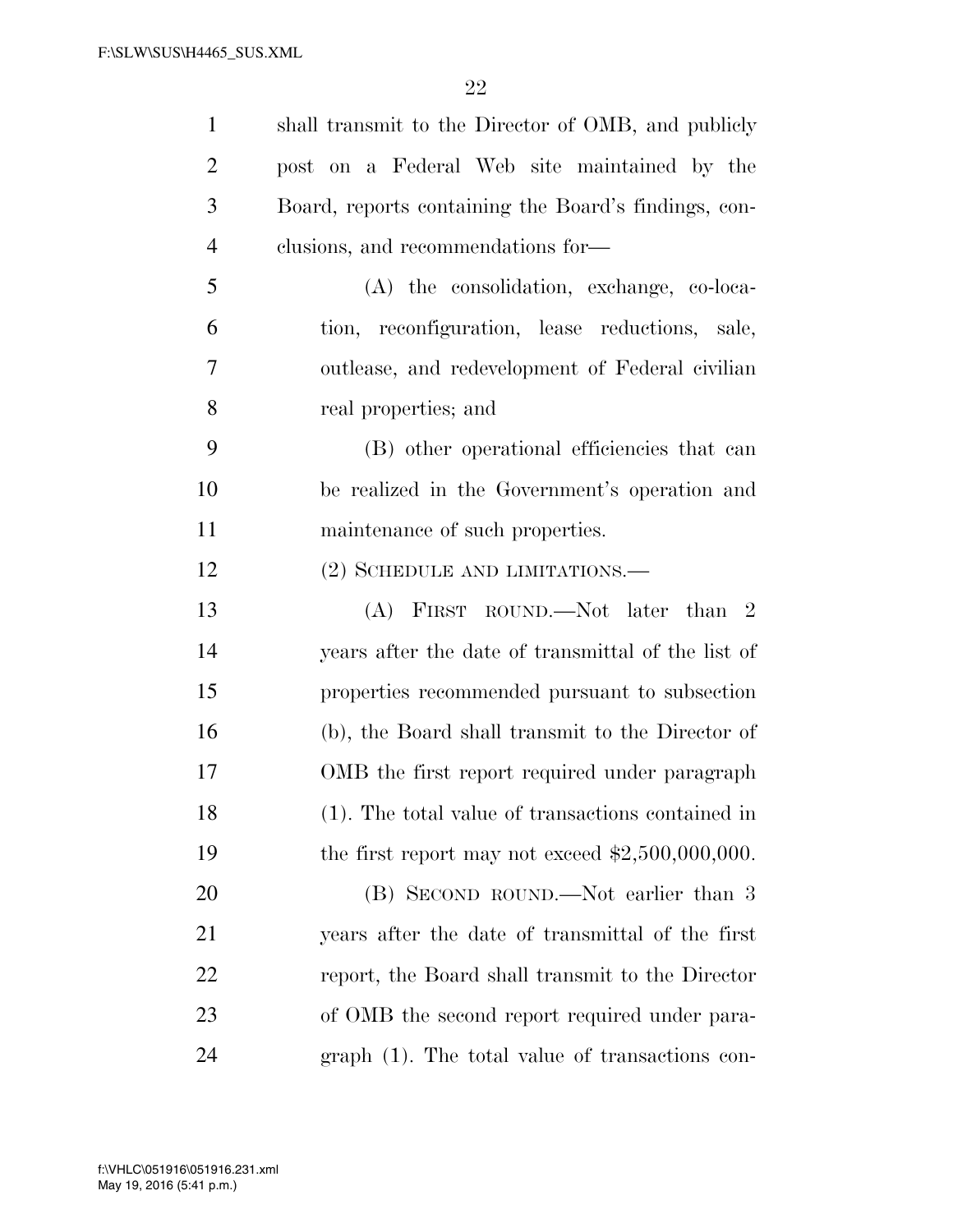tained in the second report may not exceed 2  $\text{$}4,750,000,000.$ 

 (3) CONSENSUS IN MAJORITY.—The Board shall seek to develop consensus recommendations, but if a consensus cannot be obtained, the Board may include in the reports required under this sub- section recommendations that are supported by a majority of the Board.

 (h) FEDERAL WEB SITE.—The Board shall establish and maintain a Federal Web site for the purposes of mak-ing relevant information publicly available.

 (i) REVIEW BY GAO.—The Comptroller General of the United States shall transmit to Congress and the Board a report containing a detailed analysis of the rec-ommendations and selection process.

#### **SEC. 13. REVIEW BY OMB.**

 (a) REVIEW OF RECOMMENDATIONS.—Upon receipt of the Board's recommendations pursuant to subsections (b) and (g) of section 12, the Director of OMB shall con-duct a review of the recommendations.

 (b) REPORT TO BOARD AND CONGRESS.—Not later than 30 days after the receipt of the Board's recommenda- tions, the Director of OMB shall transmit to the Board and Congress a report that sets forth the Director of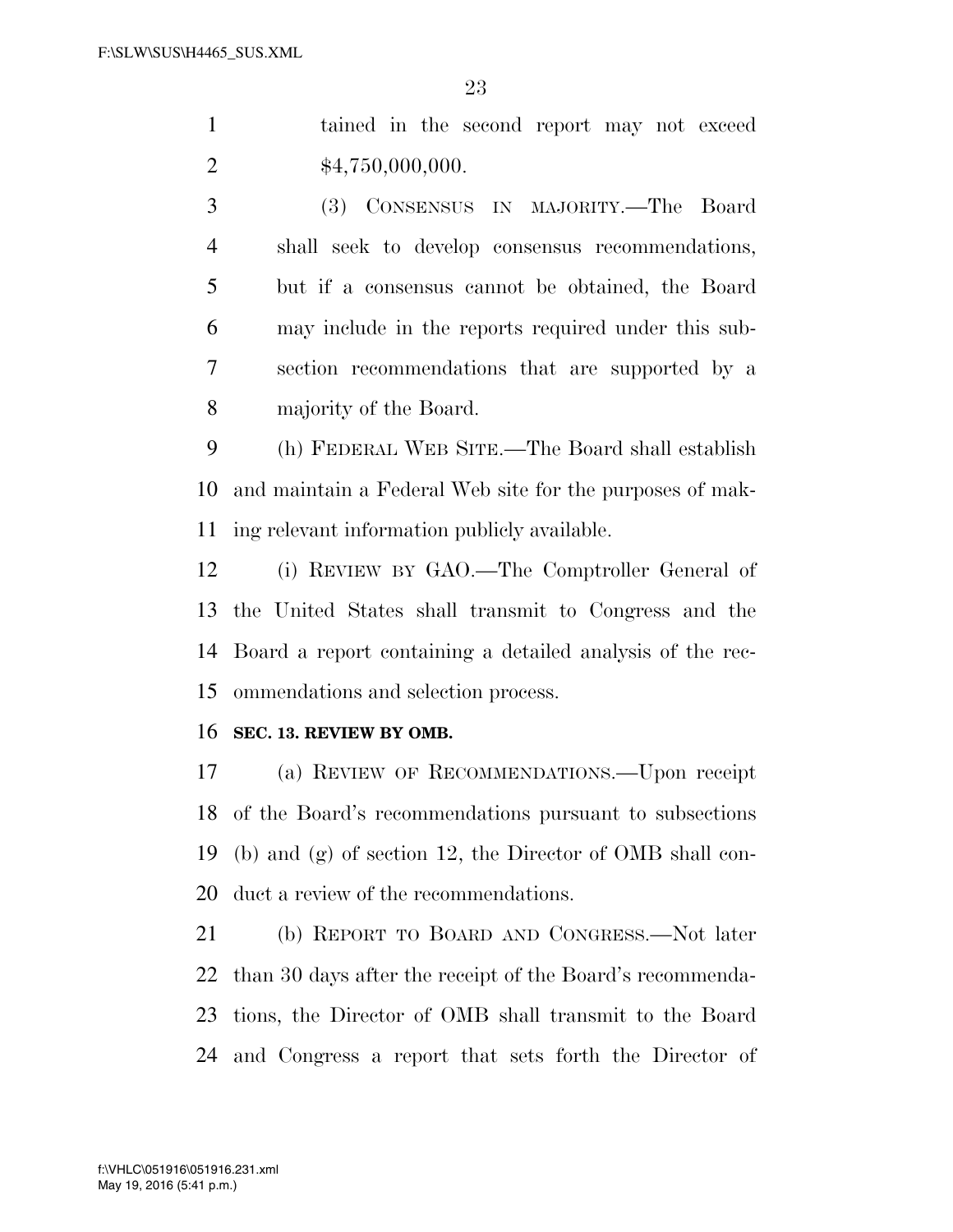OMB's approval or disapproval of the Board's rec-ommendations.

- (c) APPROVAL AND DISAPPROVAL.—
- (1) APPROVAL.—If the Director of OMB ap- proves the Board's recommendations, the Director of OMB shall transmit a copy of the recommendations to Congress, together with a certification of such ap-proval.
- (2) DISAPPROVAL.—If the Director of OMB disapproves the Board's recommendations, in whole or in part, the Director of OMB shall transmit a copy of the recommendations to Congress and the reasons for disapproval of the recommendations to the Board and Congress.
- (3) REVISED RECOMMENDATIONS.—Not later than 30 days after the receipt of reasons for dis- approval under paragraph (2), the Board shall transmit to the Director of OMB revised rec-ommendations for approval.
- (4) APPROVAL OF REVISED RECOMMENDA- TIONS.—If the Director of OMB approves the re- vised recommendations received under paragraph (3), the Director of OMB shall transmit a copy of the revised recommendations to Congress, together with a certification of such approval.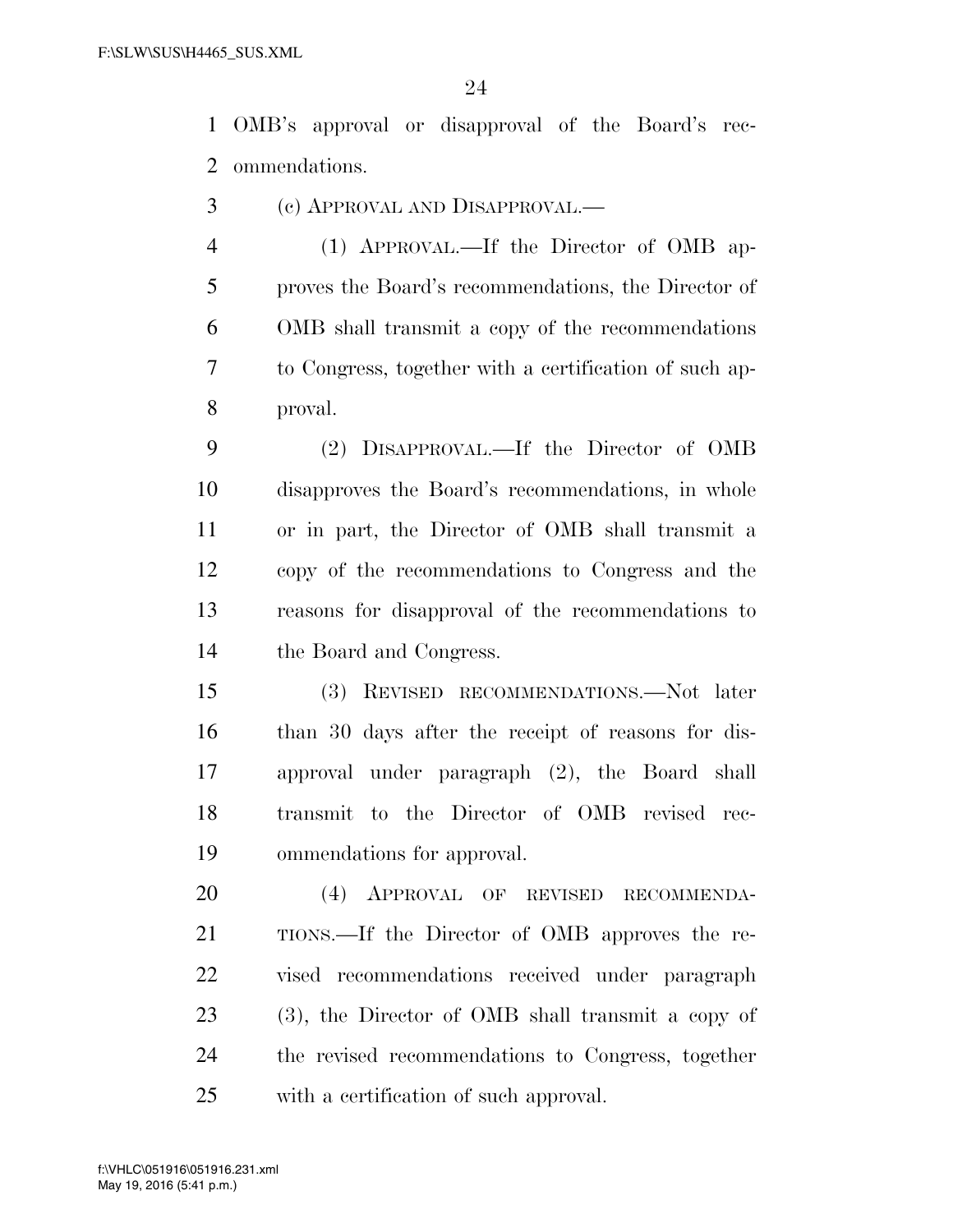| $\mathbf{1}$   | TERMINATION OF PROCESS FOR<br><b>GIVEN</b><br>(d)              |
|----------------|----------------------------------------------------------------|
| $\overline{2}$ | ROUND.—If the Director of OMB does not transmit to             |
| 3              | Congress an approval and certification described in para-      |
| 4              | graph $(1)$ or $(4)$ of subsection $(e)$ on or before the 30th |
| 5              | day following the receipt of the Board's recommendations       |
| 6              | or revised recommendations, as the case may be, the proc-      |
| 7              | ess shall terminate until the following round, as described    |
| 8              | in section 12.                                                 |
| 9              | SEC. 14. IMPLEMENTATION OF BOARD RECOMMENDA-                   |
| 10             | TIONS.                                                         |
| 11             | (a) DEADLINES.—                                                |
| 12             | (1) PREPARATION.—Federal agencies shall—                       |
| 13             | $(A)$ not later than 60 days after the Direc-                  |
| 14             | of OMB transmits the Board's<br>tor<br>rec-                    |
| 15             | ommendations to Congress pursuant to para-                     |
| 16             | graph $(1)$ or $(4)$ of section $13(e)$ , immediately          |
| 17             | begin preparations to carry out the Board's rec-               |
| 18             | ommendations; and                                              |
| 19             | (B) not later than 2 years after such                          |
| 20             | transmittal, initiate all activities necessary to              |
| 21             | carry out the Board's recommendations.                         |
| 22             | $(2)$ COMPLETION.—Not later than 6 years after                 |
| 23             | the Director of OMB transmits the Board's rec-                 |
| 24             | ommendations to Congress pursuant to paragraph                 |
| 25             | $(1)$ or $(4)$ of section 13 $(c)$ , Federal agencies shall    |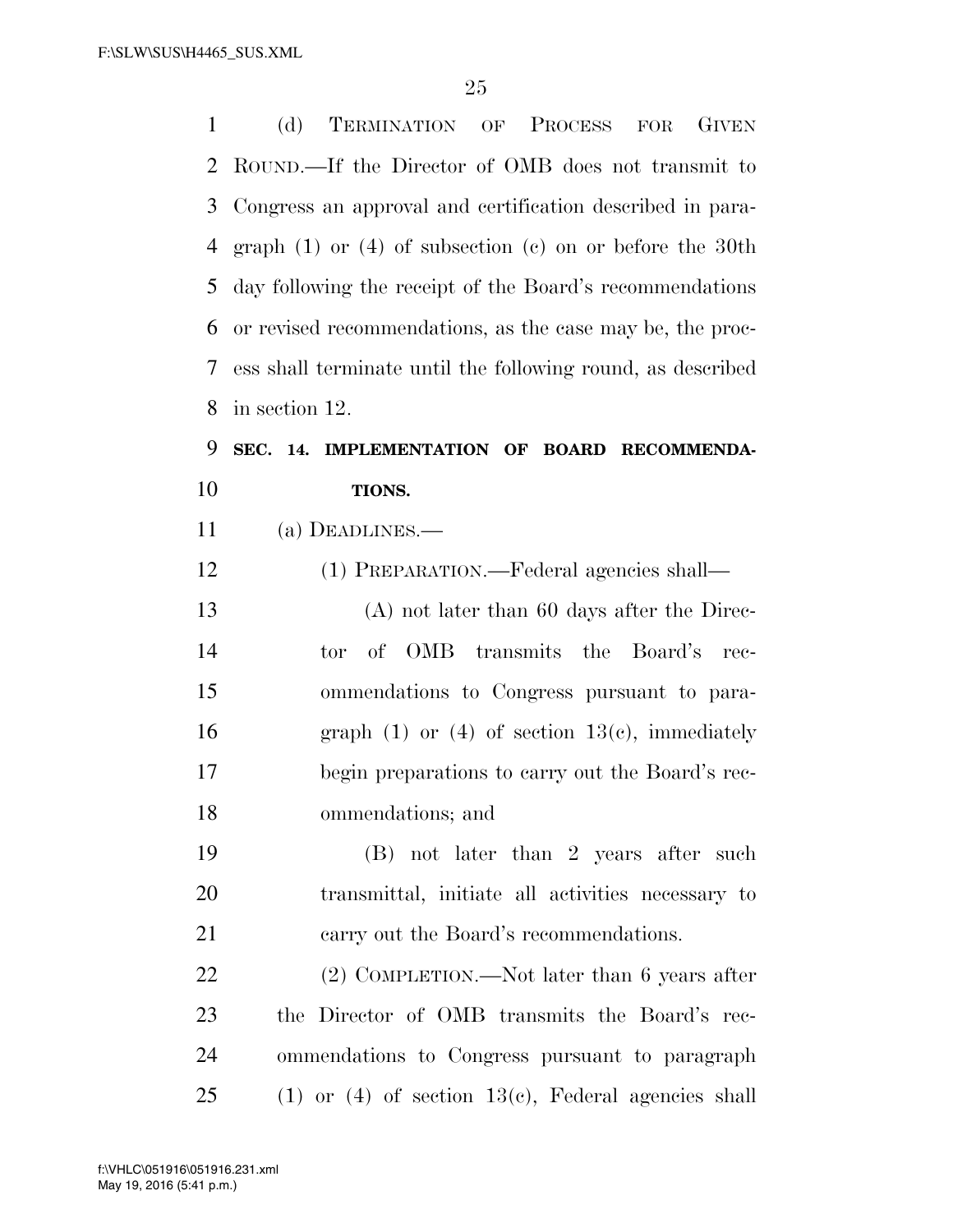complete all recommended actions. All actions shall be economically beneficial, cost neutral, or otherwise favorable to the Government.

 (3) EXTENUATING CIRCUMSTANCES.—For ac- tions that will take longer than the 6-year period de- scribed in paragraph (2) due to extenuating cir- cumstances, Federal agencies shall notify the Direc- tor of OMB and Congress, as soon as the extenu- ating circumstance presents itself, with an estimated 10 time to complete the relevant action.

 (b) ACTIONS OF FEDERAL AGENCIES RELATED TO CIVILIAN REAL PROPERTIES.—In taking actions related to any civilian real property under this Act, Federal agen- cies may take, pursuant to subsection (c), all such nec-essary and proper actions, including—

 (1) acquiring land, constructing replacement fa- cilities, performing such other activities, and con- ducting advance planning and design as may be re- quired to transfer functions from a Federal asset or 20 property to another Federal civilian property;

 (2) reimbursing other Federal agencies for ac-22 tions performed at the request of the Board; and

 (3) taking such actions as are practicable to maximize the value of Federal civilian real property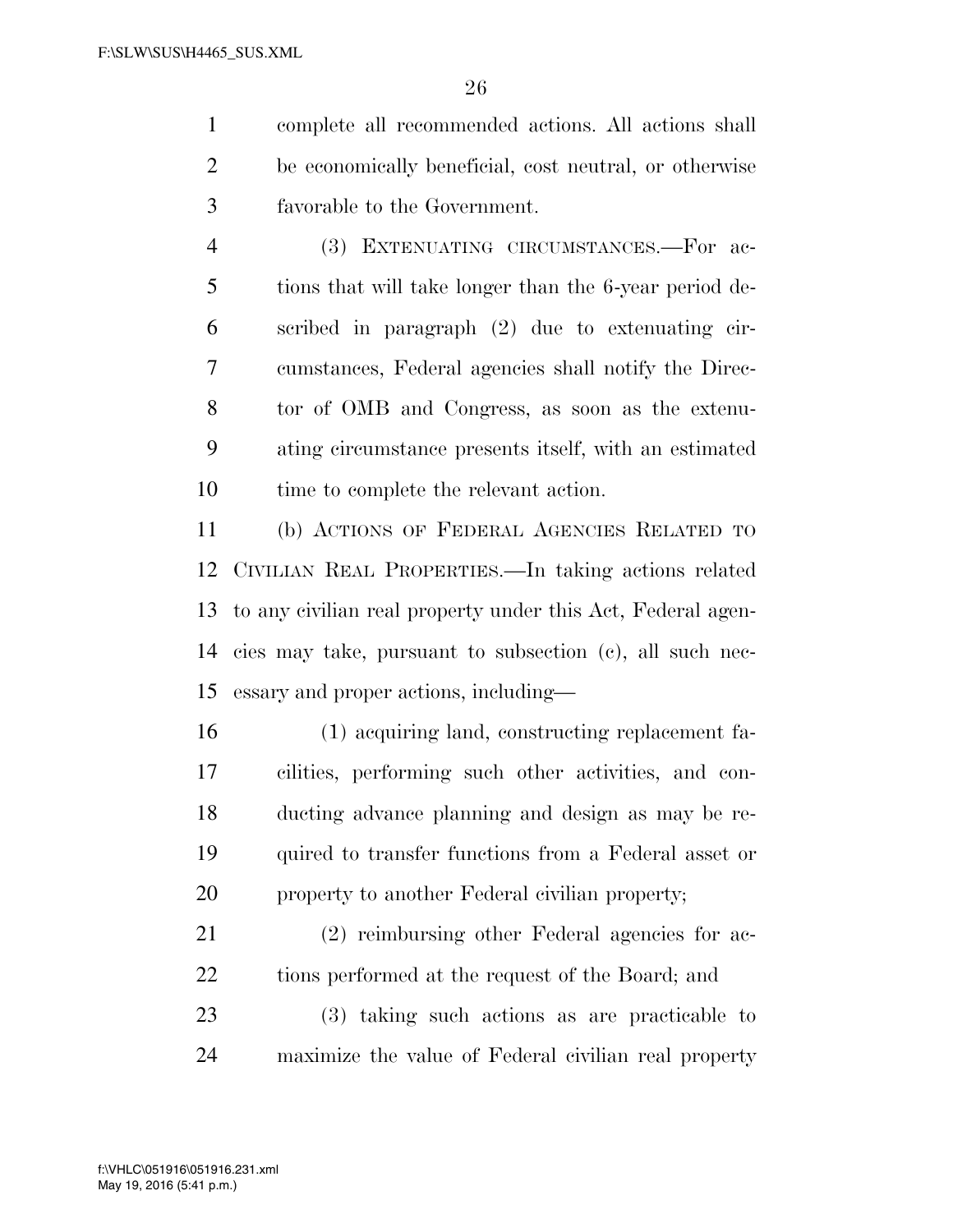| $\mathbf{1}$   | to be sold by clarifying zoning and other limitations |
|----------------|-------------------------------------------------------|
| $\overline{2}$ | on use of such property.                              |
| 3              | (c) ACTIONS OF FEDERAL AGENCIES TO IMPLEMENT          |
| $\overline{4}$ | <b>BOARD RECOMMENDATIONS.—</b>                        |
| 5              | (1) USE OF EXISTING LEGAL AUTHORITIES.—               |
| 6              | (A) IN GENERAL.—Except as provided in                 |
| 7              | paragraph $(2)$ , when acting on a recommenda-        |
| 8              | tion of the Board, a Federal agency shall—            |
| 9              | (i) in consultation with the Adminis-                 |
| 10             | trator, continue to act within the Federal            |
| 11             | agency's existing legal authorities, includ-          |
| 12             | ing legal authorities delegated to the Fed-           |
| 13             | eral agency by the Administrator; or                  |
| 14             | (ii) work in partnership with the Ad-                 |
| 15             | ministrator to carry out such actions.                |
| 16             | (B) NECESSARY AND PROPER ACTIONS.                     |
| 17             | The Administrator may take such necessary             |
| 18             | and proper actions, including the sale, convey-       |
| 19             | ance, or exchange of civilian real property, as       |
| 20             | required to implement the Board's<br>rec-             |
| 21             | ommendations in the time period required              |
| 22             | under subsection (a).                                 |
| 23             | (2) EXPERTS.—A Federal agency may enter               |
| 24             | into no cost, nonappropriated contracts for expert    |
| 25             | commercial real estate services to carry out the Fed- |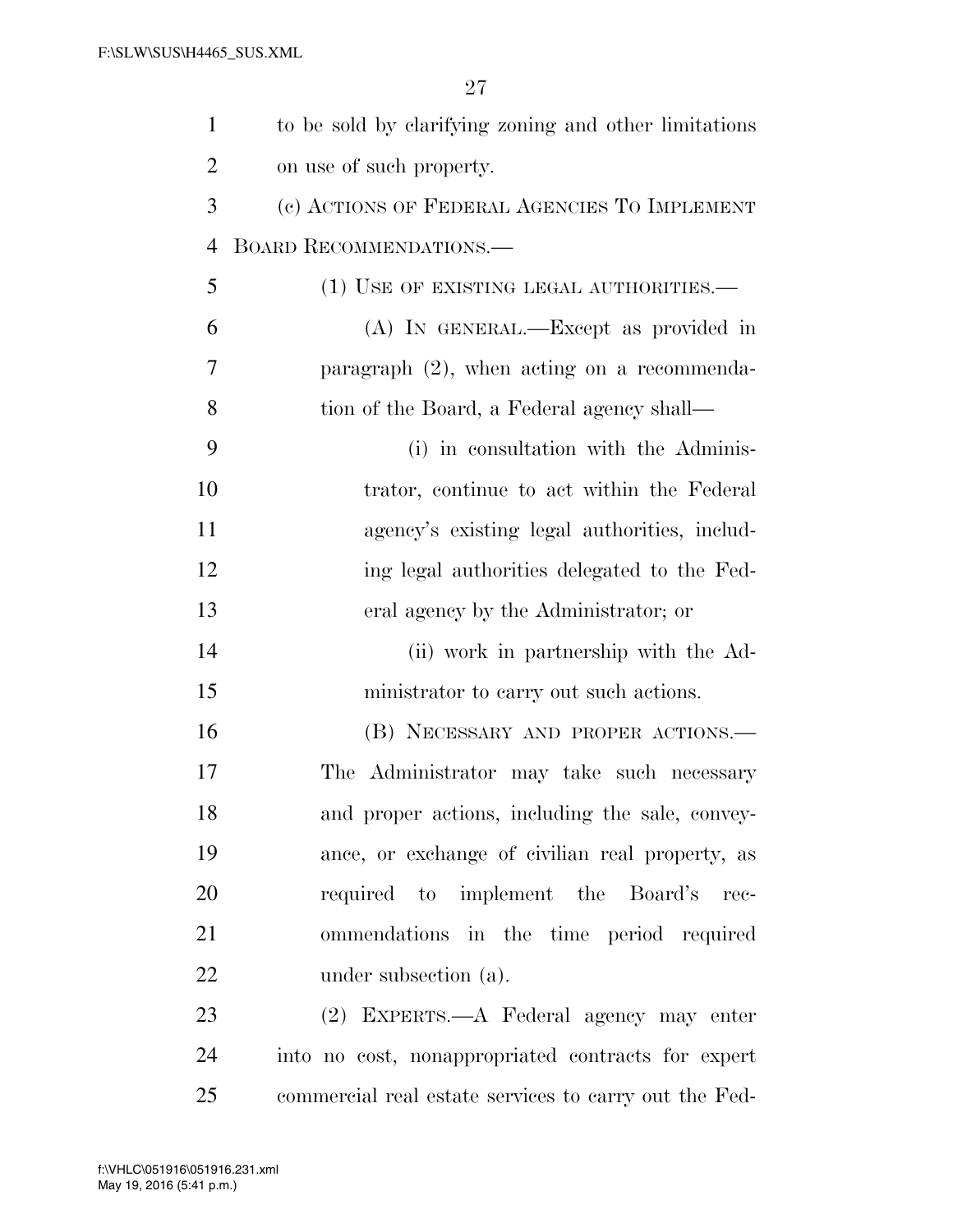eral agency's responsibilities pursuant to the rec-ommendations.

 (d) DISCRETION OF ADMINISTRATOR REGARDING TRANSACTIONS.—For any transaction identified, rec- ommended, or commenced as a result of this Act, any oth- erwise required legal priority given to, or requirement to enter into, a transaction to convey a Federal civilian real property for less than fair market value, for no consider- ation at all, or in a transaction that mandates the exclu- sion of other market participants, shall be at the discretion of the Administrator.

 (e) RELATIONSHIP TO OTHER LAWS.—Any rec- ommendation or commencement of a sale, disposal, con- solidation, reconfiguration, co-location, or realignment of civilian real property under this Act shall not be subject to—

17 (1) section  $545(b)(8)$  of title 40, United States Code;

 (2) sections 550, 553, and 554 of title 40, United States Code;

 (3) any section of the Act entitled ''An Act Au- thorizing the transfer of certain real property for wildlife, or other purposes'' (16 U.S.C. 667b);

 (4) section 47151 of title 49, United States Code;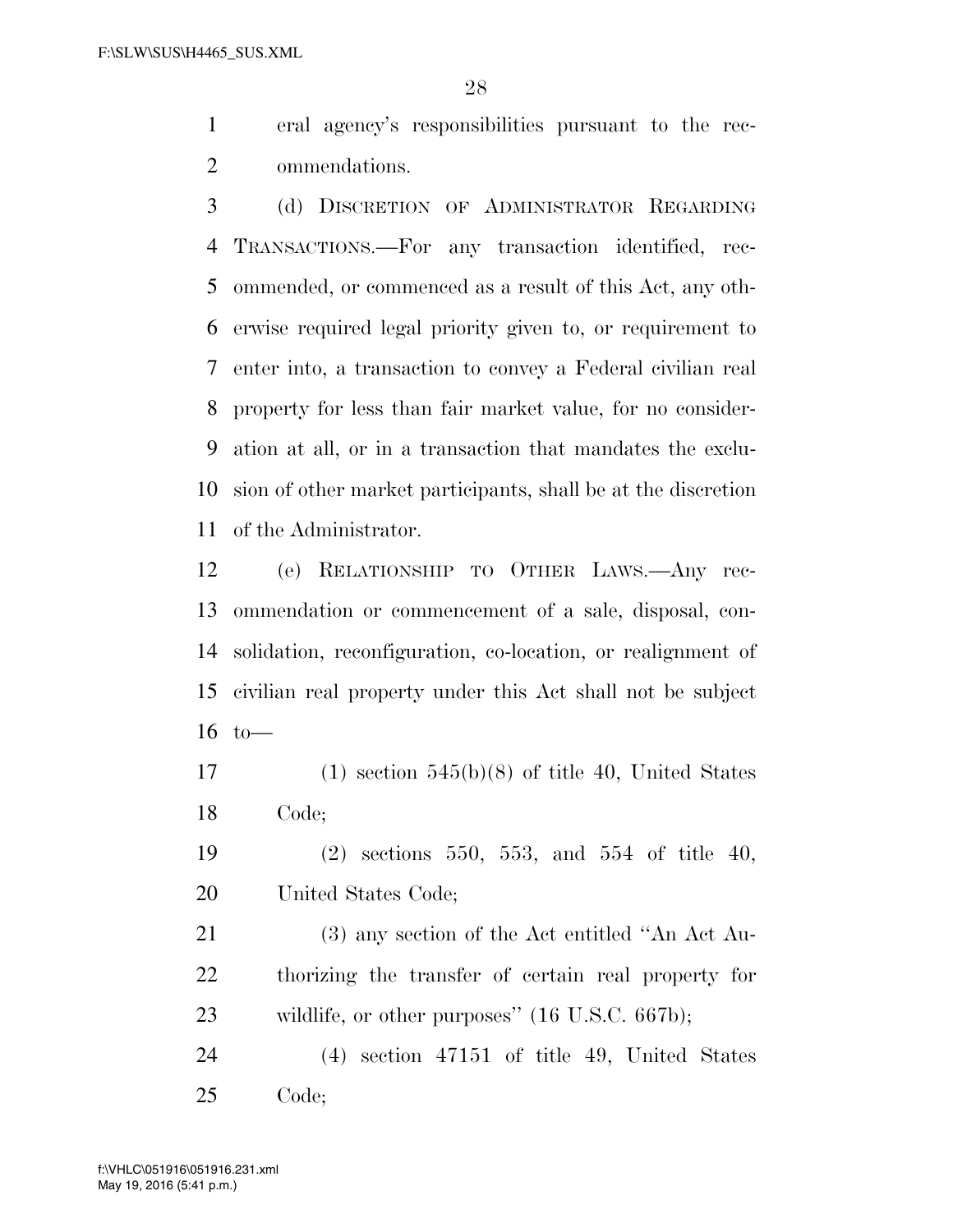| $\mathbf{1}$   | $(5)$ sections 107 and 317 of title 23, United               |
|----------------|--------------------------------------------------------------|
| $\overline{2}$ | States Code;                                                 |
| 3              | $(6)$ section 1304(b) of title 40, United States             |
| $\overline{4}$ | Code;                                                        |
| 5              | $(7)$ section 13(d) of the Surplus Property Act              |
| 6              | of 1944 (50 U.S.C. App. 1622(d));                            |
| 7              | (8) any other provision of law authorizing the               |
| 8              | conveyance of real property owned by the Govern-             |
| 9              | ment for no consideration; and                               |
| 10             | (9) any congressional notification requirement               |
| 11             | other than that in section 545 of title 40, United           |
| 12             | States Code.                                                 |
| 13             | (f) PUBLIC BENEFIT.-                                         |
| 14             | (1) SUBMISSION OF INFORMATION TO HUD.                        |
| 15             | The Director of OMB shall submit to the Secretary            |
| 16             | of HUD, on the same day the Director of OMB sub-             |
| 17             | mits the Board's recommendations to Congress pur-            |
| 18             | suant to paragraphs $(1)$ and $(4)$ of section $13(e)$ , all |
| 19             | known information on Federal civilian real prop-             |
| 20             | erties that are included in the recommendations (ex-         |
| 21             | cept those recommended under section $12(b)$ ).              |
| 22             | (2) HUD TO REPORT TO BOARD.—Not later                        |
| 23             | than 30 days after the submission of information on          |
| 24             | Federal properties under paragraph (1), the Sec-             |
| 25             | retary shall identify any suitable civilian real prop-       |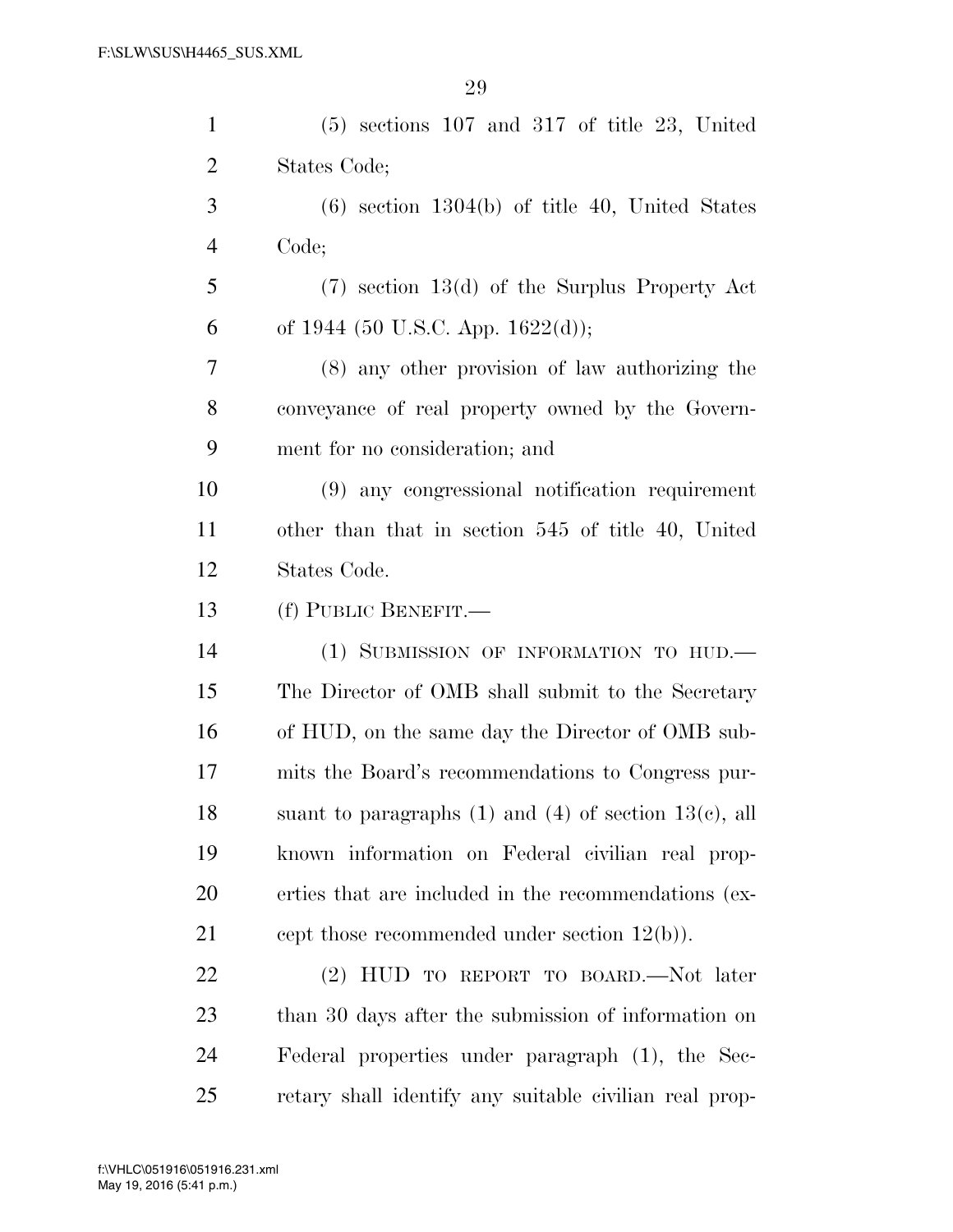erties for use as a property benefiting the mission of assistance to the homeless for the purposes of fur- ther screening pursuant to section 501 of the McKinney-Vento Homeless Assistance Act (42 U.S.C. 11411).

 (3) ADDITIONAL AUTHORITY.—Following the review under paragraph (2), with respect to a civil- ian real property that is not identified by the Sec- retary as suitable for use as a property benefiting the mission of assistance to the homeless and that has been recommended for sale by the Board, the Director of OMB may exclude the property from the Board's recommendations if the Director determines that the property is suitable for use as a public park or recreation area by a State or local government and it is in the best interest of taxpayers.

(g) ENVIRONMENTAL CONSIDERATIONS.—

18 (1) TRANSFERS OF REAL PROPERTY.—

 (A) IN GENERAL.—When implementing the recommended actions for civilian real properties 21 that have been identified in the Board's report, 22 as specified in section  $12(g)$ , and subject to paragraph (2) and in compliance with CERCLA, including section 120(h) of CERCLA (42 U.S.C. 9620(h)), Federal agencies may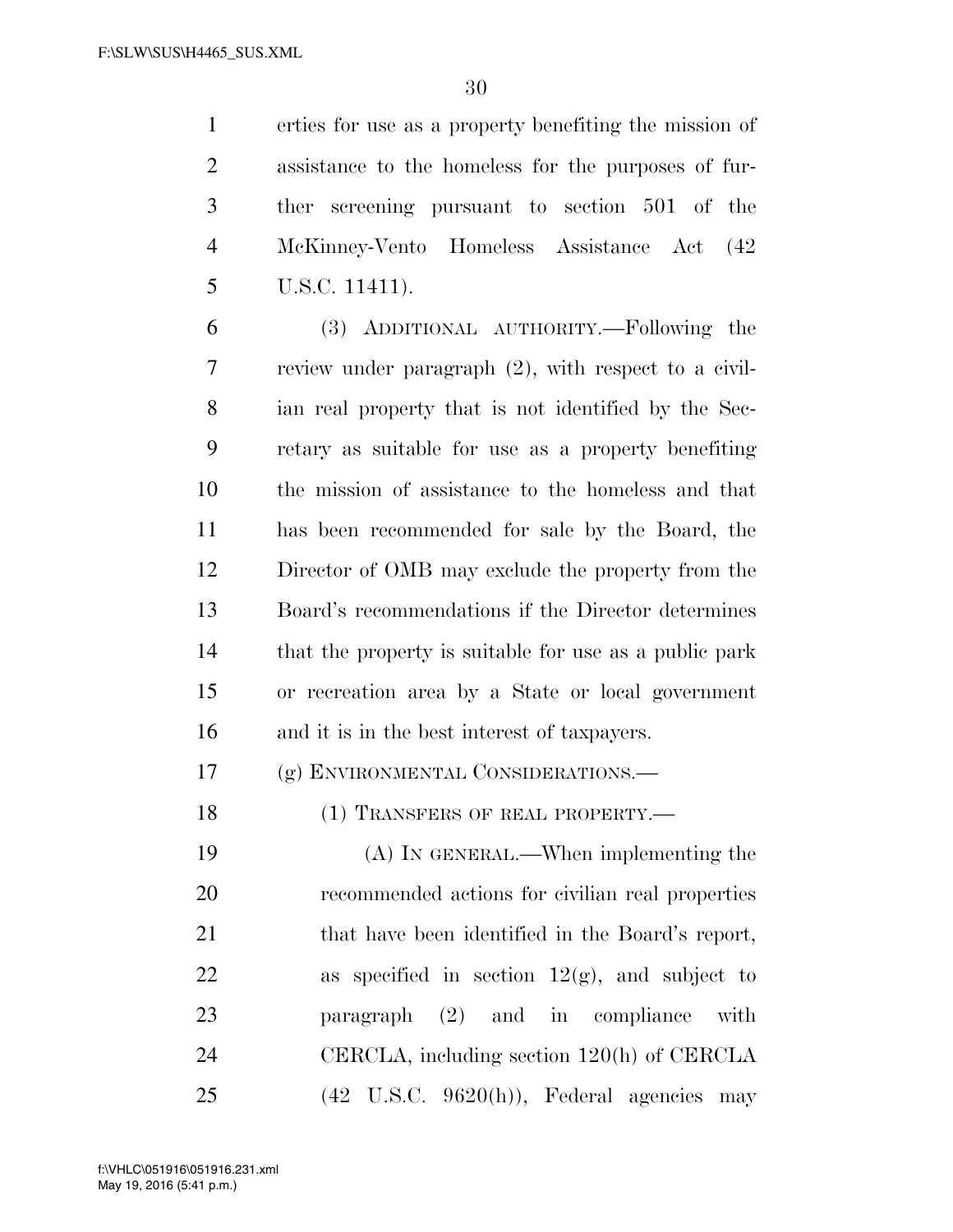enter into an agreement to transfer by deed, 2 pursuant to section  $120(h)(3)$  of that Act  $(42)$  U.S.C. 9620(h)(3)), civilian real property with any person.

 (B) ADDITIONAL TERMS AND CONDI- TIONS.—The head of the disposing agency may require any additional terms and conditions in connection with an agreement authorized by subparagraph (A) as the head of the disposing agency considers appropriate to protect the in- terests of the United States. Such additional terms and conditions shall not affect or dimin- ish any rights or obligations of the Federal agencies under section 120(h) of CERCLA (in- cluding, without limitation, the requirements of 16 subsections  $(h)(3)(A)$  and  $(h)(3)(C)(iv)$  of that section).

 (2) CERTIFICATION CONCERNING COSTS.—A transfer of Federal civilian real property may be made under paragraph (1) only if the head of the disposing agency certifies to the Board and Congress that—

 (A) the costs of all environmental restora- tion, waste management, and environmental compliance activities otherwise to be paid by the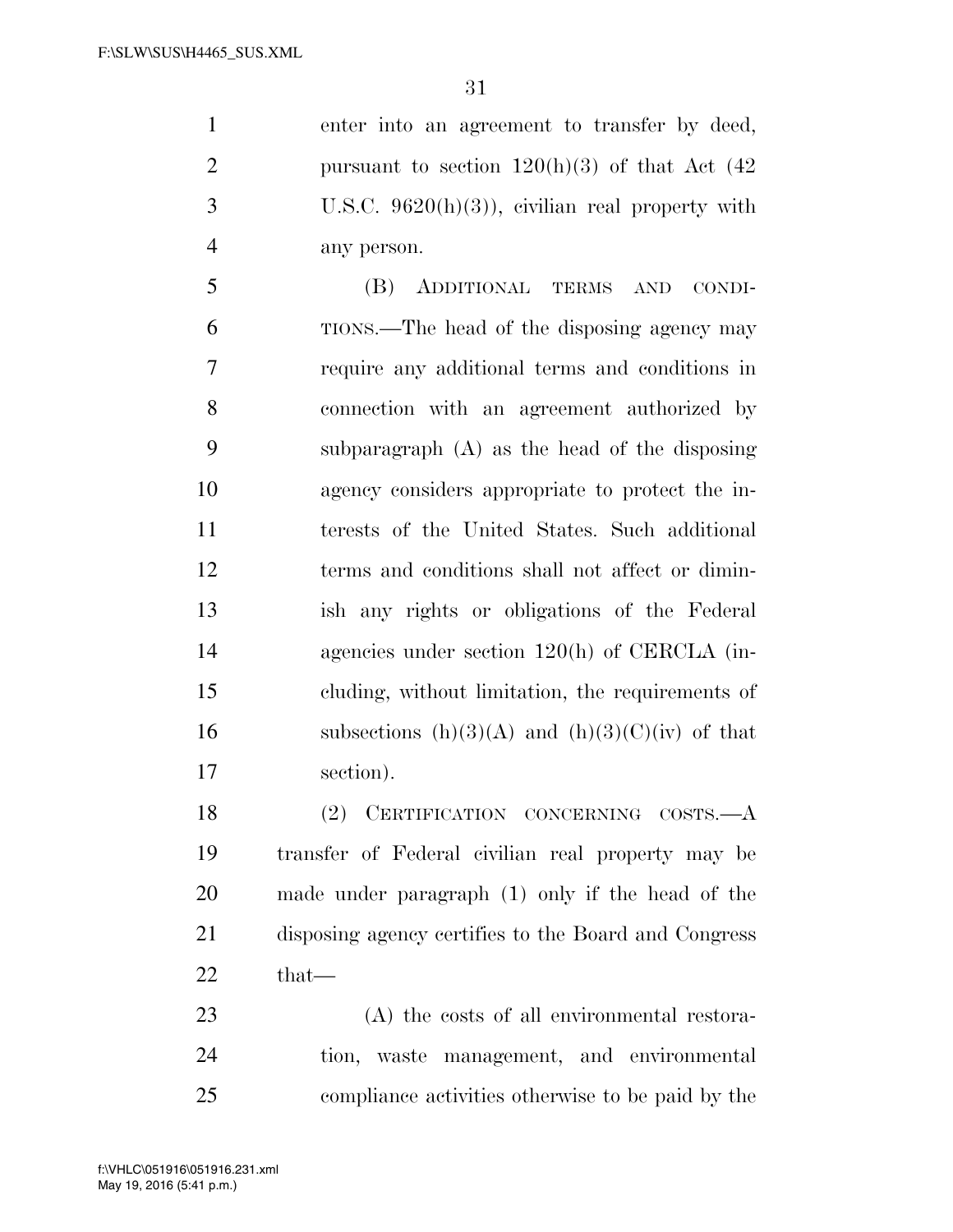| $\mathbf{1}$   | disposing agency with respect to the property       |
|----------------|-----------------------------------------------------|
| $\overline{2}$ | are equal to or greater than the fair market        |
| 3              | value of the property to be transferred, as de-     |
| $\overline{4}$ | termined by the head of the disposing agency;       |
| 5              | <b>or</b>                                           |
| 6              | (B) if such costs are lower than the fair           |
| $\overline{7}$ | market value of the property, the recipient of      |
| 8              | the property agrees to pay the difference be-       |
| 9              | tween the fair market value and such costs.         |
| 10             | (3) PAYMENTS TO RECIPIENTS.—In the case of          |
| 11             | a civilian real property covered by a certification |
| 12             | under paragraph $(2)(A)$ , the disposing agency may |
| 13             | pay the recipient of such property an amount equal  |
| 14             | to the lesser of-                                   |
| 15             | $(A)$ the amount by which the costs in-             |
| 16             | curred by the recipient of such property for all    |
| 17             | environmental restoration, waste management,        |
| 18             | and environmental compliance activities with re-    |
| 19             | spect to such property exceed the fair market       |
| 20             | value of such property as specified in such cer-    |
| 21             | tification; or                                      |
| 22             | (B) the amount by which the costs (as de-           |
| 23             | termined by the head of the disposing agency)       |
| 24             | that would otherwise have been incurred by the      |
| 25             | Secretary for such restoration, waste manage-       |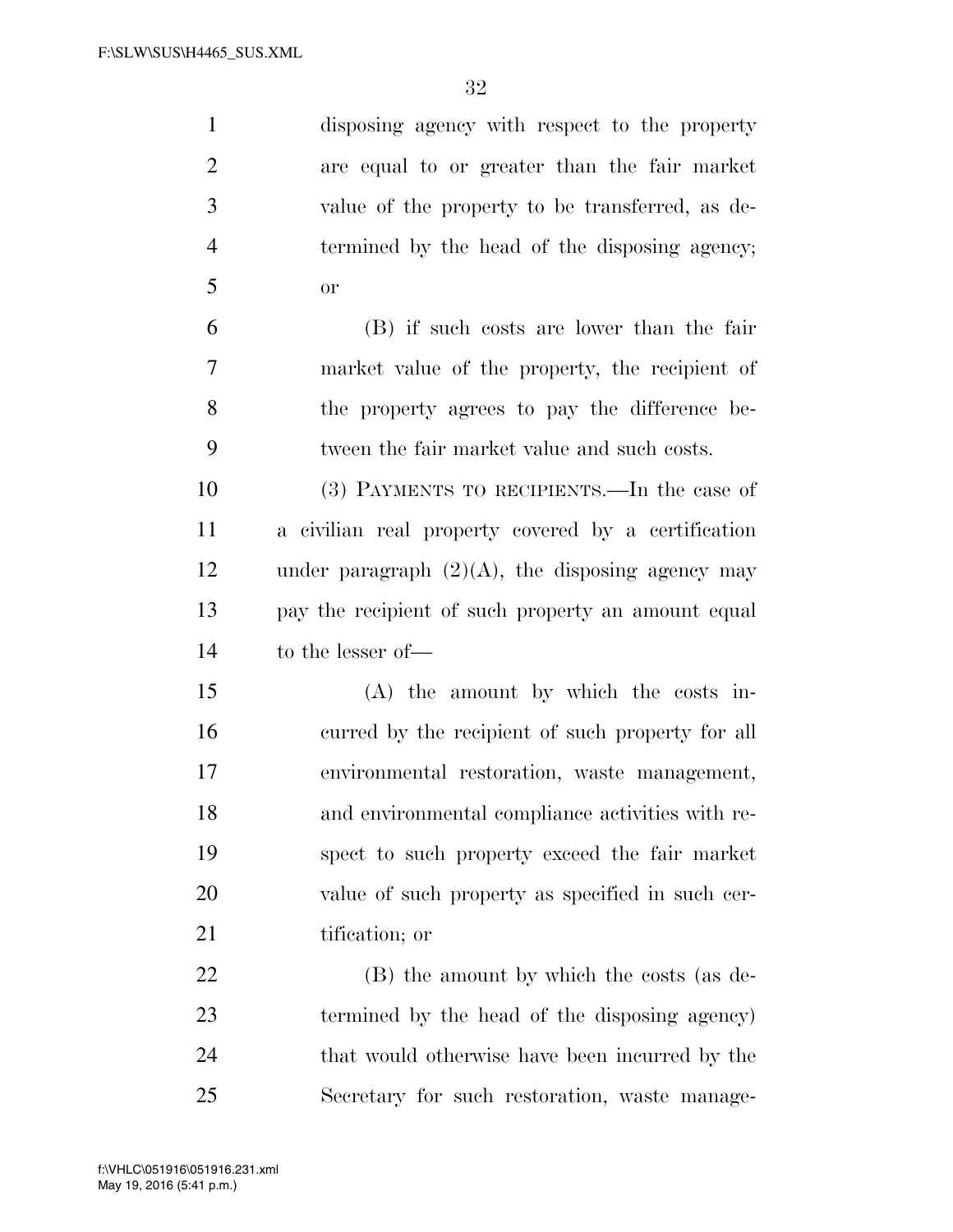ment, and environmental compliance activities with respect to such property exceed the fair market value of such property as so specified. (4) INFORMATION TO BE PROVIDED TO RECIPI- ENTS.—As part of an agreement under paragraph (1), the head of the disposing agency shall disclose, in accordance with applicable law, to the person to whom the civilian real property will be transferred information possessed by the disposing agency re- garding the environmental restoration, waste man- agement, and environmental compliance activities that relate to the property. The head of the dis- posing agency shall provide such information before entering into the agreement.

 (5) CONSIDERATION OF ENVIRONMENTAL RE- MEDIATION IN GRANTING TIME EXTENSIONS.—For the purposes of granting time extensions under sub- section (a), the Director of OMB shall give the need for significant environmental remediation to a civil- ian real property more weight than any other factor 21 in determining whether to grant an extension to im-plement a Board recommendation.

 (6) LIMITATION ON STATUTORY CONSTRUC- TION.—Nothing in this Act may be construed to modify, alter, or amend CERCLA, the National En-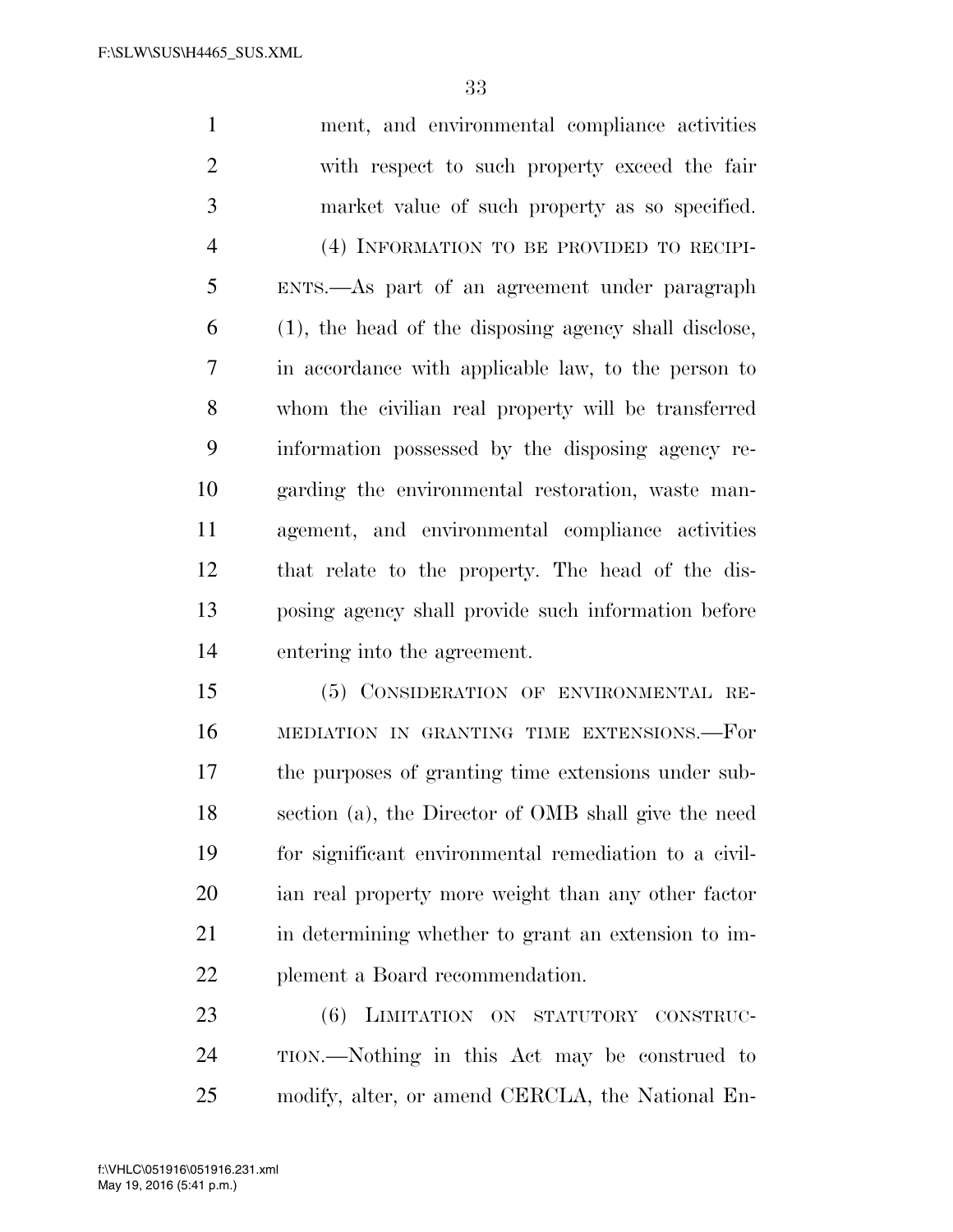| $\mathbf{1}$   | vironmental Policy Act of 1969, or the Solid Waste  |
|----------------|-----------------------------------------------------|
| $\overline{2}$ | Disposal Act (42 U.S.C. 6901 et seq.).              |
| 3              | SEC. 15. AUTHORIZATION OF APPROPRIATIONS.           |
| $\overline{4}$ | There is authorized to be appropriated to carry out |
| 5              | this Act an initial appropriation of—               |
| 6              | $(1)$ \$2,000,000 for salaries and expenses of the  |
| 7              | Board; and                                          |
| 8              | $(2)$ \$40,000,000 to be deposited into the Asset   |
| 9              | Proceeds and Space Management Fund for activities   |
| 10             | related to the implementation of the Board's rec-   |
| 11             | ommendations.                                       |
| 12             | SEC. 16. FUNDING.                                   |
| 13             | (a) SALARIES AND EXPENSES ACCOUNT.                  |
| 14             | (1) ESTABLISHMENT.—There is established in          |
| 15             | the Treasury of the United States an account to be  |
| 16             | known as the "Public Buildings Reform Board Sala-   |
| 17             | ries and Expenses Account" (in this subsection re-  |
| 18             | ferred to as the "Account".                         |
| 19             | (2) NECESSARY PAYMENTS.—There shall be de-          |
| 20             | posited into the Account such amounts, as are pro-  |
| 21             | vided in appropriations Acts, for those necessary   |
| 22             | payments for salaries and expenses to accomplish    |
| 23             | the administrative needs of the Board.              |
| 24             | (b) ASSET PROCEEDS AND SPACE MANAGEMENT             |
| 25             | FUND.                                               |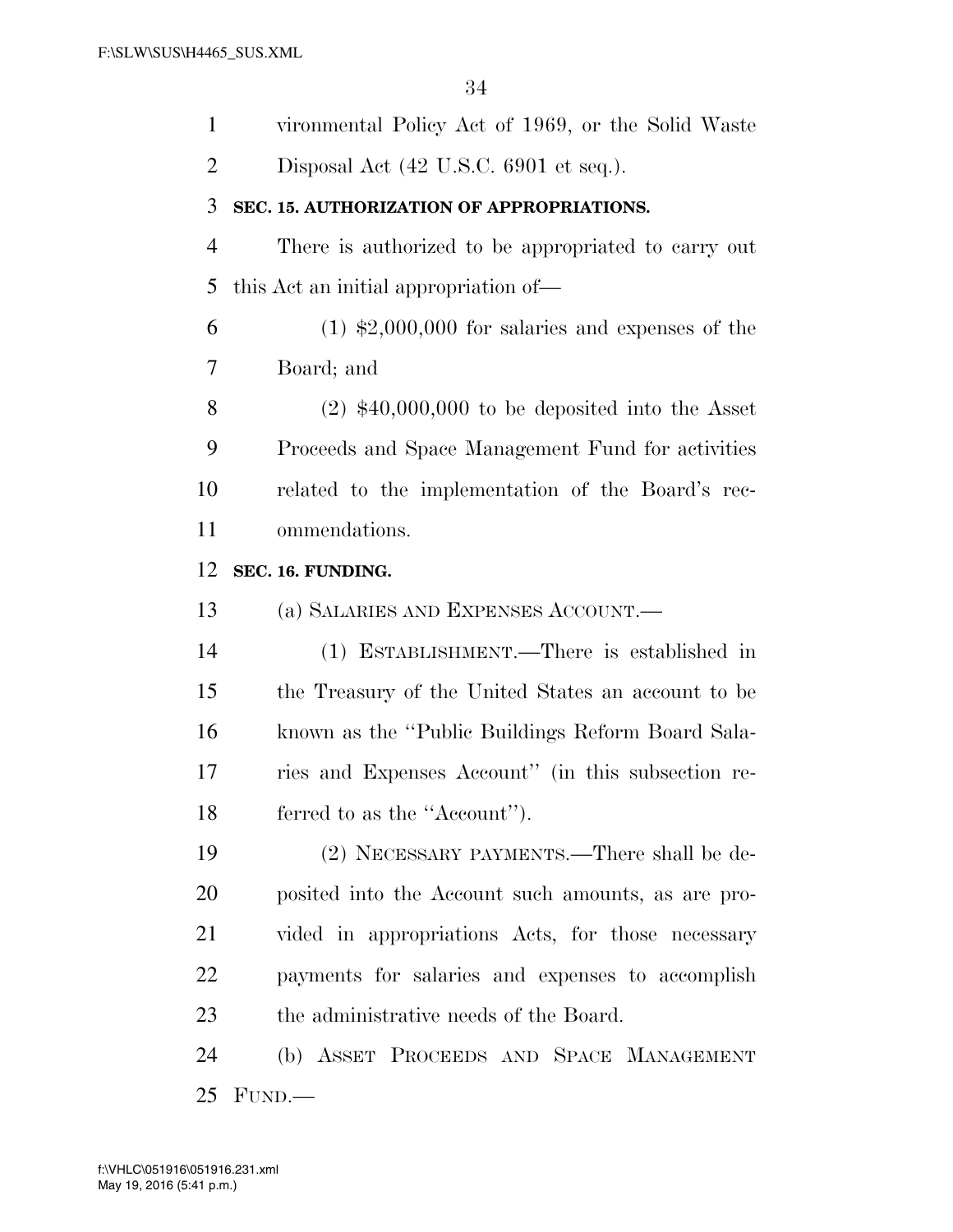| $\mathbf{1}$   | ESTABLISHMENT.—There is established<br>(1)            |
|----------------|-------------------------------------------------------|
| $\overline{2}$ | within the Federal Buildings Fund established under   |
| 3              | section 592 of title 40, United States Code, an ac-   |
| $\overline{4}$ | count to be known as the Public Buildings Reform      |
| 5              | Board—Asset Proceeds and Space Management             |
| 6              | Fund (in this subsection referred to as the "Fund").  |
| 7              | (2) USE OF AMOUNTS.—Amounts in the Fund               |
| 8              | shall be used solely for the purposes of carrying out |
| 9              | actions pursuant to the Board recommendations ap-     |
| 10             | proved under section 13.                              |
| 11             | (3) DEPOSITS.—The following amounts shall be          |
| 12             | deposited into the Fund and made available for obli-  |
| 13             | gation or expenditure only as provided in advance in  |
| 14             | appropriations Acts (subject to section 3307 of title |
| 15             | 40, United States Code, to the extent an appropria-   |
| 16             | normally covered by that section exceeds<br>tion      |
| 17             | $$20,000,000$ for the purposes specified:             |
| 18             | (A) Such amounts as are provided in ap-               |
| 19             | propriations Acts, to remain available until ex-      |
| 20             | pended, for the consolidation, co-location, ex-       |
| 21             | redevelopment, reconfiguration<br>change,<br>οf       |
| 22             | space, disposal, and other actions recommended        |
| 23             | by the Board for Federal agencies.                    |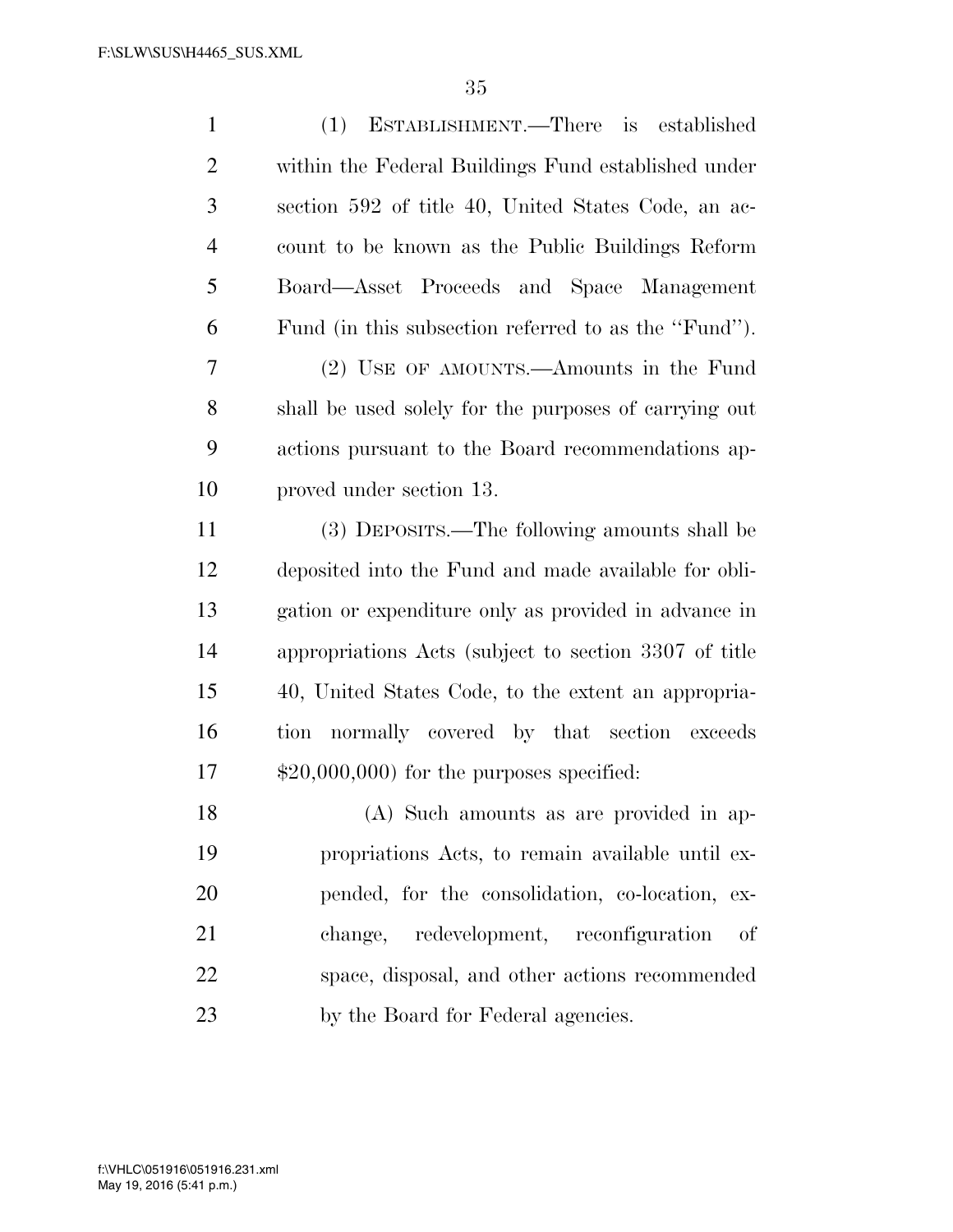| $\mathbf{1}$   | (B) Amounts received from the sale of any                  |
|----------------|------------------------------------------------------------|
| $\overline{2}$ | civilian real property action taken pursuant to            |
| 3              | a recommendation of the Board.                             |
| $\overline{4}$ | (4) USE OF AMOUNTS TO COVER COSTS.—As                      |
| 5              | provided in appropriations Acts, amounts in the            |
| 6              | Fund may be made available to cover necessary              |
| 7              | costs associated with implementing the recommenda-         |
| 8              | tions pursuant to section 14, including costs associ-      |
| 9              | ated with—                                                 |
| 10             | (A) sales transactions;                                    |
| 11             | (B) acquiring land, construction, con-                     |
| 12             | structing replacement facilities, and conducting           |
| 13             | advance planning and design as may be re-                  |
| 14             | quired to transfer functions from a Federal                |
| 15             | asset or property to another Federal civilian              |
| 16             | property;                                                  |
| 17             | (C) co-location, redevelopment, disposal,                  |
| 18             | and reconfiguration of space; and                          |
| 19             | (D) other actions recommended by the                       |
| 20             | Board for Federal agencies.                                |
| 21             | (c) ADDITIONAL REQUIREMENT FOR BUDGET CON-                 |
| 22             | TENTS.—The President shall transmit along with the         |
| 23             | President's budget submitted pursuant to section 1105 of   |
| 24             | title 31, United States Code, an estimate of proceeds that |
| 25             | are the result of the Board's recommendations and the      |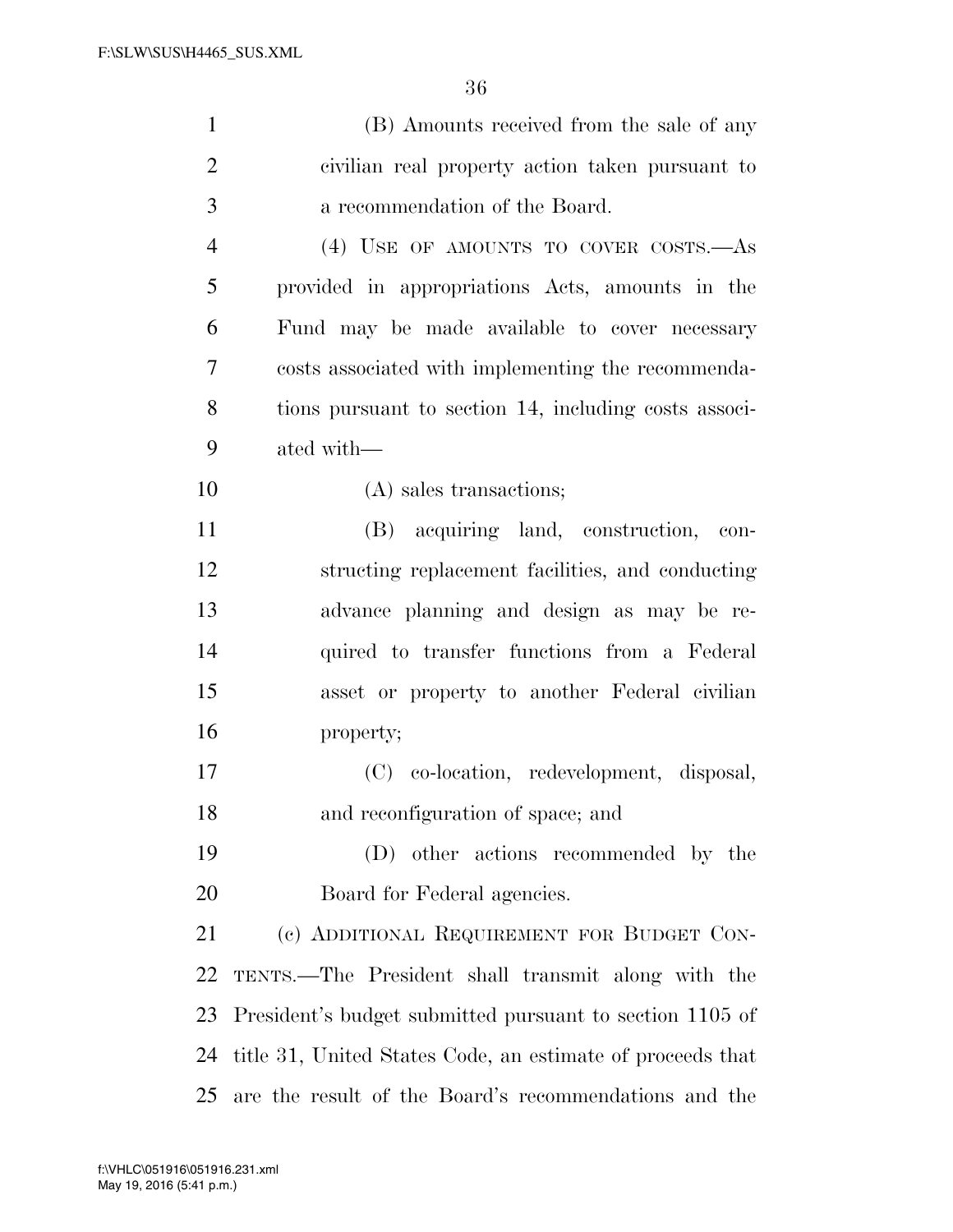obligations and expenditures needed to support such rec- ommendations. **SEC. 17. CONGRESSIONAL APPROVAL OF PROPOSED PROJECTS.**  Section 3307(b) of title 40, United States Code, is amended— (1) by striking ''and'' at the end of paragraph  $8 \t(6)$ ; (2) by striking the period at the end of para-10 graph (7) and inserting "; and"; and (3) by adding at the end the following: 12 ''(8) a statement of how the proposed project is consistent with the standards and criteria developed under section 11(b) of the Federal Assets Sale and Transfer Act of 2016.''. **SEC. 18. PRECLUSION OF JUDICIAL REVIEW.**  The following actions shall not be subject to judicial review: (1) Actions taken pursuant to sections 12 and 13. 21 (2) Actions of the Board. **SEC. 19. IMPLEMENTATION REVIEW BY GAO.**  Upon transmittal of the Board's recommendations from the Director of OMB to Congress under section 13, the Comptroller General of the United States at least an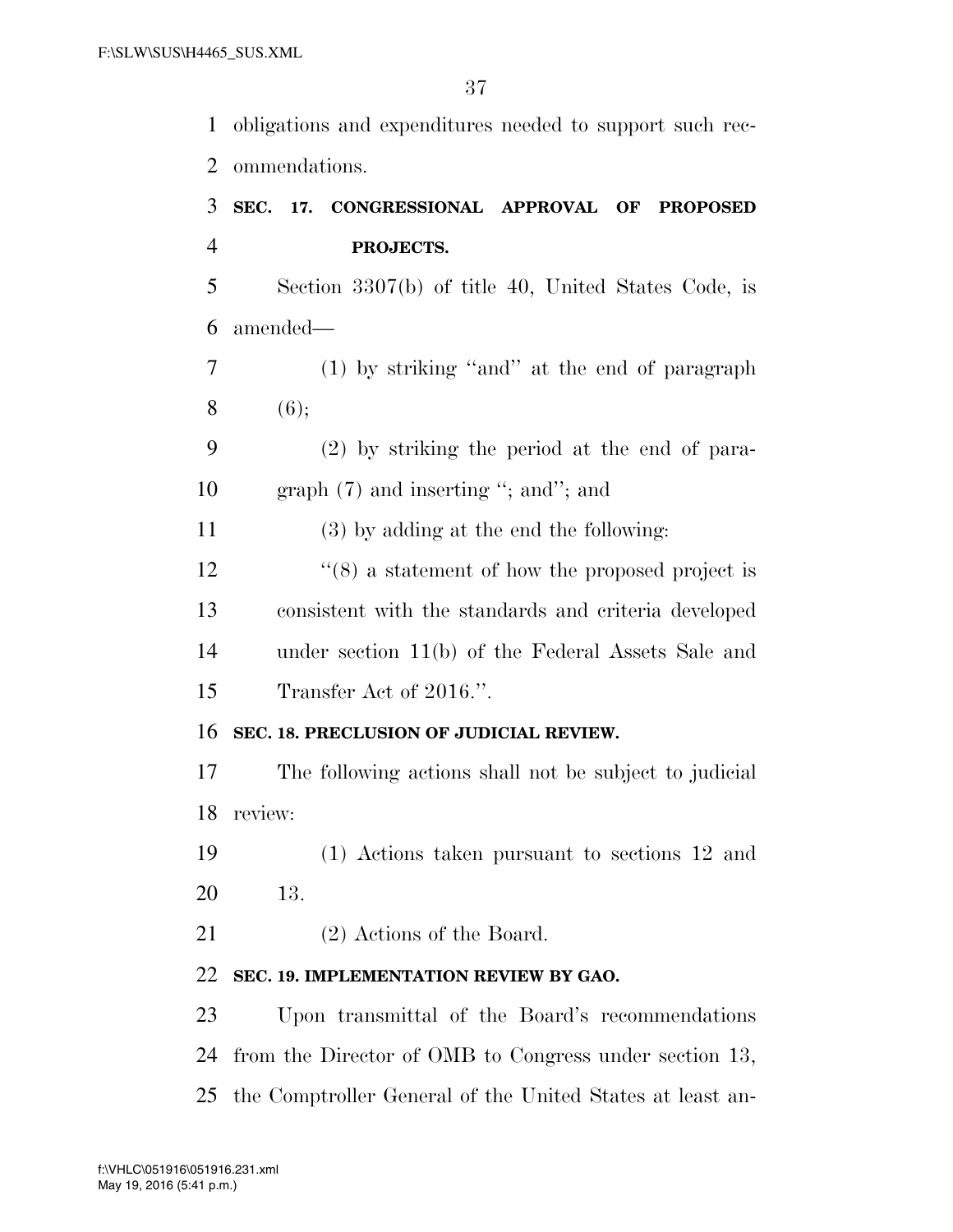nually shall monitor and review the implementation activi-

ties of Federal agencies pursuant to section 14, and report

to Congress any findings and recommendations.

# **SEC. 20. AGENCY RETENTION OF PROCEEDS.**

 (a) IN GENERAL.—Section 571 of title 40, United States Code, is amended by striking subsections (a) and (b) and inserting the following:

8 "(a) PROCEEDS FROM TRANSFER OR SALE OF REAL PROPERTY.—

 $\frac{10}{10}$  DEPOSIT OF NET PROCEEDS. Net pro- ceeds described in subsection (c) shall be deposited into the appropriate real property account of the agency that had custody and accountability for the real property at the time the real property is deter-mined to be excess.

16 "(2) EXPENDITURE OF NET PROCEEDS.—The net proceeds deposited pursuant to paragraph (1) may only be expended, as authorized in annual ap- propriations Acts, for activities described in sections 543 and 545, including paying costs incurred by the General Services Administration for any disposal-re-lated activity authorized by this chapter.

23 "(3) DEFICIT REDUCTION.—Any net proceeds described in subsection (c) from the sale, lease, or other disposition of surplus real property that are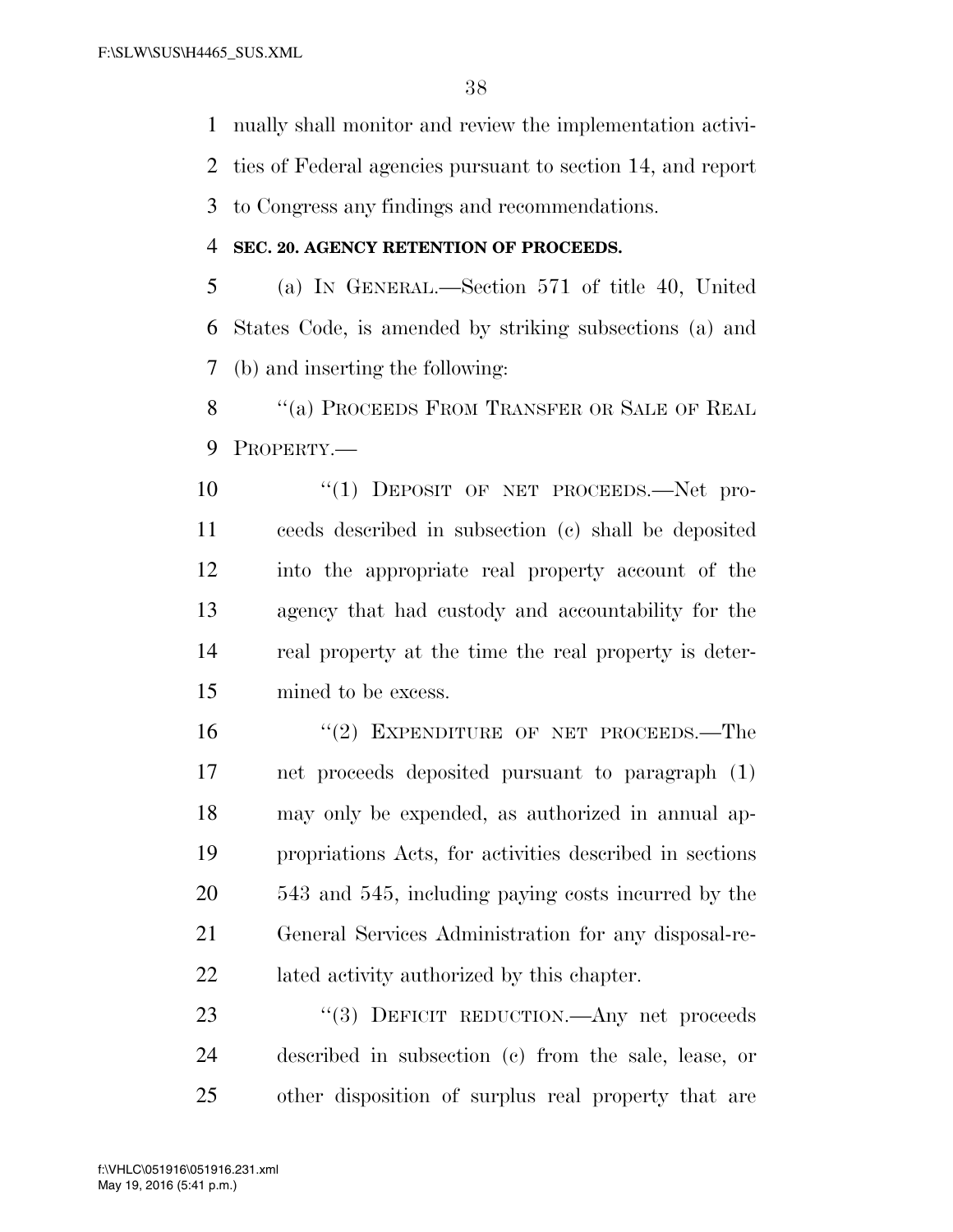| $\mathbf{1}$   | not expended under paragraph $(2)$ shall be used for                |
|----------------|---------------------------------------------------------------------|
| $\overline{2}$ | deficit reduction. Any net proceeds not obligated                   |
| 3              | within 3 years after the date of deposit and not ex-                |
| $\overline{4}$ | pended within 5 years after such date shall be de-                  |
| 5              | posited as miscellaneous receipts in the Treasury.                  |
| 6              | "(b) EFFECT ON OTHER SECTIONS.—Nothing in this                      |
| 7              | section is intended to affect section $572(b)$ , $573$ , or $574$ . |
| 8              | "(c) NET PROCEEDS.—The net proceeds described in                    |
| 9              | this subsection are proceeds under this chapter, less ex-           |
| 10             | penses of the transfer or disposition as provided in section        |
| 11             | $572(a)$ , from a-                                                  |
| 12             | $\lq(1)$ transfer of excess real property to a Fed-                 |
| 13             | eral agency for agency use; or                                      |
| 14             | $\lq(2)$ sale, lease, or other disposition of surplus               |
| 15             | real property.".                                                    |
| 16             | (b) EFFECTIVE DATE.—The provisions of this sec-                     |
| 17             | tion, including the amendments made by this section, shall          |
|                | 18 take effect upon the termination of the Board pursuant           |
| 19             | to section 10 and shall not apply to proceeds from trans-           |
| 20             | actions conducted under section 14.                                 |
| 21             | SEC. 21. FEDERAL REAL PROPERTY DATABASE.                            |
| 22             | (a) DATABASE REQUIRED.—Not later than 1 year                        |
| 23             | after the date of enactment of this section, the Adminis-           |
| 24             | trator of General Services shall publish a single, com-             |
| 25             | prehensive, and descriptive database of all Federal real            |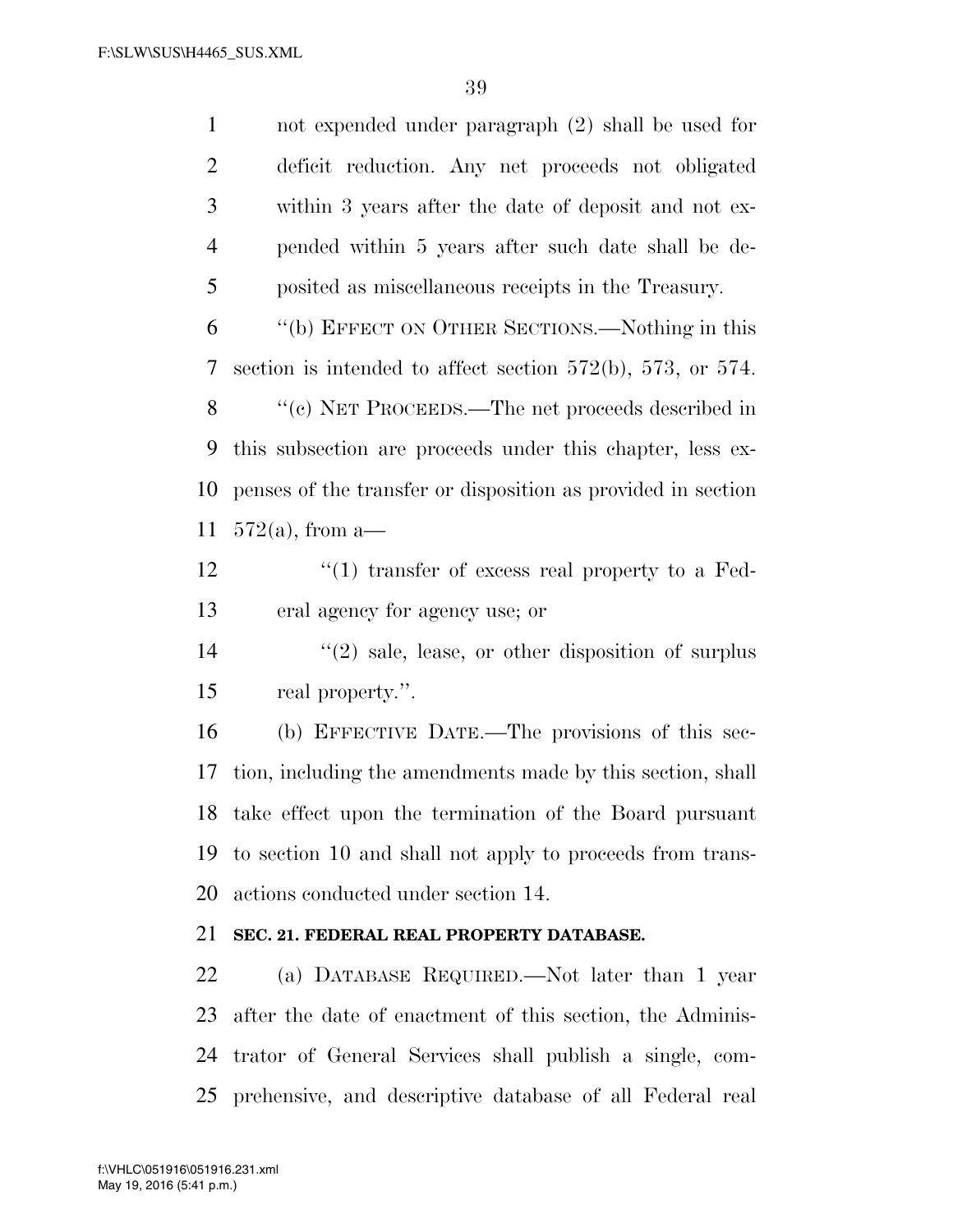property under the custody and control of all executive agencies, other than Federal real property excluded for reasons of national security, in accordance with subsection (b).

 (b) REQUIRED INFORMATION FOR DATABASE.—The Administrator shall collect from the head of each executive agency descriptive information, except for classified infor- mation, of the nature, use, and extent of the Federal real property of each such agency, including the following:

- (1) The geographic location of each Federal real property of each such agency, including the ad-dress and description for each such property.
- (2) The total size of each Federal real property of each such agency, including square footage and acreage of each such property.
- (3) Whether the Federal real property is cur- rently, or will in the future be, needed to support agency's mission or function.

 (4) The utilization of each Federal real prop- erty for each such agency, including whether such property is excess, surplus, underutilized, or unuti-lized.

 (5) The number of days each Federal real prop- erty is designated as excess, surplus, underutilized, or unutilized.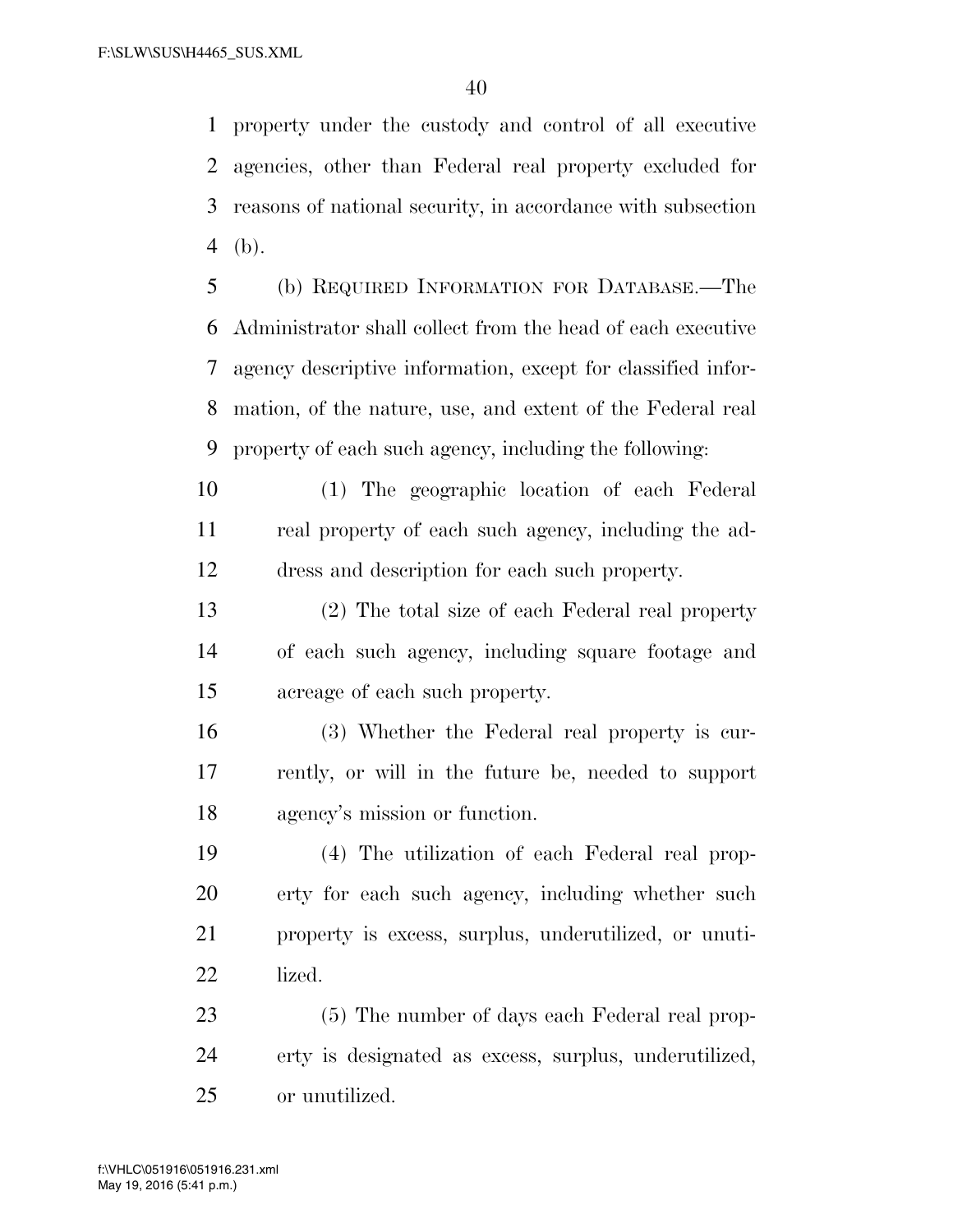| $\mathbf{1}$   | (6) The annual operating costs of each Federal             |
|----------------|------------------------------------------------------------|
| $\overline{2}$ | real property.                                             |
| 3              | (7) The replacement value of each Federal real             |
| 4              | property.                                                  |
| 5              | (c) ACCESS TO DATABASE.—                                   |
| 6              | (1) FEDERAL AGENCIES.—The Administrator,                   |
| 7              | in consultation with the Director of OMB, shall            |
| 8              | make the database established and maintained under         |
| 9              | this section available to other Federal agencies.          |
| 10             | $(2)$ PUBLIC ACCESS.—To the extent consistent              |
| 11             | with national security and procurement laws, the           |
| 12             | database shall be accessible by the public at no cost      |
| 13             | through the Web site of the General Services Admin-        |
| 14             | istration.                                                 |
| 15             | (d) TRANSPARENCY OF DATABASE.—To the extent                |
| 16             | practicable, the Administrator shall ensure that the data- |
| 17             | base—                                                      |
| 18             | (1) uses an open, machine-readable format;                 |
| 19             | (2) permits users to search and sort Federal               |
| 20             | real property data; and                                    |
| 21             | (3) includes a means to download a large                   |
| 22             | amount of Federal real property data and a selection       |
| 23             | of such data retrieved using a search.                     |
| 24             | (e) APPLICABILITY.—Nothing in this section may be          |
| 25             | construed to require an agency to make available to the    |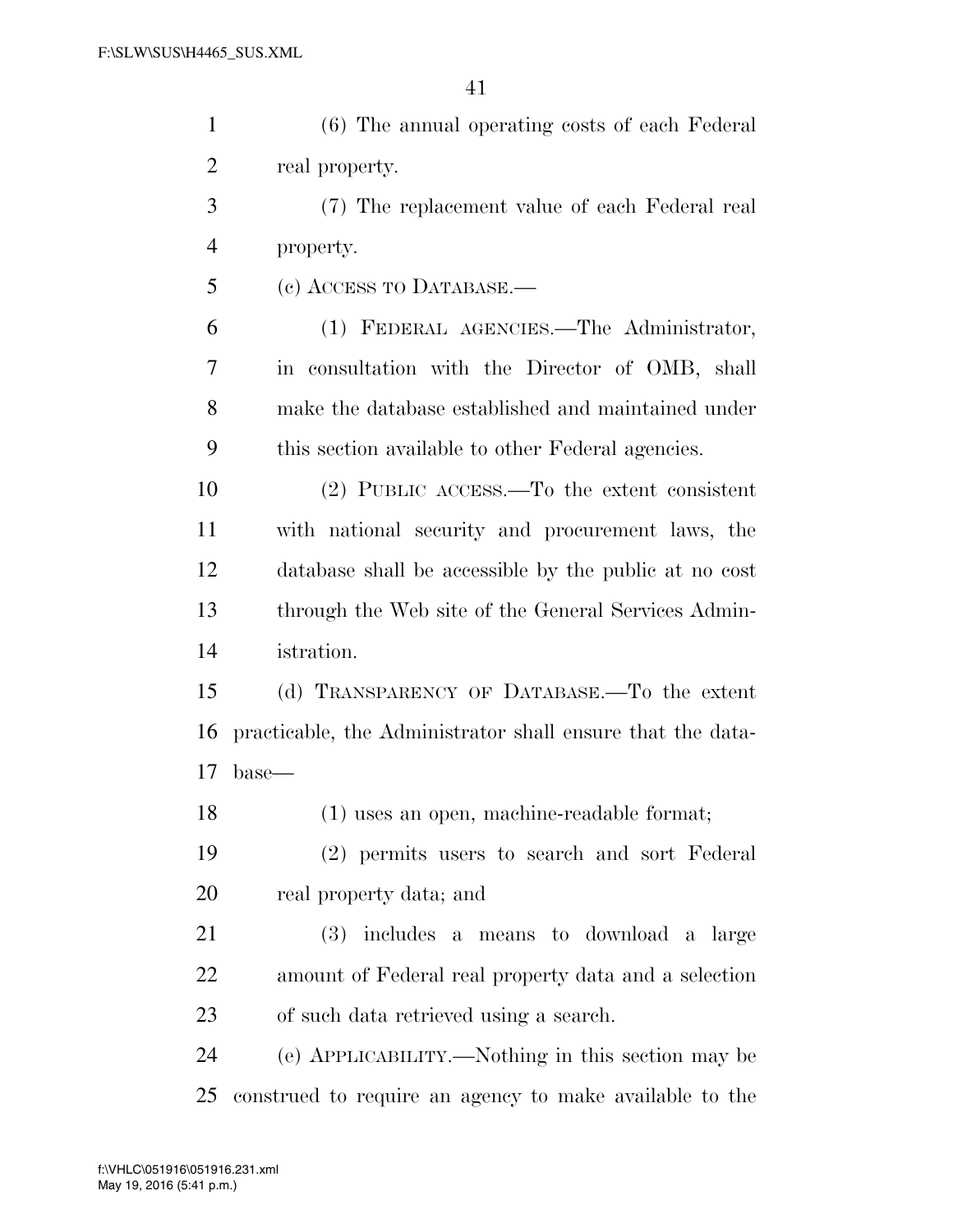| $\mathbf 1$    | public information that is exempt from disclosure pursu- |
|----------------|----------------------------------------------------------|
| 2              | ant to section 552(b) of title 5, United States Code.    |
| 3              | SEC. 22. STREAMLINING MCKINNEY-VENTO HOMELESS AS-        |
| $\overline{4}$ | SISTANCE ACT.                                            |
| 5              | Section 501 of the McKinney-Vento Homeless Assist-       |
| 6              | ance Act $(42 \text{ U.S.C. } 11411)$ is amended—        |
| 7              | $(1)$ in subsection $(b)(2)$ —                           |
| 8              | (A) by striking " $(2)(A)$ " and inserting               |
| 9              | $``(2)$ ";                                               |
| 10             | (B) by redesignating clauses (i) and (ii) as             |
| 11             | subparagraphs $(A)$ and $(B)$ , respectively;            |
| 12             | $(C)$ in subparagraph $(A)$ (as so redesig-              |
| 13             | nated) by striking "and" at the end;                     |
| 14             | $(D)$ in subparagraph $(B)$ (as so redesig-              |
| 15             | nated) by striking the period at the end and in-         |
| 16             | serting "; and"; and                                     |
| 17             | (E) by adding at the end the following:                  |
| 18             | $\lq\lq$ (C) in the case of surplus property, the        |
| 19             | provision of permanent housing with or without           |
| 20             | supportive services is an eligible use to assist         |
| 21             | the homeless under this section.";                       |
| 22             | (2) in subsection (e)(1)(A) by striking "in the          |
| 23             | Federal Register" and inserting "on the Web site of      |
| 24             | the Department of Housing and Urban Development          |
| 25             | or the General Services Administration";                 |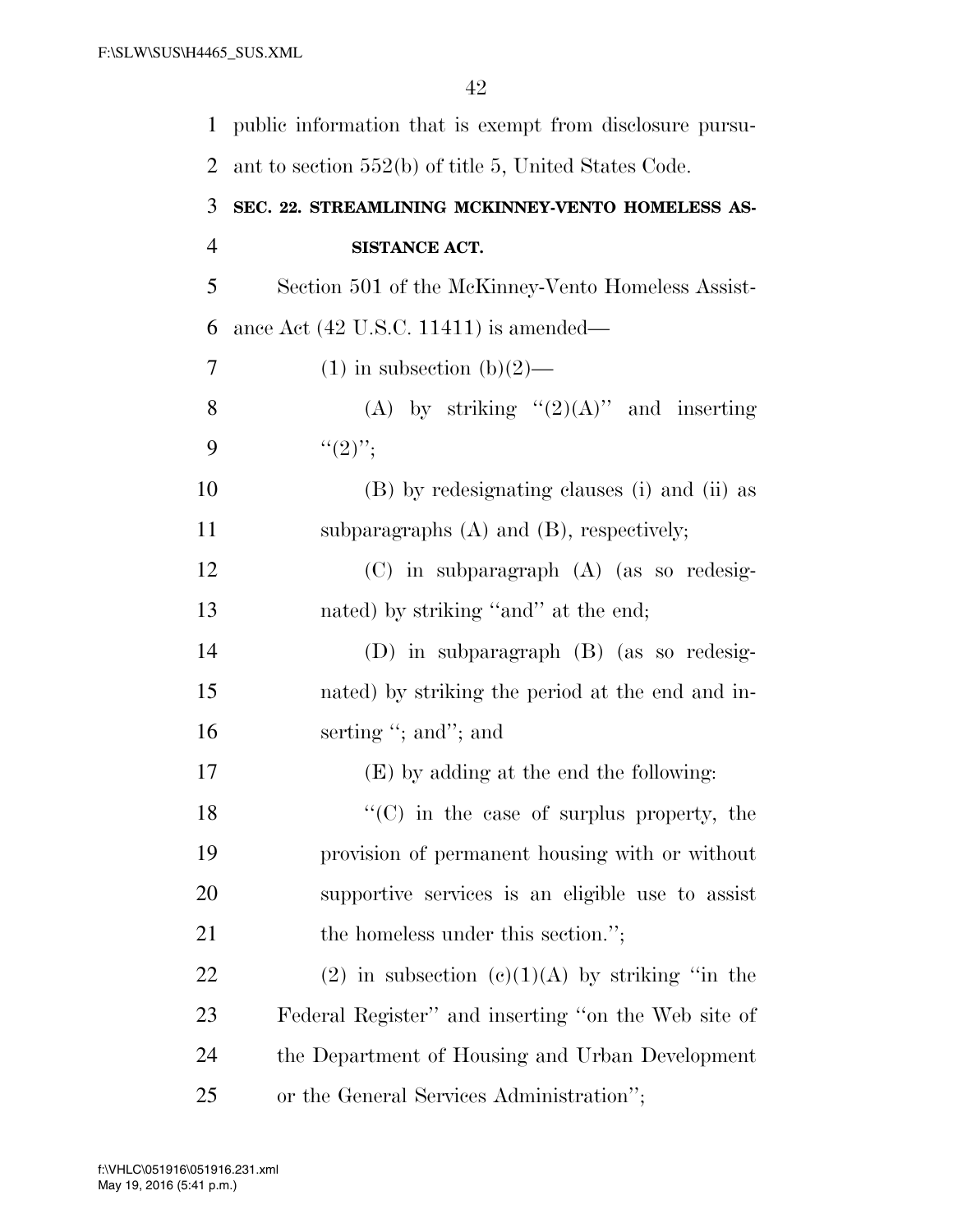| $\mathbf{1}$   | $(3)$ in subsection $(d)$ —                      |
|----------------|--------------------------------------------------|
| $\overline{2}$ | $(A)$ in paragraph $(1)$ by striking "period of  |
| 3              | 60 days" and inserting "period of 30 days";      |
| $\overline{4}$ | $(B)$ in paragraphs $(2)$ and $(4)$ by striking  |
| 5              | "60-day period" and inserting "30-day period";   |
| 6              | and                                              |
| 7              | $(C)$ in paragraph $(3)$ by adding at the end    |
| $8\,$          | the following: "If no such review of the deter-  |
| 9              | mination is requested within the 20-day period,  |
| 10             | such property will not be included in subsequent |
| 11             | publications unless the landholding agency       |
| 12             | makes changes to the property (e.g. improve-     |
| 13             | ments) that may change the unsuitable deter-     |
| 14             | mination and the Secretary subsequently deter-   |
| 15             | mines the property is suitable.";                |
| 16             | $(4)$ in subsection $(e)$ —                      |
| 17             | $(A)$ in paragraph $(2)$ —                       |
| 18             | (i) by striking " $(2)$ " and inserting          |
| 19             | ``(2)(A)";                                       |
| 20             | (ii) in subparagraph (A) (as so des-             |
| 21             | ignated)—                                        |
| 22             | (I) by striking "90 days" and in-                |
| 23             | serting "75 days"; and                           |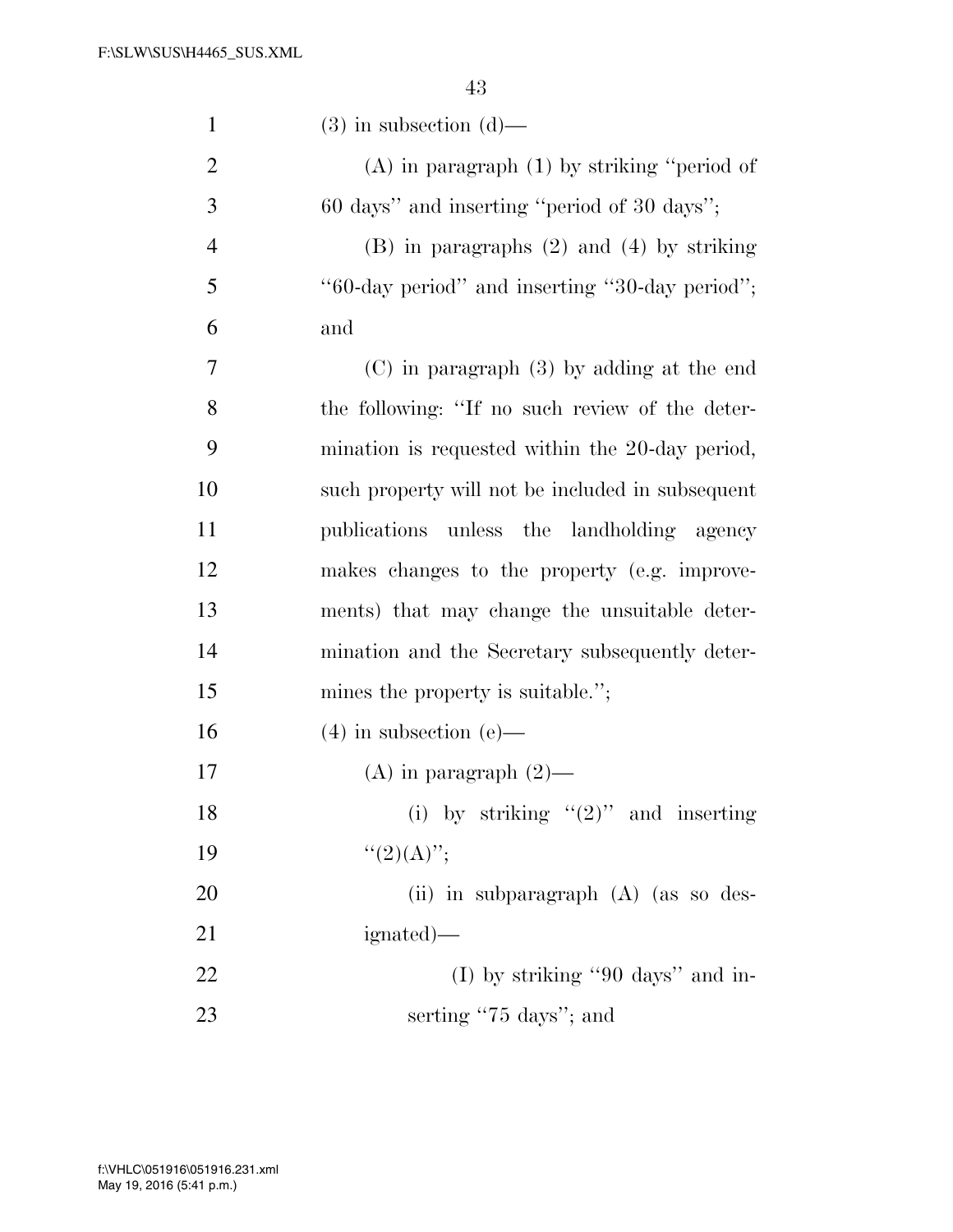| $\mathbf{1}$   | (II) by striking "a complete ap-                           |
|----------------|------------------------------------------------------------|
| $\overline{2}$ | plication" and inserting "an initial ap-                   |
| 3              | plication"; and                                            |
| $\overline{4}$ | (iii) by adding at the end the fol-                        |
| 5              | lowing:                                                    |
| 6              | $\lq\lq$ (B) An initial application shall set forth—       |
| 7              | "(i) the services that will be offered;                    |
| 8              | "(ii) the need for the services; and                       |
| 9              | "(iii) the experience of the applicant that dem-           |
| 10             | onstrates the ability to provide the services.";           |
| 11             | $(B)$ in paragraph $(3)$ by striking "25 days"             |
| 12             | after receipt of a completed application" and in-          |
| 13             | serting "10 days after receipt of an initial ap-           |
| 14             | plication"; and                                            |
| 15             | (C) by adding at the end the following:                    |
| 16             | "(4) If the Secretary of Health and Human Services         |
| 17             | approves an initial application, the applicant has 45 days |
| 18             | in which to provide a final application that sets forth a  |
| 19             | reasonable plan to finance the approved program.           |
| 20             | $\lq(5)$ No later than 15 days after receipt of the final  |
| 21             | application, the Secretary of Health and Human Services    |
| 22             | shall review, make a final determination, and complete all |
| 23             | actions on the final application. The Secretary of Health  |
| 24             | and Human Services shall maintain a public record of all   |
| 25             | actions taken in response to an application."; and         |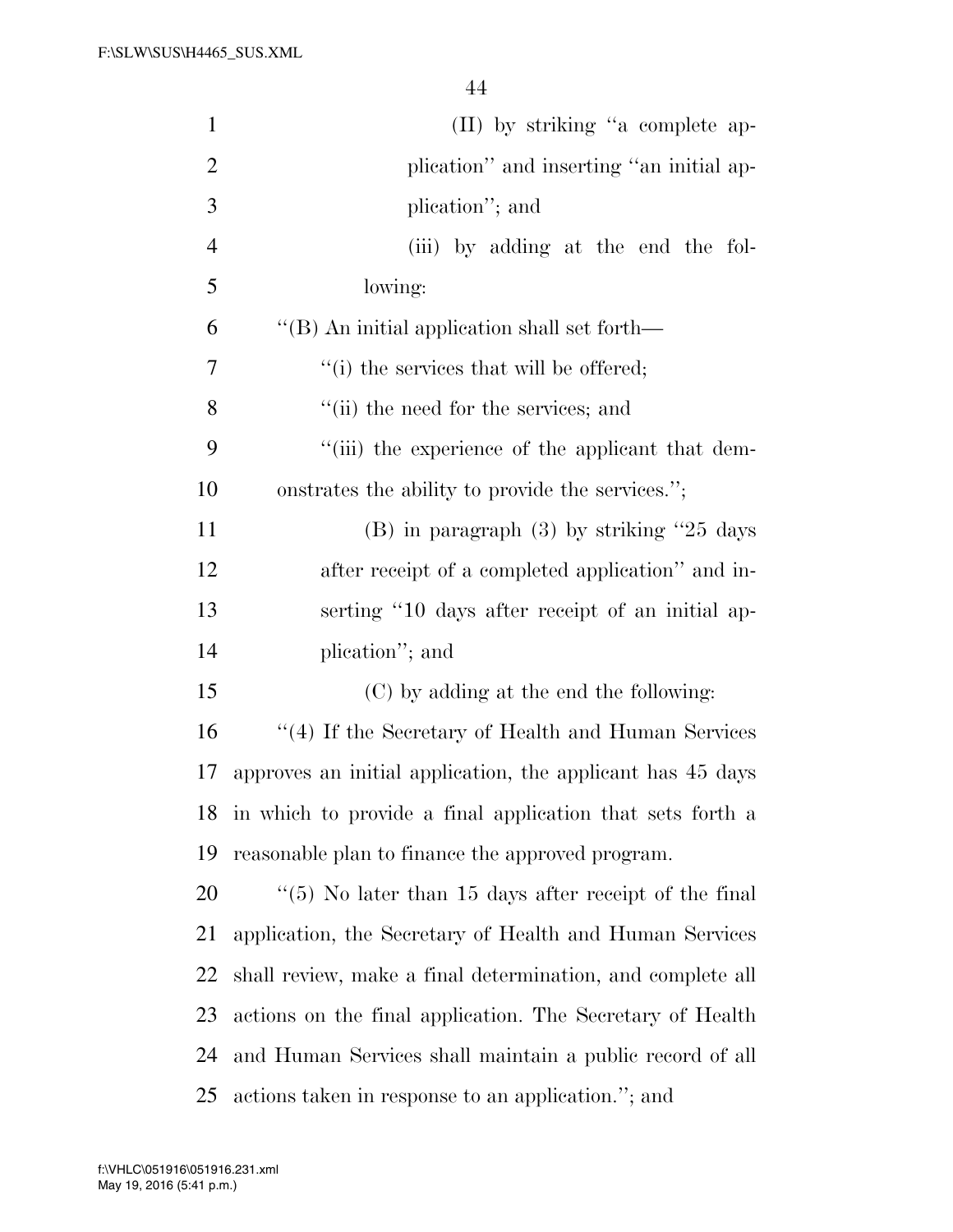1 (5) in subsection  $(f)(1)$  by striking "available by'' and inserting ''available, at the applicant's dis-cretion, by''.

# **SEC. 23. ADDITIONAL PROPERTY.**

5 Section  $549(e)(3)(B)(\overline{\text{vii}})$  of title 40, United States Code, is amended to read as follows:

 $''(\text{vii})$  a museum attended by the pub- lic, and, for purposes of determining whether a museum is attended by the pub-10 lic, the Administrator shall consider a mu- seum to be public if the nonprofit edu- cational or public health institution or or- ganization, at minimum, accedes to any re- quest submitted for access during business hours;''.

# **SEC. 24. SALE OF 12TH AND INDEPENDENCE.**

 (a) DEFINITION.—In this section, the term ''prop- erty'' means the property located in the District of Colum- bia, subject to survey and as determined by the Adminis- trator of General Services, generally consisting of Squares 325 and 326 and a portion of Square 351 and generally bounded by 12th Street, Independence Avenue, C Street, and the James Forrestal Building, all in Southwest Wash-ington, District of Columbia, and shall include all associ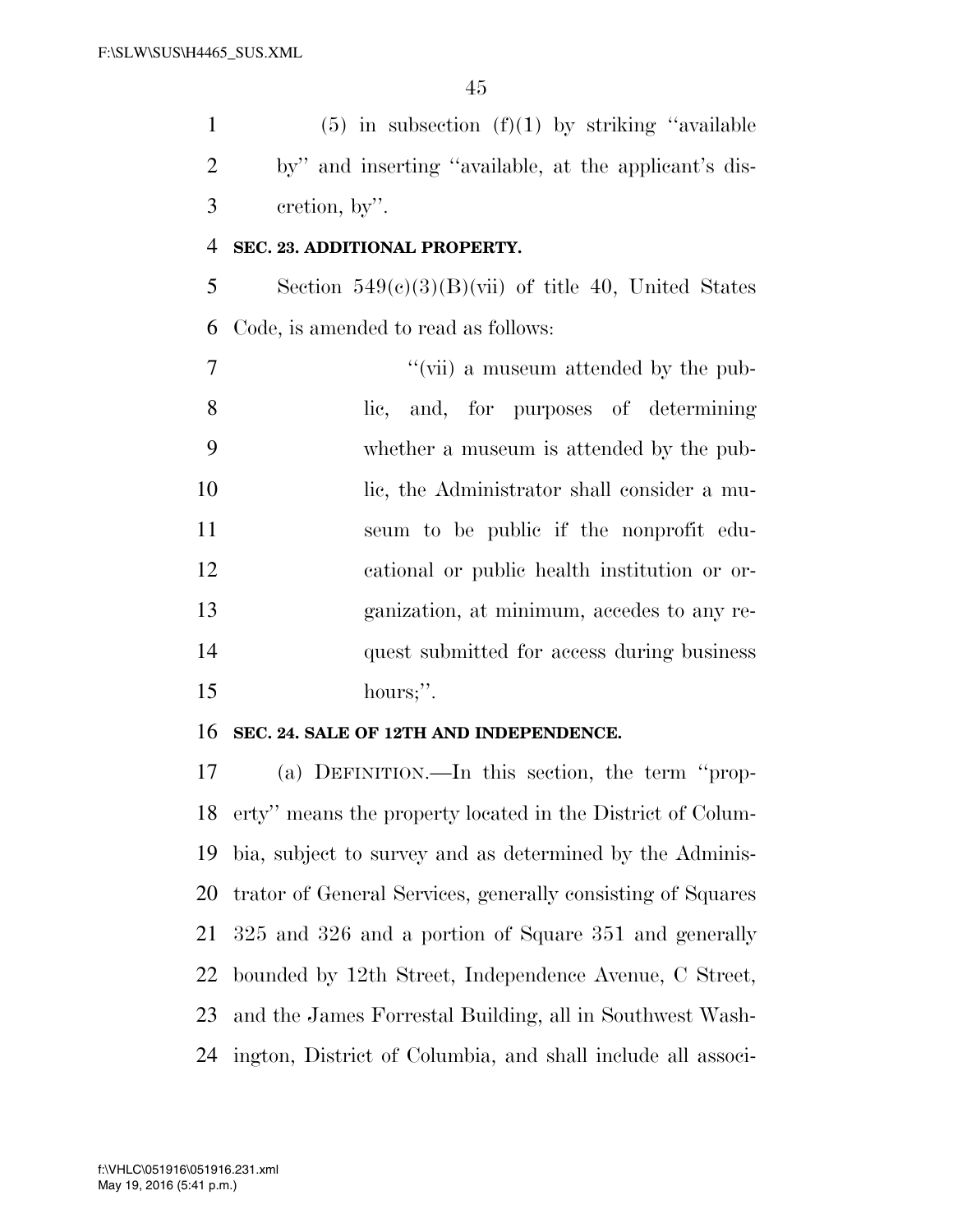ated air rights, improvements thereon, and appurtenances thereto.

 (b) SALE.—Not later than December 31, 2018, the Administrator of General Services shall sell the property at fair market value at highest and best use.

 (c) NET PROCEEDS.—Any net proceeds received shall be paid into an account in the Federal Buildings Fund established under section 592 of title 40, United States Code. Upon deposit, the net proceeds from the sale may be expended only subject to a specific future appropria-tion.

#### **SEC. 25. SALE OF COTTON ANNEX.**

 (a) DEFINITION.—In this section, the term ''prop- erty'' means property located in the District of Columbia, subject to survey and as determined by the Administrator, generally consisting of Square 326 south of C Street, all in Southwest Washington, District of Columbia, including the building known as the Cotton Annex.

 (b) SALE.—Not later than December 31, 2018, the Administrator of General Services shall sell the property at fair market value at highest and best use.

 (c) NET PROCEEDS.—Any net proceeds received shall be paid into an account in the Federal Buildings Fund established under section 592 of title 40, United States Code. Upon deposit, the net proceeds from the sale may

May 19, 2016 (5:41 p.m.) f:\VHLC\051916\051916.231.xml